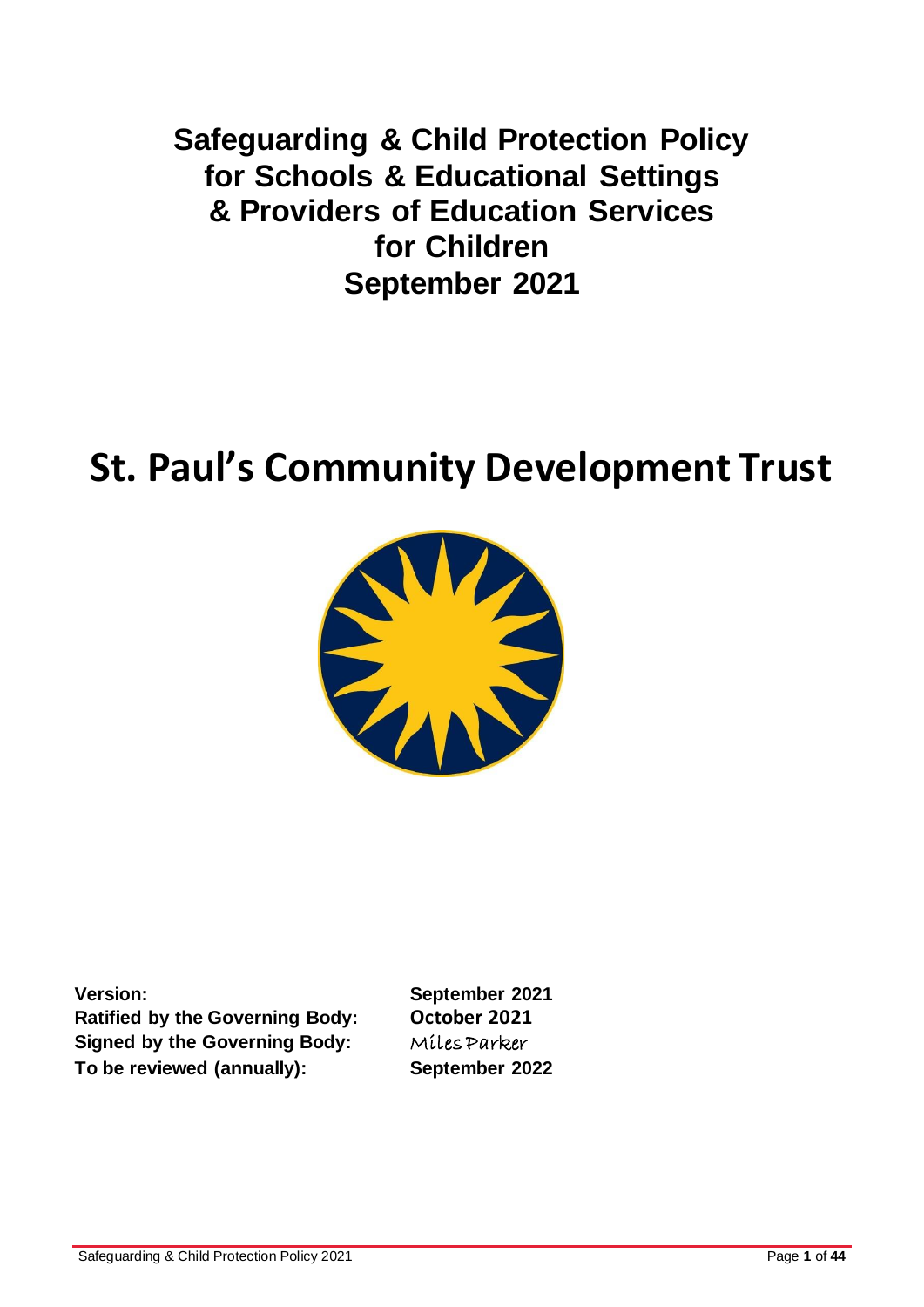# **Safeguarding & Child Protection Policy for Schools, Education Settings & Education Services**

|                                | <b>Part 1: Safeguarding Policy</b>                                                   | 4               |
|--------------------------------|--------------------------------------------------------------------------------------|-----------------|
| $\mathbf{1}$<br>$\overline{2}$ | Introduction<br><b>Overall aims</b>                                                  | 4<br>6          |
| 3                              | Guiding principles                                                                   | $\overline{7}$  |
| 4                              | Expectations                                                                         | 8               |
| 5                              | Designated Safeguarding Lead (DSL)                                                   | 8               |
| 6                              | Contextual safeguarding                                                              | 9               |
| $\overline{7}$                 | <b>Mental health</b>                                                                 | 9               |
| 8                              | Designated Teacher for Looked After and Previously Looked After Children             | 10              |
|                                | 8.1 Children who need a social worker (Child in Need and Child Protection Plans)     |                 |
| 9                              | Governing body                                                                       | 11              |
| 10 <sup>°</sup>                | Safer recruitment and selection                                                      | 12              |
|                                | 10.1 Induction                                                                       | 12              |
|                                | 10.2 Staff support                                                                   | 12              |
| 11                             | Use of reasonable force                                                              | 13              |
| 12                             | The Trust's role in the prevention of abuse                                          | 13              |
| 13                             | What we will do if we are concerned - Early Help response                            | 14              |
| 14                             | Safeguarding pupils/students who are vulnerable to radicalisation                    | 15              |
|                                | 14.1 Risk reduction                                                                  | 16              |
|                                | 14.2 Channel                                                                         | 16              |
| 15                             | Safeguarding pupils/students who are vulnerable to exploitation, trafficking, or so- | 17              |
|                                | called 'honour-based' violence (including female genital mutilation and forced       |                 |
|                                | marriage)                                                                            |                 |
| 16                             | Children who go Missing from Education                                               | 18              |
| 17                             | Peer on peer abuse                                                                   | 19              |
|                                | 17.1 Sexual violence and sexual harassment between children in school and            |                 |
| 18                             | colleges<br>Criminal exploitation & gang affiliation                                 | 21              |
|                                | 18.1 County Lines                                                                    |                 |
|                                | 18.2 Modern Slavery and The National Referral Mechanism                              |                 |
|                                | 18.3 Cybercrime                                                                      | 22              |
|                                |                                                                                      |                 |
|                                | 19   Domestic Abuse                                                                  | $\overline{22}$ |
|                                |                                                                                      |                 |
|                                | <b>Part 2: Key Procedures</b>                                                        |                 |
|                                | Chart: Responding to concerns about a child                                          | 24              |
| 20                             | Involving parents/carers                                                             | 25              |
| 21                             | Multi-agency work                                                                    | 25              |
| 22                             | Our role in supporting children                                                      | 25              |
| 23                             | Responding to an allegation about a member of staff                                  | 26              |
| 24                             | Children with additional needs                                                       | 26              |
| 25                             | Children in specific circumstances - private fostering                               | 27              |
| 26                             | <b>Quality Assurance</b>                                                             | 28              |
| 27                             | <b>Learning from Cases and Continuous Improvement</b>                                | 28              |
| 28                             | Links to additional information about safeguarding issues and forms of abuse         | 29              |
|                                |                                                                                      |                 |
|                                | <b>Appendices</b>                                                                    |                 |
|                                | Appendix 1: Definitions and indicators of abuse                                      | 31              |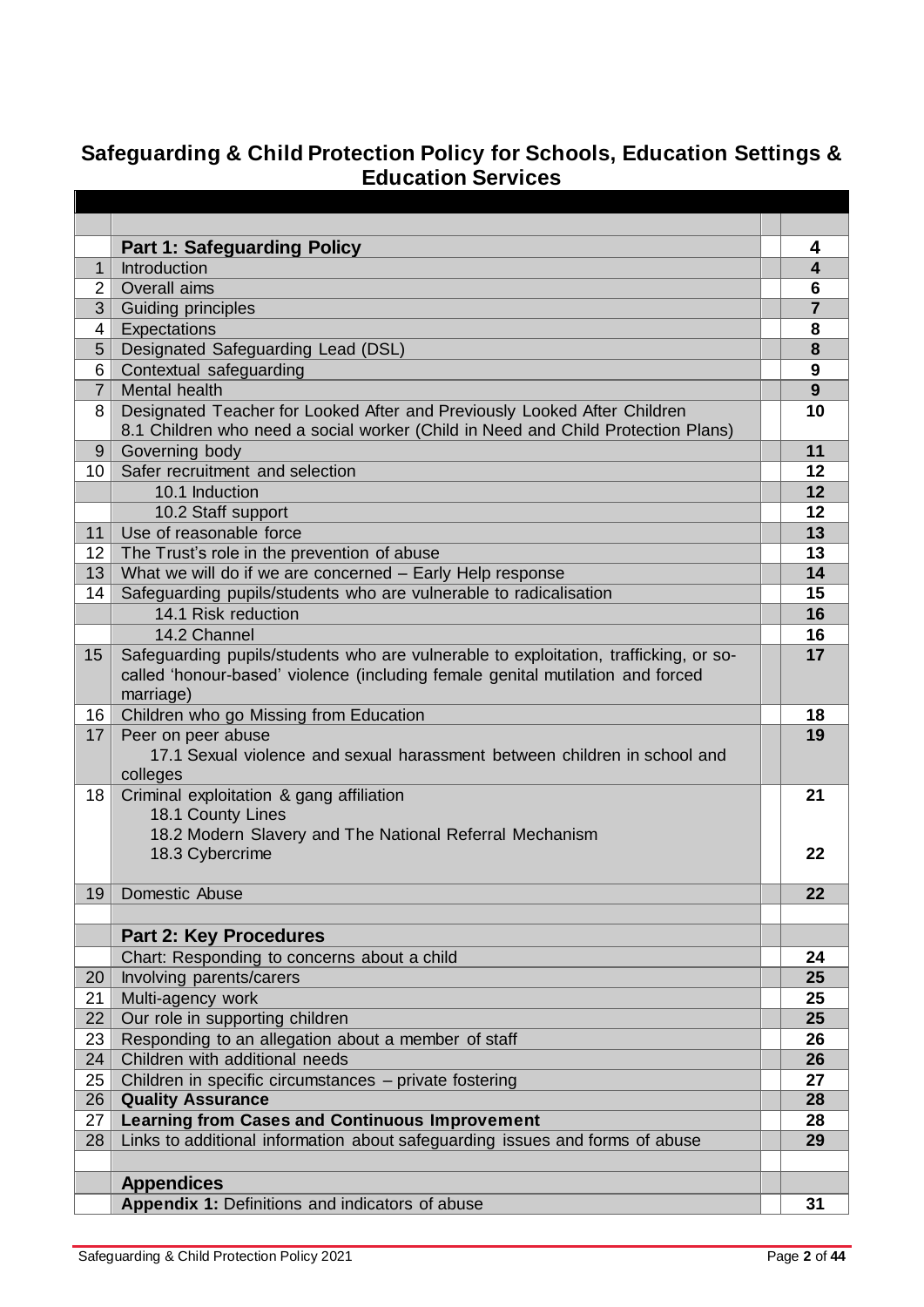|   | <b>Neglect</b>                                                                   |    |
|---|----------------------------------------------------------------------------------|----|
| 2 | Physical abuse                                                                   |    |
| 3 | Sexual abuse                                                                     |    |
| 4 | Sexual exploitation                                                              |    |
| 5 | <b>Emotional abuse</b>                                                           |    |
| 6 | Responses from parents                                                           |    |
| 7 | Disabled children                                                                |    |
|   | Appendix 2: Dealing with a disclosure of abuse                                   | 36 |
|   | Appendix 3: Allegations about a member of staff, governor or volunteer including | 37 |
|   | low level concerns                                                               |    |
|   | Appendix 4: Indicators of vulnerability to radicalisation                        | 40 |
|   | Appendix 5: Preventing violent extremism - roles and responsibilities (SPOC)     | 41 |
|   | Appendix 6: COVID-19 and safeguarding                                            | 42 |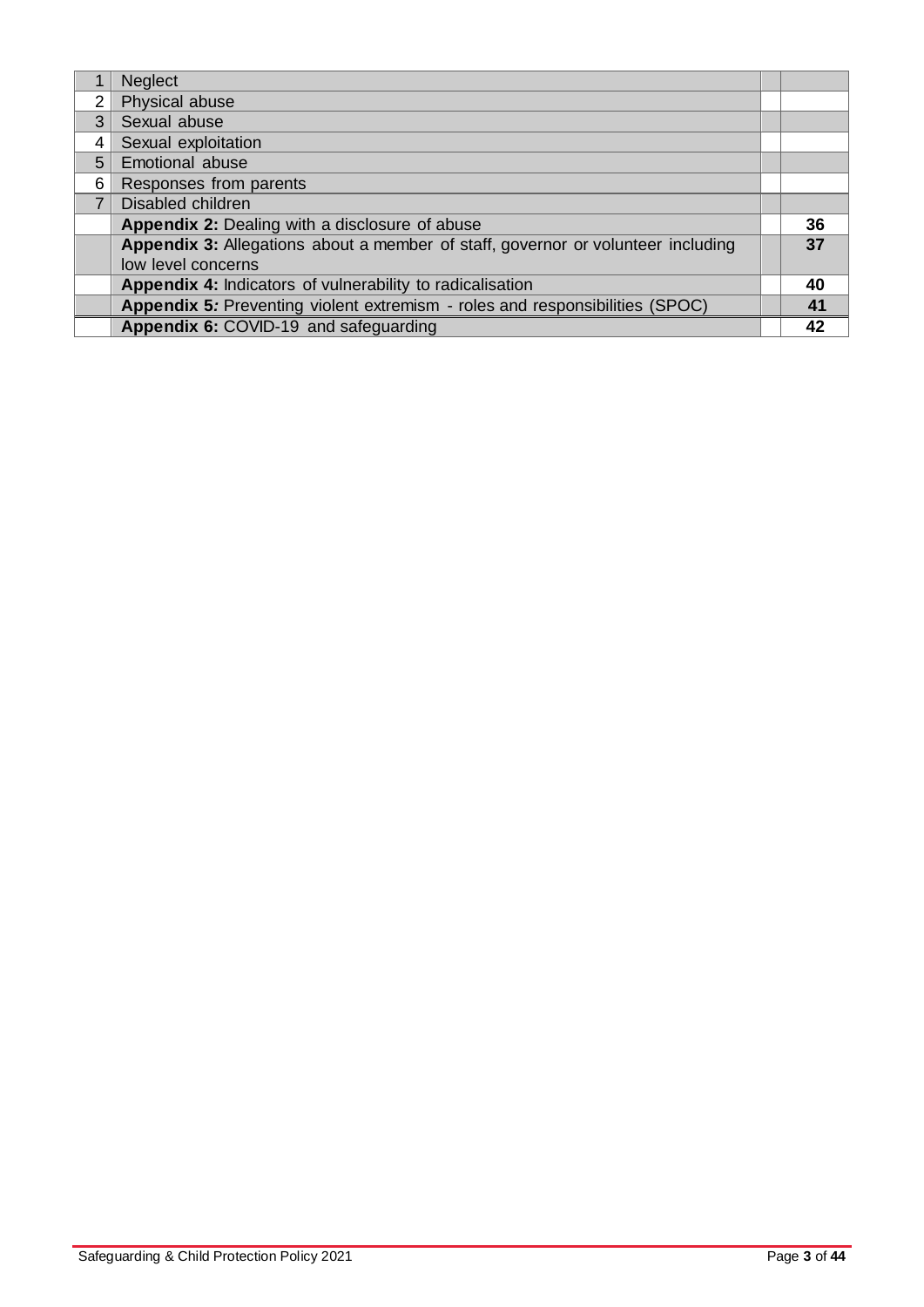| <b>Part One: Safeguarding Policy</b>                                                                                                                                                                                                                                                                                                                                                                                                                                                                      | This means that our organisation is                                                                                                                                                                                                                                                                                                                                                                                                                                                                                                                                                                                                                                                                                                                                                                                                                                                                                                                                                                                                                                                                                                                                                                                                                                                                                                                                                                                                                                                                                                                                                                                         |  |  |
|-----------------------------------------------------------------------------------------------------------------------------------------------------------------------------------------------------------------------------------------------------------------------------------------------------------------------------------------------------------------------------------------------------------------------------------------------------------------------------------------------------------|-----------------------------------------------------------------------------------------------------------------------------------------------------------------------------------------------------------------------------------------------------------------------------------------------------------------------------------------------------------------------------------------------------------------------------------------------------------------------------------------------------------------------------------------------------------------------------------------------------------------------------------------------------------------------------------------------------------------------------------------------------------------------------------------------------------------------------------------------------------------------------------------------------------------------------------------------------------------------------------------------------------------------------------------------------------------------------------------------------------------------------------------------------------------------------------------------------------------------------------------------------------------------------------------------------------------------------------------------------------------------------------------------------------------------------------------------------------------------------------------------------------------------------------------------------------------------------------------------------------------------------|--|--|
| <b>Introduction</b><br>1.0                                                                                                                                                                                                                                                                                                                                                                                                                                                                                | committed<br>safeguarding<br>to<br>and<br>promoting the welfare of all its children.                                                                                                                                                                                                                                                                                                                                                                                                                                                                                                                                                                                                                                                                                                                                                                                                                                                                                                                                                                                                                                                                                                                                                                                                                                                                                                                                                                                                                                                                                                                                        |  |  |
|                                                                                                                                                                                                                                                                                                                                                                                                                                                                                                           | We believe that:                                                                                                                                                                                                                                                                                                                                                                                                                                                                                                                                                                                                                                                                                                                                                                                                                                                                                                                                                                                                                                                                                                                                                                                                                                                                                                                                                                                                                                                                                                                                                                                                            |  |  |
| Safeguarding and promoting the welfare of children is<br>defined as:<br>Protecting children from maltreatment;<br>٠<br>Preventing impairment of children's<br>mental and<br>physical health or development;<br>children<br>that<br>Ensuring<br>are<br>growing<br><b>up</b><br>in<br>$\bullet$<br>circumstances consistent with the provision of safe<br>and effective care;<br>Taking action to enable all children to have the best<br>٠<br>outcomes;<br>Children includes everyone under the age of 18. | Our children have the right to be<br>$\bullet$<br>protected from harm, abuse and<br>neglect<br>Our children have the right to<br>$\bullet$<br>experience their optimum mental and<br>physical health<br>That every child has the right to an<br>education and children need to be<br>safe and to feel safe in school<br>children need support that matches<br>$\bullet$<br>their individual needs, including<br>those who may have experienced<br>abuse<br>Our children have the right to<br>express their views, feelings and<br>wishes and voice their own values<br>and beliefs<br>Our children should be encouraged<br>$\bullet$<br>to respect each other's values and<br>support each other<br>Our children have the right to be<br>$\bullet$<br>supported to meet their emotional,<br>social and mental health needs as<br>well as their educational needs. Our<br>school will ensure clear systems and<br>processes are in place to enable<br>identification<br>of<br>these<br>needs.<br>Including consideration of when<br>mental health needs may become a<br>safeguarding need.<br>Our school will contribute to the<br>prevention<br>abuse,<br>оf<br>risk/involvement in serious violent<br>bullying<br>victimisation,<br>crime.<br>(including homophobic, biphobic,<br>transphobic and cyber bullying),<br>exploitation, extreme behaviours,<br>discriminatory views and risk-taking<br>behaviours<br>All staff and visitors have an important<br>role to play in safeguarding children and<br>from<br>abuse<br>protecting<br>them<br>and<br>considering when mental health may<br>become a safeguarding issue. |  |  |
|                                                                                                                                                                                                                                                                                                                                                                                                                                                                                                           |                                                                                                                                                                                                                                                                                                                                                                                                                                                                                                                                                                                                                                                                                                                                                                                                                                                                                                                                                                                                                                                                                                                                                                                                                                                                                                                                                                                                                                                                                                                                                                                                                             |  |  |
| Schools will fulfil their local and national responsibilities as<br>laid out in the following documents:                                                                                                                                                                                                                                                                                                                                                                                                  | In our school the following people will<br>take the lead in these areas:                                                                                                                                                                                                                                                                                                                                                                                                                                                                                                                                                                                                                                                                                                                                                                                                                                                                                                                                                                                                                                                                                                                                                                                                                                                                                                                                                                                                                                                                                                                                                    |  |  |
| The most recent version of Working Together to<br><b>Safeguard Children (DfE)</b>                                                                                                                                                                                                                                                                                                                                                                                                                         | Our Data Protection officer is:<br><b>Matt Humpage</b>                                                                                                                                                                                                                                                                                                                                                                                                                                                                                                                                                                                                                                                                                                                                                                                                                                                                                                                                                                                                                                                                                                                                                                                                                                                                                                                                                                                                                                                                                                                                                                      |  |  |
|                                                                                                                                                                                                                                                                                                                                                                                                                                                                                                           | Our Rights Respecting link is:                                                                                                                                                                                                                                                                                                                                                                                                                                                                                                                                                                                                                                                                                                                                                                                                                                                                                                                                                                                                                                                                                                                                                                                                                                                                                                                                                                                                                                                                                                                                                                                              |  |  |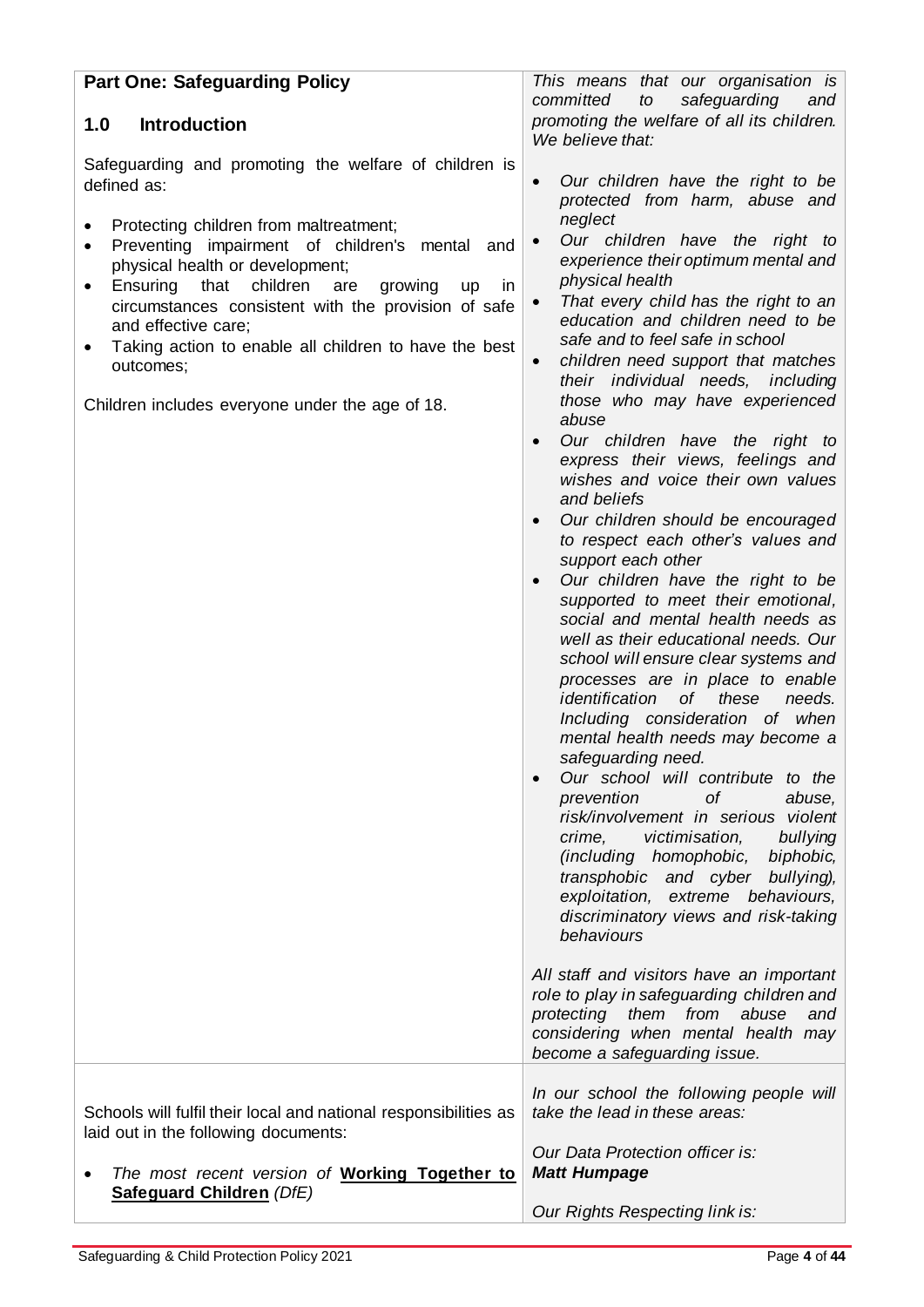|           | The most recent version of Keeping Children Safe in<br><b>Education</b> : Statutory guidance for schools and<br>colleges (DfE Sept 2021)<br>https://www.gov.uk/government/publications/wha<br>t-to-do-if-youre-worried-a-child-is-being-abused--<br>$\overline{2}$<br><b>West Midlands Safeguarding Children Procedures</b><br>The Education Act 2002 s175<br>https://www.gov.uk/government/publications/sex<br>ual-violence-and-sexual-harassment-between-<br>children-in-schools-and-colleges<br>https://www.gov.uk/government/publications/chil<br>d-sexual-exploitation-definition-and-guide-for-<br><b>practitioners</b><br>Gov.uk Guidance | <b>Sonia Cuthbertson</b><br>Our lead for Mental Health is:<br><b>Chevourne Whittaker</b><br><b>Henna Bangor</b><br>Our Safeguarding Trustee is:<br><b>Miles Parker</b> |
|-----------|--------------------------------------------------------------------------------------------------------------------------------------------------------------------------------------------------------------------------------------------------------------------------------------------------------------------------------------------------------------------------------------------------------------------------------------------------------------------------------------------------------------------------------------------------------------------------------------------------------------------------------------------------|------------------------------------------------------------------------------------------------------------------------------------------------------------------------|
|           | Sharing nudes and semi-nudes: how to respond to<br>an incident December 2020                                                                                                                                                                                                                                                                                                                                                                                                                                                                                                                                                                     |                                                                                                                                                                        |
|           | <b>General Data Protection Legislation (2018)</b>                                                                                                                                                                                                                                                                                                                                                                                                                                                                                                                                                                                                |                                                                                                                                                                        |
| $\bullet$ | <b>Mental Health &amp; Behaviour in Schools</b>                                                                                                                                                                                                                                                                                                                                                                                                                                                                                                                                                                                                  |                                                                                                                                                                        |
|           | Birmingham Criminal Exploitation & Gang<br>Affiliation Practice Guidance (2018)                                                                                                                                                                                                                                                                                                                                                                                                                                                                                                                                                                  |                                                                                                                                                                        |
| $\bullet$ | Safeguarding Children<br>Birmingham<br>Partnership<br>threshold guidance Right Help Right Time                                                                                                                                                                                                                                                                                                                                                                                                                                                                                                                                                   |                                                                                                                                                                        |
|           | Multi-agency Statutory Guidance on Female<br><b>Genital Mutilation, April 2016, HM Government</b>                                                                                                                                                                                                                                                                                                                                                                                                                                                                                                                                                |                                                                                                                                                                        |
| ٠         | <b>Protecting Children from Radicalisation: The</b><br><b>Prevent Duty, 2015</b>                                                                                                                                                                                                                                                                                                                                                                                                                                                                                                                                                                 |                                                                                                                                                                        |
| $\bullet$ | Relationships education, relationships and sex<br>education (RSE) and health education                                                                                                                                                                                                                                                                                                                                                                                                                                                                                                                                                           |                                                                                                                                                                        |
| ٠         | Voyeurism offences act 2019                                                                                                                                                                                                                                                                                                                                                                                                                                                                                                                                                                                                                      |                                                                                                                                                                        |
|           | <b>Children missing from education</b>                                                                                                                                                                                                                                                                                                                                                                                                                                                                                                                                                                                                           |                                                                                                                                                                        |
|           |                                                                                                                                                                                                                                                                                                                                                                                                                                                                                                                                                                                                                                                  |                                                                                                                                                                        |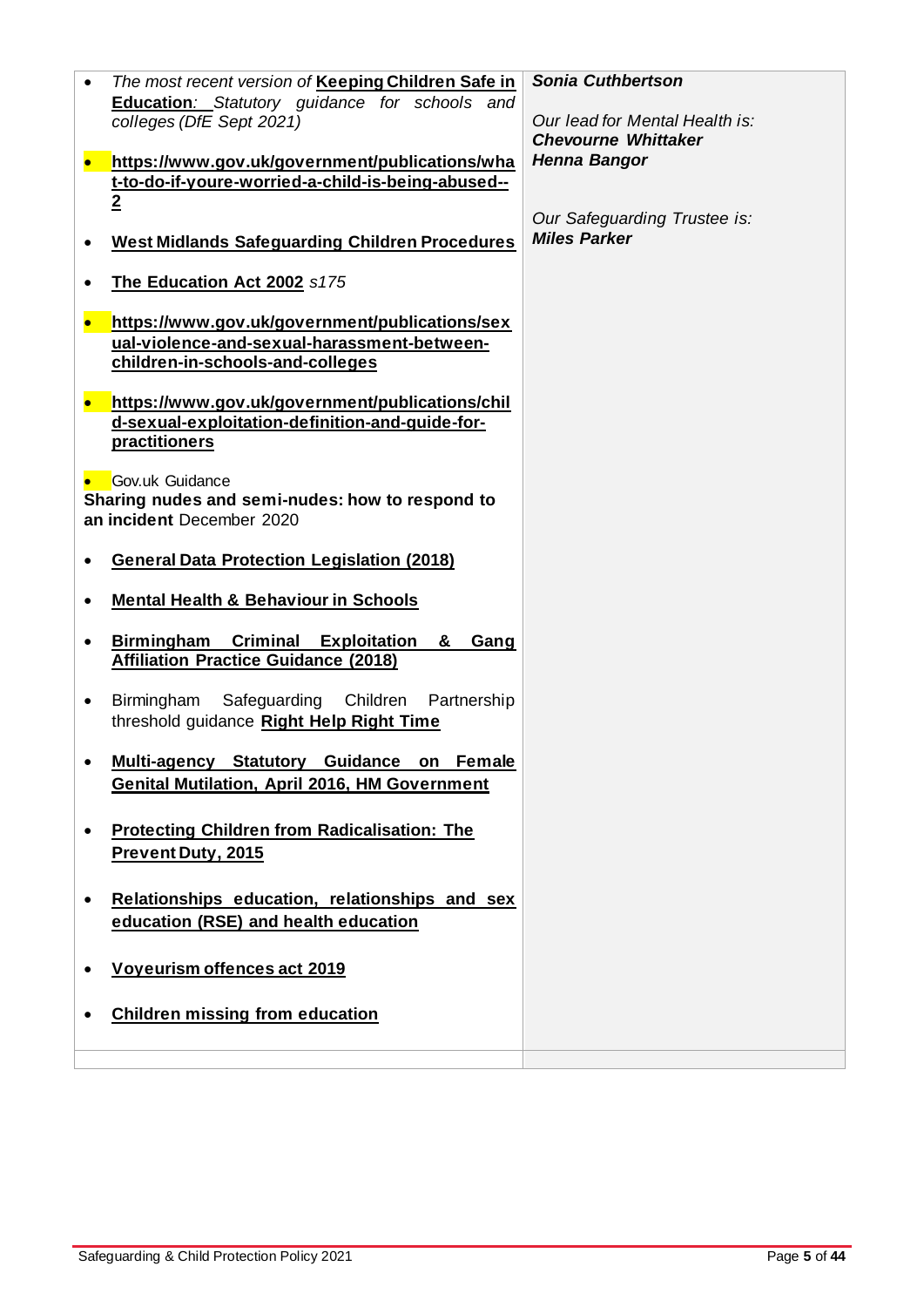| <b>Overall aims</b><br>2.0                                                                                                                                                                                                                                                                                                        | This means that in our organisation we<br>will:                                                                                                                                                                                                                                                 |
|-----------------------------------------------------------------------------------------------------------------------------------------------------------------------------------------------------------------------------------------------------------------------------------------------------------------------------------|-------------------------------------------------------------------------------------------------------------------------------------------------------------------------------------------------------------------------------------------------------------------------------------------------|
| This policy will contribute to the protection and<br>safeguarding of our children and promote their welfare by:<br>Clarifying standards of behaviour for staff and children<br>Contributing to the establishment of a safe, resilient<br>and robust ethos in the school, built on mutual respect<br>and shared values;            | Identify and protect all pupils<br>especially those<br>identified<br>as<br>vulnerable children<br>Identify individual needs as early as<br>possible; and<br>Design plans to address those needs                                                                                                 |
| Introducing appropriate work within the curriculum;<br>Encouraging children and parents to participate;<br>Alerting staff to the signs and indicators that all may<br>not be well;<br>Developing staff awareness of the causes of abuse;<br>Developing staff awareness of the risks and<br>vulnerabilities their children face;   | Work in partnership with children,<br>parents/carers and other agencies.<br>Our policy extends to any establishment<br>our school commissions to deliver<br>education to our children on our behalf<br>including alternative provision settings.                                                |
| Addressing concerns at the earliest possible stage;<br>Reducing the potential risks children face of being<br>multiple harms<br>including violence,<br>exposed to<br>discrimination<br>exploitation,<br>extremism,<br>or<br>victimisation;<br>Recognising risk and supporting online safety for<br>pupils, including in the home. | Our Trustees & Governing Body will<br>ensure that any commissioned agency<br>will reflect the values, philosophy and<br>of _<br>standards<br>organisation.<br>our<br>Confirmation should be sought from the<br>Trust that appropriate risk assessments<br>are completed, and ongoing monitoring |

*is undertaken.*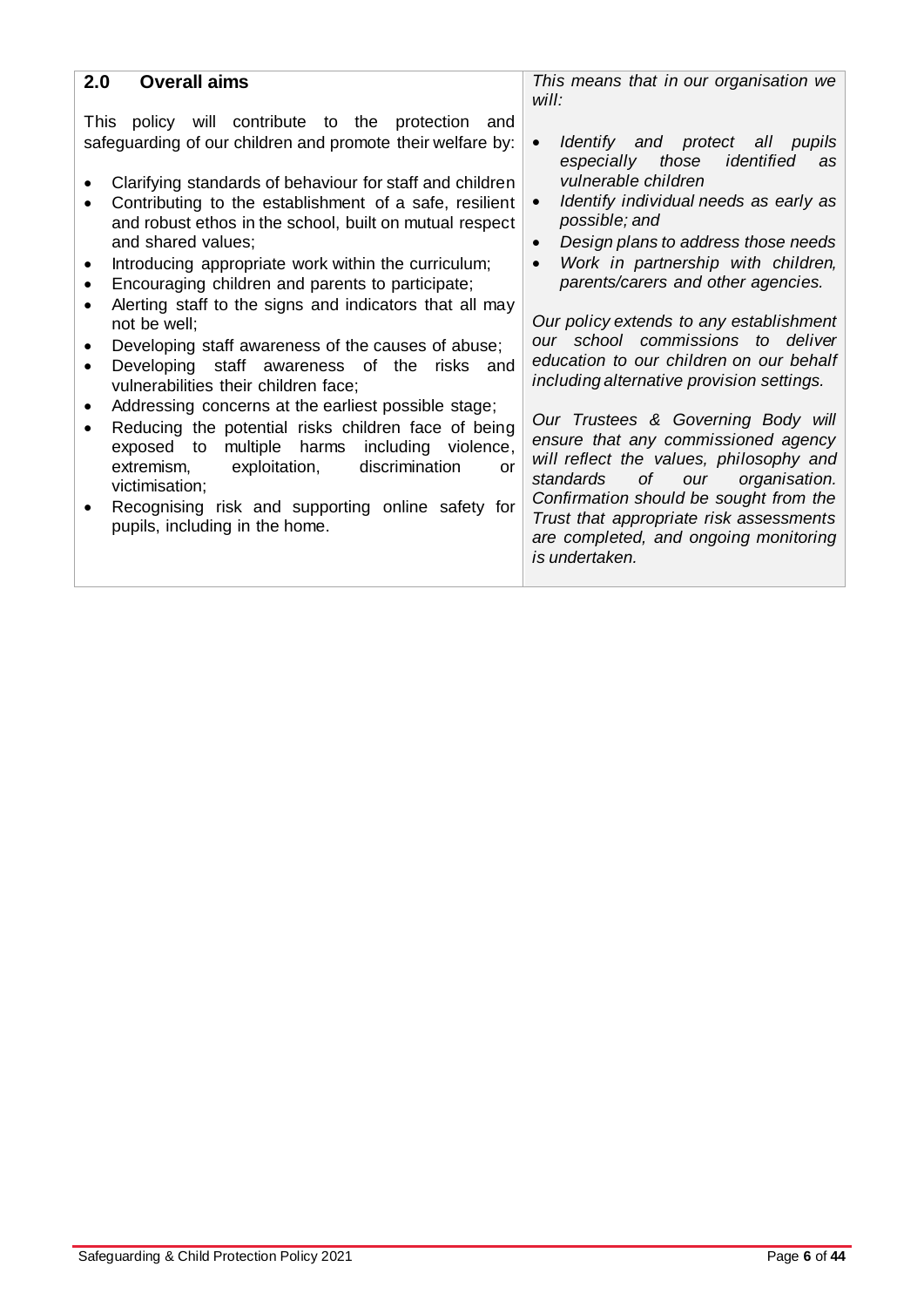| 3.0<br><b>Guiding Principles</b>                                                                             | This means that in our organisation all                                           |
|--------------------------------------------------------------------------------------------------------------|-----------------------------------------------------------------------------------|
| These are the seven guiding principles of safeguarding,                                                      | staff will be aware of the guidance issued<br>by Birmingham Safeguarding Children |
| stated by Birmingham Safeguarding<br>Children<br>as                                                          | Partnership Right Help Right Time, and                                            |
| Partnership (found in Right Help Right Time);                                                                | procedures for <b>Early Help</b> .                                                |
|                                                                                                              |                                                                                   |
| Have conversations and listen to children and their                                                          | All staff will be enabled to listen and                                           |
| families as early as possible.                                                                               | understand the lived experience of                                                |
| Understand the child's lived experience.<br>$\bullet$                                                        | children and young people by facilitating                                         |
| Work collaboratively to improve children's<br>life<br>$\bullet$                                              | focused<br>conversations<br>solution                                              |
| experience.                                                                                                  | appropriate to the child/young person's                                           |
| Be open, honest and transparent with families in our<br>٠                                                    | preferred communication style.                                                    |
| approach.                                                                                                    |                                                                                   |
| <b>Empower</b> families by working with them.<br>٠                                                           | Staff will be familiar with <b>The Signs of</b>                                   |
| Work in a way that builds on the families' strengths.<br>$\bullet$                                           | Safety & Well-Being toolkit to have                                               |
| Build resilience in families to overcome difficulties.<br>$\bullet$                                          | conversations with children so that their                                         |
|                                                                                                              | voice is heard.                                                                   |
| Any child may benefit from early help, but all school                                                        |                                                                                   |
| and college staff should be particularly alert to the                                                        |                                                                                   |
| potential need for early help for a child who:                                                               |                                                                                   |
| • is disabled or has certain health conditions and has                                                       |                                                                                   |
| specific additional needs;                                                                                   |                                                                                   |
| • has special educational needs (whether or not they                                                         |                                                                                   |
| have a statutory Education, Health and Care Plan);                                                           |                                                                                   |
| • has a mental health need;                                                                                  |                                                                                   |
| · is a young carer;                                                                                          |                                                                                   |
| • is showing signs of being drawn in to anti-social or<br>criminal behaviour, including gang involvement and |                                                                                   |
| association with organised crime groups or county lines;                                                     |                                                                                   |
| • is frequently missing/goes missing from care or from                                                       |                                                                                   |
| home;                                                                                                        |                                                                                   |
| • is at risk of modern slavery, trafficking, sexual or                                                       |                                                                                   |
| criminal exploitation;                                                                                       |                                                                                   |
| · is at risk of being radicalised or exploited;                                                              |                                                                                   |
| • has a family member in prison, or is affected by                                                           |                                                                                   |
| parental offending;                                                                                          |                                                                                   |
| • is in a family circumstance presenting challenges for                                                      |                                                                                   |
| the child, such as drug and alcohol misuse, adult mental                                                     |                                                                                   |
| health issues and domestic abuse:                                                                            |                                                                                   |
| • is misusing drugs or alcohol themselves;                                                                   |                                                                                   |
| • has returned home to their family from care;                                                               |                                                                                   |
| • is at risk of 'honour'-based abuse such as Female                                                          |                                                                                   |
| <b>Genital Mutilation or Forced Marriage;</b>                                                                |                                                                                   |
| • is a privately fostered child; and                                                                         |                                                                                   |
| • is persistently absent from education, including                                                           |                                                                                   |
| persistent absences for part of the school day.                                                              |                                                                                   |
|                                                                                                              |                                                                                   |
|                                                                                                              |                                                                                   |
|                                                                                                              |                                                                                   |
|                                                                                                              |                                                                                   |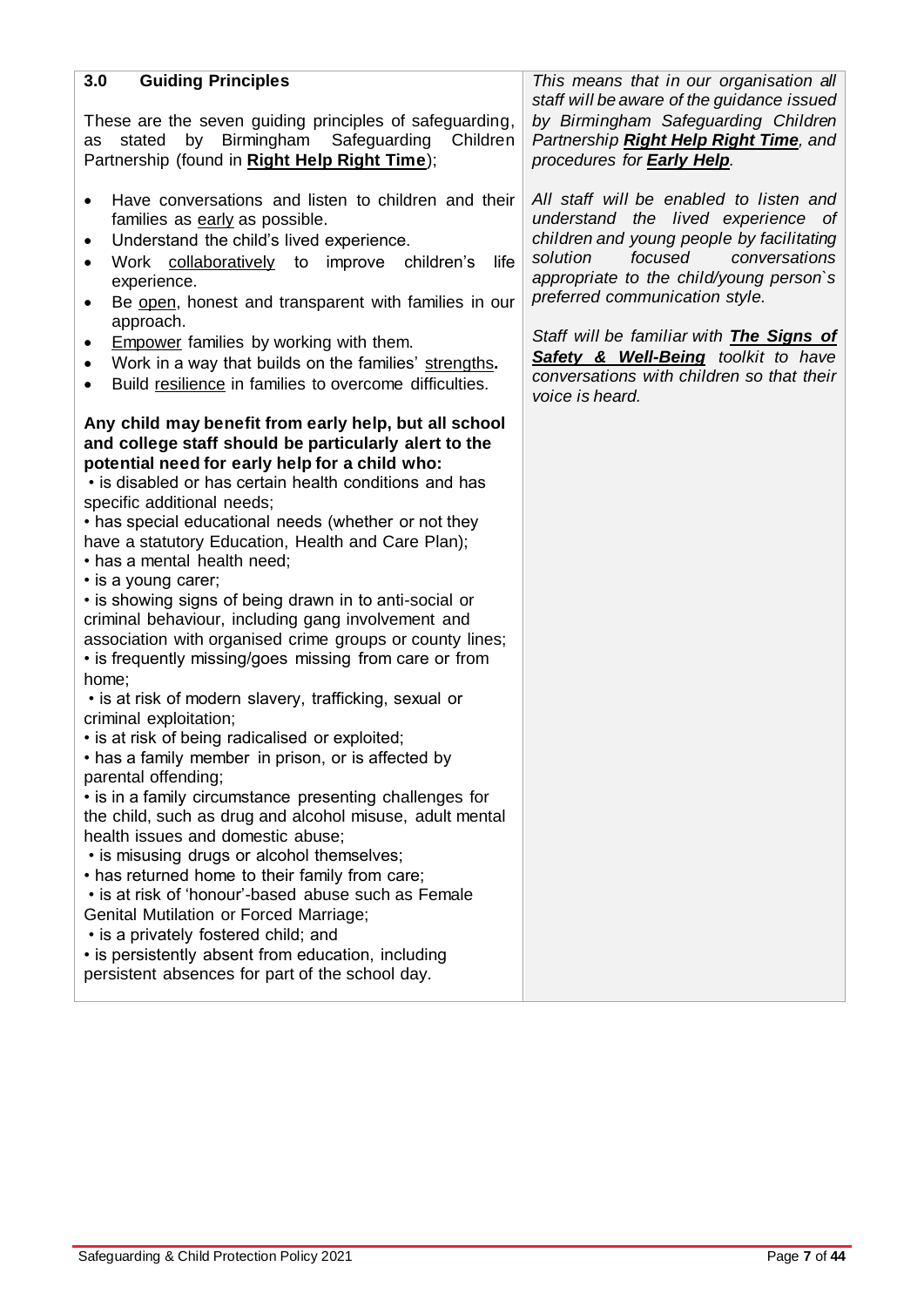| 4.0                      | <b>Expectations</b>                                                                                                                                                                                                                                                                                                                                                                                                                                                                                                                                                                                                                                                                                                                                                   | This means that in our organisation:                                                                                                                                                                                                                                                                                                                                                                                                                                                                                                                                                                                                                                                                                                                                                                                                             |
|--------------------------|-----------------------------------------------------------------------------------------------------------------------------------------------------------------------------------------------------------------------------------------------------------------------------------------------------------------------------------------------------------------------------------------------------------------------------------------------------------------------------------------------------------------------------------------------------------------------------------------------------------------------------------------------------------------------------------------------------------------------------------------------------------------------|--------------------------------------------------------------------------------------------------------------------------------------------------------------------------------------------------------------------------------------------------------------------------------------------------------------------------------------------------------------------------------------------------------------------------------------------------------------------------------------------------------------------------------------------------------------------------------------------------------------------------------------------------------------------------------------------------------------------------------------------------------------------------------------------------------------------------------------------------|
| ٠<br>$\bullet$<br>٠<br>٠ | All staff and visitors will:<br>Be familiar with this Safeguarding & Child Protection<br>Policy;<br>Understand their role in relation to safeguarding;<br>Be alert to signs and indicators of possible abuse (See<br>Appendix 1 for current definitions and indicators);<br>Record concerns and give the record to the DSL, or<br>deputy DSL, and;<br>Deal with a disclosure of abuse from a child in line with<br>the guidance in Appendix 2 - you must inform the DSL<br>immediately, and provide a written account as soon as<br>possible;<br>Be involved, where appropriate, in the implementation<br>of individual school-focused interventions, Early Help<br>Assessments and Our Family Plans, Child in Need<br>Plans and inter-agency Child Protection Plans. | will receive<br>All<br>our staff<br>annual<br>safeguarding<br>update<br>training<br>and<br>briefings as appropriate. Key staff will<br>undertake more specialist safeguarding<br>training as agreed by the governing<br>body.<br>In recognition of the impact of COVID-<br>19, additional disclosure training will be<br>undertaken by all staff.<br>Our Trustees & Governors<br>will be<br>subjected to an enhanced DBS check<br>and 'Section 128' check.<br>will follow Safer Recruitment<br>We .<br>processes and checks for all staff.                                                                                                                                                                                                                                                                                                       |
|                          |                                                                                                                                                                                                                                                                                                                                                                                                                                                                                                                                                                                                                                                                                                                                                                       |                                                                                                                                                                                                                                                                                                                                                                                                                                                                                                                                                                                                                                                                                                                                                                                                                                                  |
| 5.0                      | The Designated Safeguarding Lead (DSL)<br>The DSL will be a member of the Senior Leadership<br>Team. Whilst the activities of the DSL can be<br>delegated to appropriately trained deputies,<br>the<br>ultimate lead responsibility for safeguarding and child<br>protection remains with the DSL. This responsibility<br>should not be delegated.<br>DSLs should help promote educational outcomes by<br>working closely with their teachers about their welfare,<br>safeguarding and child protection concerns.<br>Governing bodies and proprietors should ensure that<br>the DSL role is explicit in the role-holder's job<br>description and appropriate time is made available to<br>the DSL and deputy DSL(s) to allow them to undertake<br>their duties.       | This means the DSL team in our<br>organisation will be:<br>Lead for school: Kerenza Palmer and<br><b>Chevourne Whittaker</b><br>Well-Being & Out of School Services:<br><b>Anita Moore</b><br><b>Nursery: Tracey Newton</b><br>Children's Centre: Carol Ferron-Smith,<br>Sayma Bibi, Fuazia Azad<br><b>Fatima</b><br>Deputies:<br>Nina<br>Ladva,<br>Khanum, Chevourne<br>Whittaker,<br><b>Sharon Healey</b><br>Any steps taken to support a child/young<br>has a safeguarding<br>person who<br>vulnerability must be reported to the lead<br>DSL.<br>Staff will be informed of relevant details<br>only when the DSL feels their having<br>knowledge of a situation will improve<br>their ability to support an individual child<br>and/or family. A written record will be<br>made of what information has been<br>shared, with whom, and when. |
|                          | Safeguarding and child protection information will be<br>dealt with in a confidential manner.<br>Our organisation will be clear as to who has parental<br>responsibility for children on our roll, and report all<br>identified private fostering arrangements to the Local<br>Authority.<br>In our school the safeguarding records will be stored<br>securely in a central place separate from academic<br>records. Individual files will be kept for each child the<br>school will not keep family files. Files will be kept for<br>at least the period during which the pupil is attending                                                                                                                                                                         | In our school we use 'School Pod' and<br>store our records electronically we do not<br>hold paper files.<br>The nursery & OSC hold paper files.<br>We will not disclose to a parent any<br>information held on a child/young<br>person if this would put the child at<br>risk of significant harm                                                                                                                                                                                                                                                                                                                                                                                                                                                                                                                                                |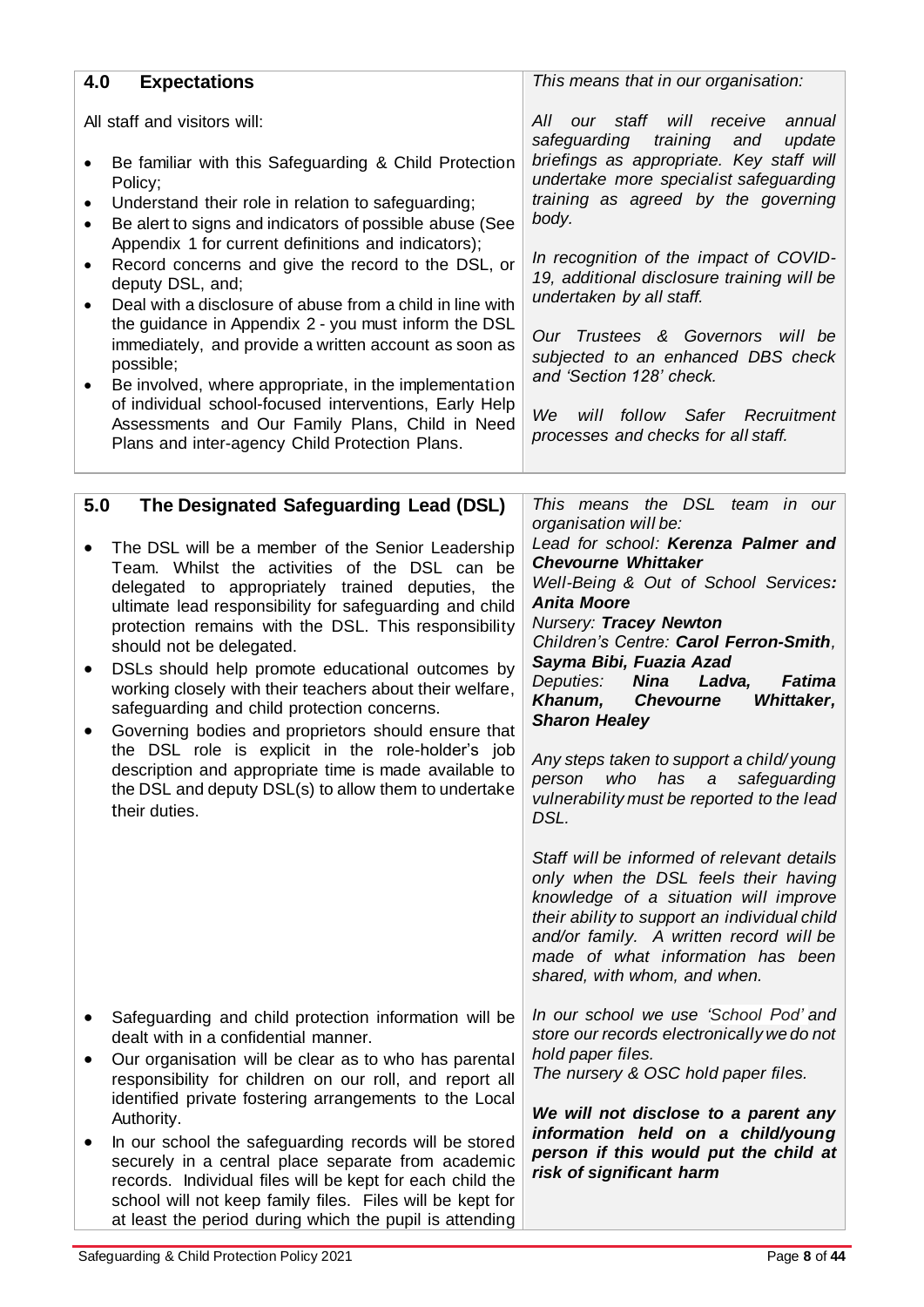|           | the school, and beyond that in line with current data<br>legislation and guidance.                                                                                                                                                                                                                                                                                                                   |                                                                                                                                                                                                                               |
|-----------|------------------------------------------------------------------------------------------------------------------------------------------------------------------------------------------------------------------------------------------------------------------------------------------------------------------------------------------------------------------------------------------------------|-------------------------------------------------------------------------------------------------------------------------------------------------------------------------------------------------------------------------------|
|           | If a pupil moves from our school, child protection and<br>safeguarding records will be forwarded on to the DSL<br>at the new school, with due regard to their confidential<br>nature and in line with current government guidance<br>on the transfer of such records.<br>Direct contact<br>between the two schools may be necessary,<br>especially on transfer from primary to secondary<br>schools. | We will record where and to whom the<br>records have been passed and the date.<br>This will allow the new setting to continue<br>supporting victims of abuse and have<br>that support in place for when the child<br>arrives. |
|           | All in- year applications and transfers will also be<br>reported to the Local Authority.                                                                                                                                                                                                                                                                                                             |                                                                                                                                                                                                                               |
| $\bullet$ | Our childcare services will keep paper files securely in<br>line with Local Authority guidance.                                                                                                                                                                                                                                                                                                      |                                                                                                                                                                                                                               |
|           | Safeguarding information will be transferred securely<br>and signed for by the primary schools receiving the<br>child.                                                                                                                                                                                                                                                                               |                                                                                                                                                                                                                               |

| <b>Contextual Safeguarding</b><br>6.0                                                                                                                                                                                                                                                                                                                                                                                                                                                                                                                                                  | In our organisation our DSLs will<br>consider contextual safeguarding in their                                                                                                                                                                                                                                              |
|----------------------------------------------------------------------------------------------------------------------------------------------------------------------------------------------------------------------------------------------------------------------------------------------------------------------------------------------------------------------------------------------------------------------------------------------------------------------------------------------------------------------------------------------------------------------------------------|-----------------------------------------------------------------------------------------------------------------------------------------------------------------------------------------------------------------------------------------------------------------------------------------------------------------------------|
| KCSIE 2021 writes about the importance of the<br>context in which school safeguarding must be<br>considered, including behaviours that are associated<br>with factors outside the school which can occur<br>between children outside of these environments<br>Contextual Safeguarding is an<br>approach<br>to<br>understanding, and responding to, young people's<br>experiences of significant harm beyond their families.<br>It recognises that the different relationships that young<br>people form in their neighbourhoods, schools and<br>online can feature violence and abuse. | early working of safeguarding processes<br>and give due regard to the effectiveness<br>of our safeguarding system and the<br>wider system in which the child operates.<br>This will be evidenced in:<br>Informal and formal assessments of<br>need/ risk for the child;<br>Case discussions in DSL supervision<br>sessions. |

| <b>Mental Health</b><br>7.0                                                                                                                                                                                                                                                                                                                                                                                                                                                                                                                                             | In our organisation this means that:                                                                                                                                                                                                                                                                                                                                                                                                                                                     |
|-------------------------------------------------------------------------------------------------------------------------------------------------------------------------------------------------------------------------------------------------------------------------------------------------------------------------------------------------------------------------------------------------------------------------------------------------------------------------------------------------------------------------------------------------------------------------|------------------------------------------------------------------------------------------------------------------------------------------------------------------------------------------------------------------------------------------------------------------------------------------------------------------------------------------------------------------------------------------------------------------------------------------------------------------------------------------|
| All staff should also be aware that mental health<br>problems can, in some cases, be an indicator that a<br>child has suffered or is at risk of suffering abuse,<br>neglect or exploitation.<br>Where children have suffered abuse and neglect, or<br>$\bullet$<br>potentially traumatic adverse<br>childhood<br>other<br>experiences, this can have a lasting impact throughout<br>childhood, adolescence and into adulthood. It is key<br>that staff are aware of how these children's<br>experiences, can impact on their mental health,<br>behaviour and education. | All staff will take immediate action<br>$\bullet$<br>and speak to a DSL if they have a<br>mental health concern about a child.<br>The children in our settings will have<br>$\bullet$<br>staff that that they know they can talk<br>to about their feelings.<br>Staff will promote positive health,<br>$\bullet$<br>wellbeing and resilience among<br>young people including following the<br>guidance <b>Promoting children and</b><br>young people's emotional health<br>and wellbeing |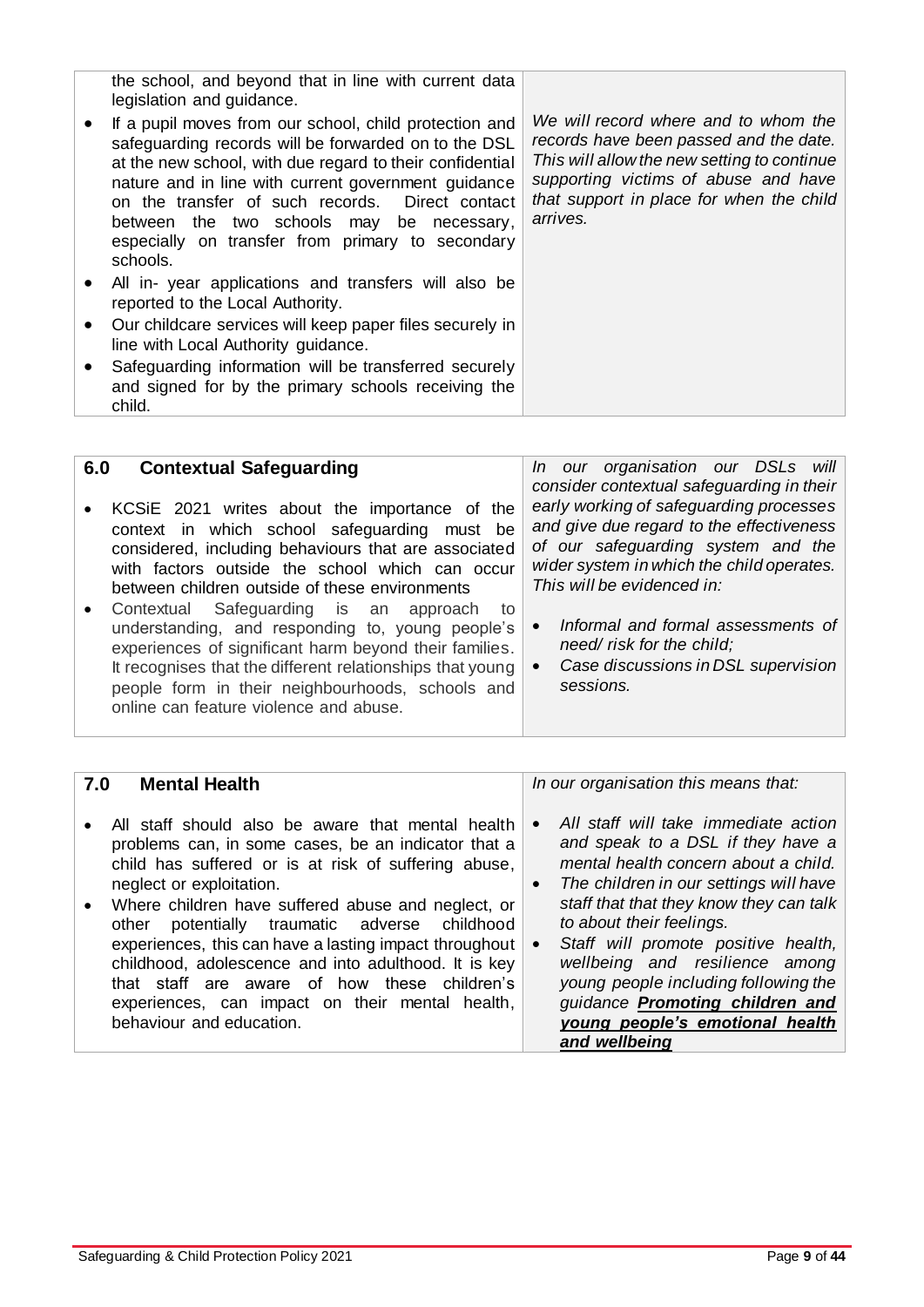| The Designated Teacher for Looked After<br>8.0<br>and Previously Looked After Children                                                                                                                                                                                                                                                                                                                                                                                                                                                                                                                                                                                                                                                                                                                                                                                                                                                                                                                                                                                                                                                            | In our school the Designated Teacher is:<br>Name: Sarah Hyde                                                                                                                                                                                                                                                                                                                                                                                                                                                                                                                                                                                                                                                      |
|---------------------------------------------------------------------------------------------------------------------------------------------------------------------------------------------------------------------------------------------------------------------------------------------------------------------------------------------------------------------------------------------------------------------------------------------------------------------------------------------------------------------------------------------------------------------------------------------------------------------------------------------------------------------------------------------------------------------------------------------------------------------------------------------------------------------------------------------------------------------------------------------------------------------------------------------------------------------------------------------------------------------------------------------------------------------------------------------------------------------------------------------------|-------------------------------------------------------------------------------------------------------------------------------------------------------------------------------------------------------------------------------------------------------------------------------------------------------------------------------------------------------------------------------------------------------------------------------------------------------------------------------------------------------------------------------------------------------------------------------------------------------------------------------------------------------------------------------------------------------------------|
| The governing body must appoint a designated<br>teacher (in non-maintained schools and colleges an<br>appropriately trained teacher should take the lead)<br>and should work with local authorities to promote the<br>educational achievement of registered pupils who are<br>looked after. On commencement of sections 4-6 of the<br>Children and Social Work Act 2017, our designated<br>teachers will have responsibility for promoting the<br>educational achievement of children/ young people<br>have left care through adoption,<br>special<br>who<br>guardianship or child arrangement orders or who were<br>adopted from state care outside England and Wales.<br>Birmingham<br>Children's<br>Trust<br>ongoing<br>has<br>responsibilities to the young people who cease to be<br>looked after and become care leavers. That includes<br>keeping in touch with them, preparing an assessment<br>of their needs and appointing a personal adviser who<br>develops a pathway plan with the young person. This<br>plan describes how Birmingham Children's Trust will<br>support the care leaver to participate in education or<br>training. | Our Designated Teacher will:<br>Work with the Virtual school to<br>provide the most appropriate<br>support utilising the pupil premium<br>plus to ensure they meet the needs<br>identified in the child's personal<br>education plan.<br>Work with the virtual school head to<br>promote the educational<br>achievement of previously looked<br>after children. In other schools and<br>colleges, an appropriately trained<br>teacher should take the lead.<br>Our DSLs will keep the details of the<br>Birmingham Children's Trust Personal<br>Advisor appointed to guide and support<br>the care leaver and will liaise with them<br>as necessary regarding any issues of<br>concern affecting the care leaver. |
| 8.1 Children who need a social worker (Child in<br><b>Need and Child Protection Plans)</b>                                                                                                                                                                                                                                                                                                                                                                                                                                                                                                                                                                                                                                                                                                                                                                                                                                                                                                                                                                                                                                                        | In our organisation this means that:<br>Staff will promote children's well-being                                                                                                                                                                                                                                                                                                                                                                                                                                                                                                                                                                                                                                  |
| Children<br>need a social worker<br>may<br>due<br>to<br>safeguarding or welfare needs. Children may need<br>this help due to abuse, neglect and complex family<br>circumstances. A child's experiences of adversity and<br>trauma can leave them vulnerable to further harm, as                                                                                                                                                                                                                                                                                                                                                                                                                                                                                                                                                                                                                                                                                                                                                                                                                                                                   | welfare, and ensure absences and<br>changes in behaviour are followed up.<br>Staff will support educationally and<br>emotionally.                                                                                                                                                                                                                                                                                                                                                                                                                                                                                                                                                                                 |
| well as educationally disadvantaged in facing barriers<br>to attendance, learning, behaviour and mental health.                                                                                                                                                                                                                                                                                                                                                                                                                                                                                                                                                                                                                                                                                                                                                                                                                                                                                                                                                                                                                                   | DSL's will attend multi agency meetings<br>and compile reports as required.                                                                                                                                                                                                                                                                                                                                                                                                                                                                                                                                                                                                                                       |
| Where children need a social worker, this should<br>inform decisions about safeguarding (for example,<br>responding to unauthorised absence or missing<br>education where there are known safeguarding risks)<br>welfare<br>about<br>promoting<br>(for<br>example,<br>and<br>considering the provision of pastoral and/or academic<br>support, alongside action by statutory services).                                                                                                                                                                                                                                                                                                                                                                                                                                                                                                                                                                                                                                                                                                                                                           |                                                                                                                                                                                                                                                                                                                                                                                                                                                                                                                                                                                                                                                                                                                   |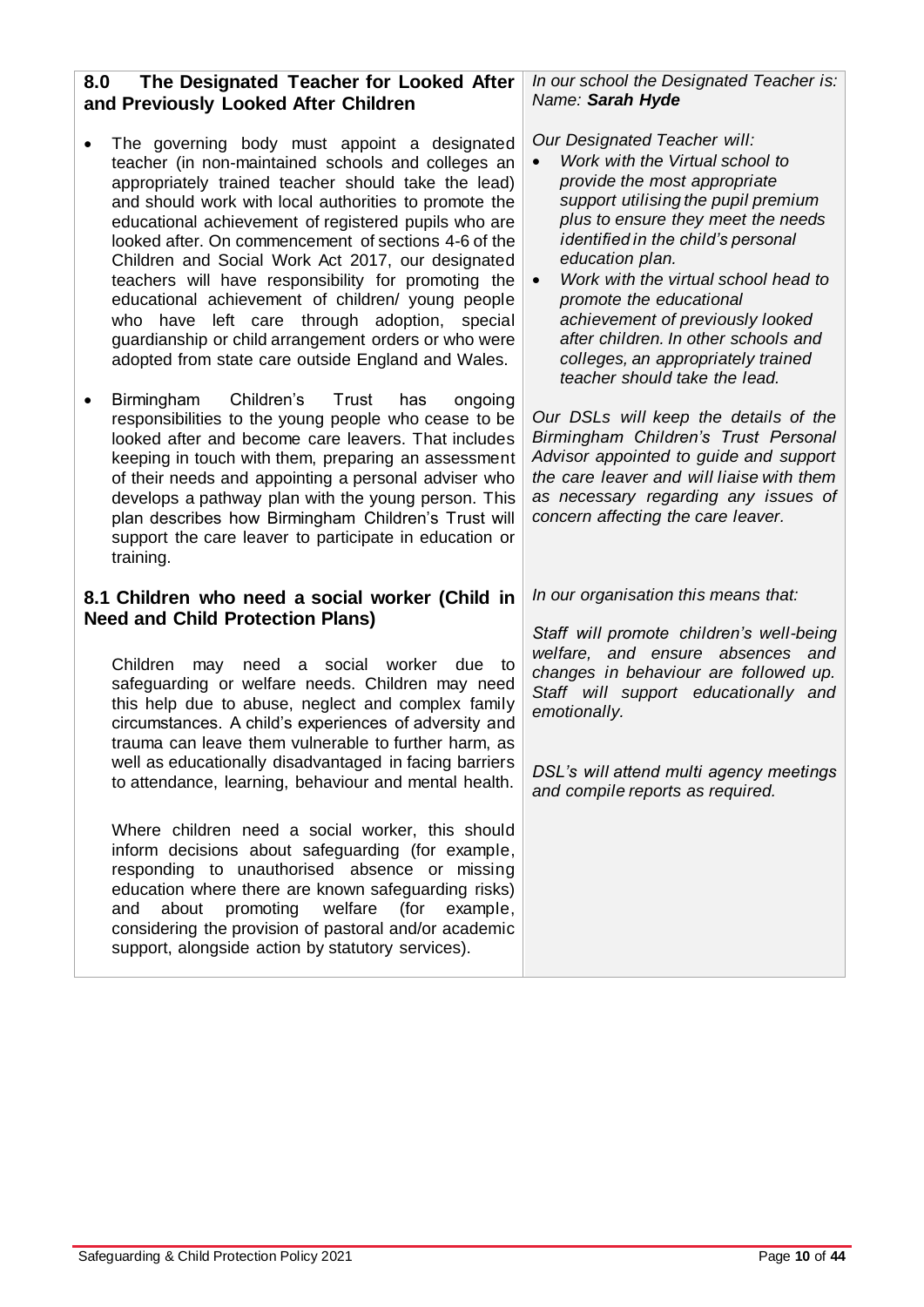| The governing body<br>9.0                                                                                                                                                                                             | In our school this means that:                                                                                                 |
|-----------------------------------------------------------------------------------------------------------------------------------------------------------------------------------------------------------------------|--------------------------------------------------------------------------------------------------------------------------------|
|                                                                                                                                                                                                                       |                                                                                                                                |
| Governing bodies and proprietors should ensure that<br>there are appropriate policies and procedures in place in<br>order for appropriate action to be taken in a timely manner                                       | All governors must have read part 2 of<br>"KCSIE-21"                                                                           |
| to safeguard and promote children's welfare:                                                                                                                                                                          | Our nominated school governor for<br>safeguarding and child protection is:<br>Name: Patrick Wing                               |
| The Trust operates "Safer Recruitment" procedures<br>and ensures that appropriate checks are carried out<br>on all new staff and relevant volunteers (including                                                       | Our nominated Trustee is: Miles Parker                                                                                         |
| members of the governing body);<br>The leadership team and all other staff who work with                                                                                                                              | This governor will receive safeguarding<br>training relevant to the governance role<br>and this will be updated every 2 years. |
| children undertake safeguarding training on an annual<br>basis with additional updates as necessary within a 2-<br>year framework and a training record maintained;                                                   | The governing body and Board of                                                                                                |
| Temporary staff and volunteers are made aware of the<br>school's arrangements for safeguarding & child<br>protection and their responsibilities;                                                                      | Trustees will review all<br>policies/procedures that relate to<br>safeguarding and child protection<br>annually.               |
| The school remedies any deficiencies or weaknesses<br>brought to its attention without delay;                                                                                                                         | A member of our governing body                                                                                                 |
| The governing body has a written policy and<br>procedures for dealing with allegations of abuse<br>against members of staff, visitors, volunteers or                                                                  | (usually the Chair) is nominated to be<br>responsible for liaising with Birmingham<br>Children's Trust in the event of         |
| governors that complies with all BSCP procedures;<br>The Nominated Governor is responsible for liaising<br>with the Head Teacher and Lead DSL over all matters<br>regarding safeguarding and child protection issues. | allegations of abuse being made<br>against the Head Teacher and or the<br>CEO.                                                 |
| The role is strategic rather than operational – they will<br>not be involved in concerns about individual children.                                                                                                   | The Nominated Governor will liaise with<br>the Head Teacher and the Lead DSL to<br>produce a report at least annually for      |
|                                                                                                                                                                                                                       | governors and ensure the annual<br>Section 175 safeguarding self-<br>assessment is completed and submitted<br>on time.         |
|                                                                                                                                                                                                                       |                                                                                                                                |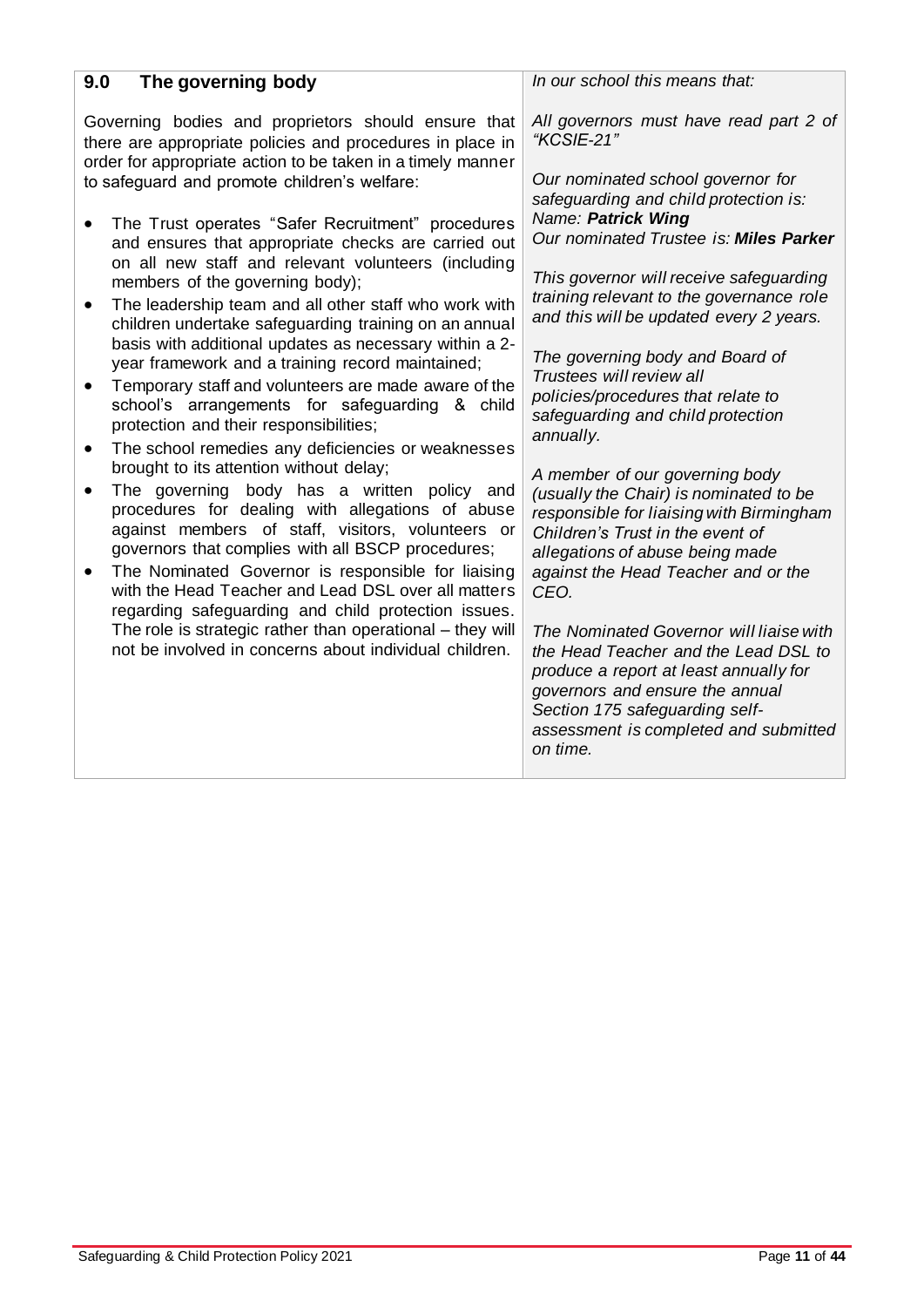| <b>Safer recruitment and selection</b><br>10.0                                                                                                                                                                                                                                                                                                                                                                                                                                                                                                                                                                                                                                                                                                                                                                                                                                   | This means that in our organisation:                                                                                                                                                                                                                                                                                                                                                                                                                                                                                                                                                                                                                                                                                                                                                                                                                                                       |  |  |
|----------------------------------------------------------------------------------------------------------------------------------------------------------------------------------------------------------------------------------------------------------------------------------------------------------------------------------------------------------------------------------------------------------------------------------------------------------------------------------------------------------------------------------------------------------------------------------------------------------------------------------------------------------------------------------------------------------------------------------------------------------------------------------------------------------------------------------------------------------------------------------|--------------------------------------------------------------------------------------------------------------------------------------------------------------------------------------------------------------------------------------------------------------------------------------------------------------------------------------------------------------------------------------------------------------------------------------------------------------------------------------------------------------------------------------------------------------------------------------------------------------------------------------------------------------------------------------------------------------------------------------------------------------------------------------------------------------------------------------------------------------------------------------------|--|--|
| The Trust will pay full regard to 'Safer Recruitment'<br>practice including scrutinising applicants, verifying identity<br>and academic or vocational qualifications, obtaining<br>professional and character references, checking previous<br>employment history and ensuring that a candidate has the<br>health and physical capacity for the job.                                                                                                                                                                                                                                                                                                                                                                                                                                                                                                                             | The following staff have undertaken<br>Safer Recruitment training:<br>1 Anita Moore<br>2 Kerenza Palmer<br>3 Sayma Bibi<br>4 Fuazia Azad<br><b>5 Elaine Hanrahan</b>                                                                                                                                                                                                                                                                                                                                                                                                                                                                                                                                                                                                                                                                                                                       |  |  |
| It also includes undertaking interviews and appropriate<br>checks including disclosure & barring check, barred list<br>checks and prohibition checks. Evidence of these checks<br>will be recorded on our Single Central Record.                                                                                                                                                                                                                                                                                                                                                                                                                                                                                                                                                                                                                                                 | 6. Matt Humpage<br>One of these will be involved in all staff<br>recruitment processes and sit on the<br>recruitment panel.                                                                                                                                                                                                                                                                                                                                                                                                                                                                                                                                                                                                                                                                                                                                                                |  |  |
| All recruitment materials will include reference to the<br>Trust's commitment to safeguarding and promoting the<br>wellbeing of pupils.                                                                                                                                                                                                                                                                                                                                                                                                                                                                                                                                                                                                                                                                                                                                          | And the following members of the<br>Governing Body have also been trained:<br>1. Patrick Wing                                                                                                                                                                                                                                                                                                                                                                                                                                                                                                                                                                                                                                                                                                                                                                                              |  |  |
| Volunteers and students will also undertake similar<br>checks who are helping in a regulated activity capacity.                                                                                                                                                                                                                                                                                                                                                                                                                                                                                                                                                                                                                                                                                                                                                                  |                                                                                                                                                                                                                                                                                                                                                                                                                                                                                                                                                                                                                                                                                                                                                                                                                                                                                            |  |  |
| <b>Induction</b><br>10.1<br>All staff, especially staff who have been redeployed in<br>response to COVID-19, must be aware of systems within<br>their setting which support safeguarding, and these<br>should be explained to them as part of staff induction.<br>10.2 Staff support<br>Recognising the impact of COVID 19, DSLs should be<br>given additional time, particularly in the autumn term, to<br>support staff and children regarding new safeguarding<br>and welfare concerns. Regular safeguarding supervision<br>will be offered to the Lead DSL within school usually<br>offered half termly, safeguarding supervision may need to<br>be offered more frequently and extended to other<br>members of staff as deemed appropriate by the school.<br>DSLs will be supported to access training as appropriate<br>including training in behaviour and mental health. | Our staff induction process will cover:<br>The Safeguarding & Child Protection<br>$\bullet$<br>policy;<br>The Behaviour Policy;<br>$\bullet$<br>The Staff Code of Conduct;<br>$\bullet$<br>safeguarding response<br>The<br>$\bullet$<br>to<br>children who go<br>missing from<br>education; and<br>The role of the DSL (including the<br>$\bullet$<br>identity of the DSL and any<br>deputies).<br>Copies of policies and a copy of Part one<br>of the KCSIE-21 document is provided to<br>staff at induction.<br>We recognise the importance of practice<br>oversight and multiple perspectives in<br>safeguarding and child protection work.<br>We will support staff by providing<br>opportunities for reflective practice<br>including opportunity to talk through all<br>aspects of safeguarding work within<br>education with the DSL and to seek<br>further support as appropriate. |  |  |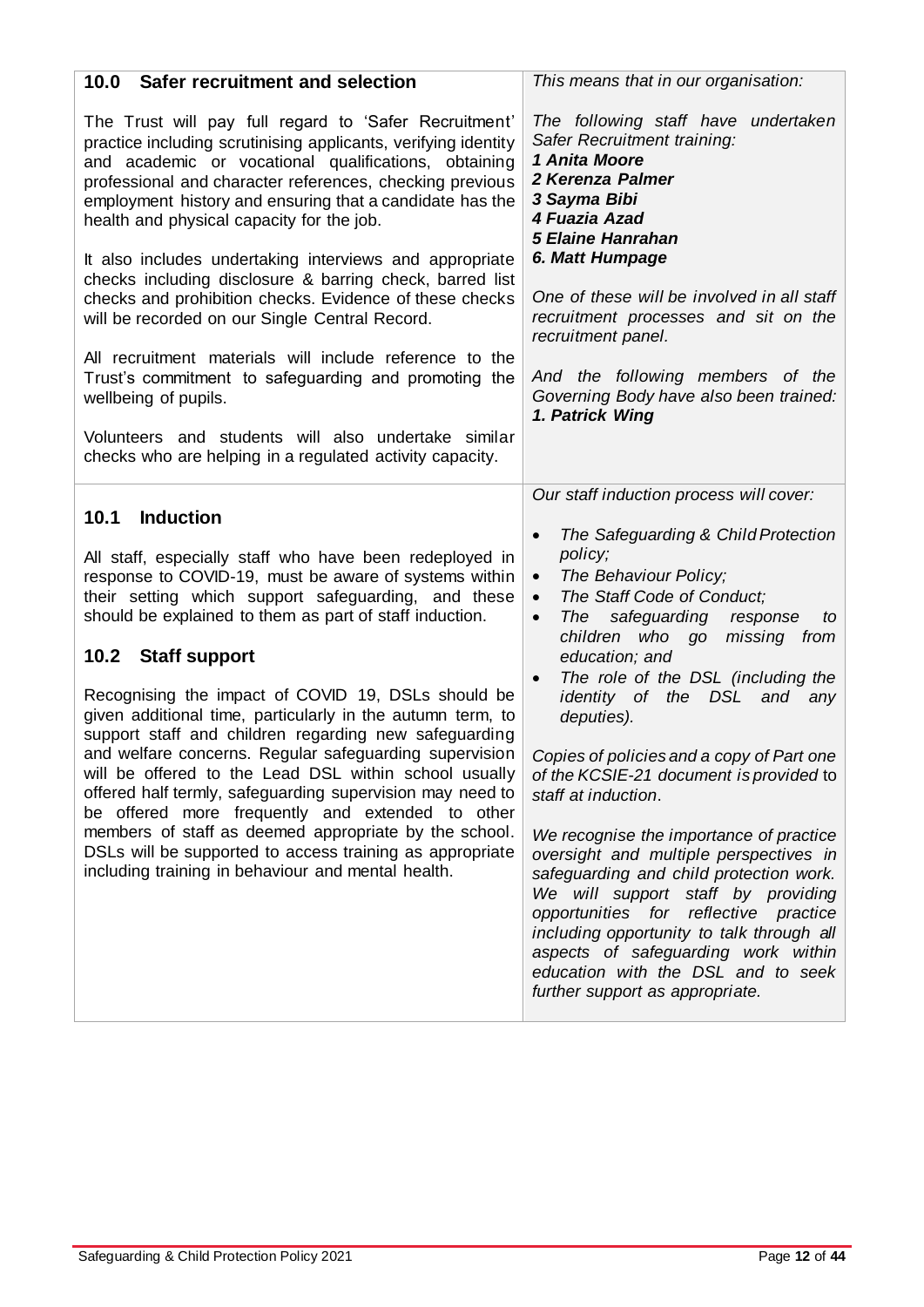| 11.0<br>The use of reasonable force                                                                                                                                                                                                                                                                                                                                                                                                                                                                           | This means in our school:                                                                                                                                                                                                                                                                                                                                                                                                                                                                                                                                                                                                                                                                                                               |  |
|---------------------------------------------------------------------------------------------------------------------------------------------------------------------------------------------------------------------------------------------------------------------------------------------------------------------------------------------------------------------------------------------------------------------------------------------------------------------------------------------------------------|-----------------------------------------------------------------------------------------------------------------------------------------------------------------------------------------------------------------------------------------------------------------------------------------------------------------------------------------------------------------------------------------------------------------------------------------------------------------------------------------------------------------------------------------------------------------------------------------------------------------------------------------------------------------------------------------------------------------------------------------|--|
| There are circumstances when it is appropriate for staff in<br>school to use reasonable force to safeguard children and<br>young people. The term 'reasonable force' covers the<br>broad range of actions used by staff that involves a degree<br>of physical contact to control or restrain children. This can<br>range from guiding a child to safety by the arm, to more<br>extreme circumstances such as breaking up a fight or<br>where a child needs to be restrained to prevent violence<br>or injury. | By planning positive and proactive<br>behaviour support, the occurrence of<br>challenging behaviour and the need to<br>use reasonable force will reduce.<br>We will write pupil handling and<br>behaviour plans for our `more<br>vulnerable children and agree them with<br>parents and carers.                                                                                                                                                                                                                                                                                                                                                                                                                                         |  |
| 'Reasonable' in these circumstances means 'using no<br>more force than is needed'. The use of force may involve<br>either passive physical contact, such as standing between<br>pupils or blocking a pupil's path, or active physical contact<br>such as leading a pupil by the arm out of the classroom.<br>Departmental advice for 'Use of Reasonable Force in<br>Schools' schools is available here.                                                                                                       | We will not have a 'no contact' policy as<br>this could leave our staff unable to fully<br>support and protect their pupils.<br>When using reasonable force in<br>response to risks presented by<br>incidents involving children including<br>any with SEN or disabilities, or with<br>medical conditions, our staff will<br>consider the risks carefully.<br>All staff who would be in a position to<br>use reasonable force are 'team teach'<br>trained and understand that reasonable<br>force must only be used in the event<br>that:<br>A pupil is at risk harm from themselves<br>$\bullet$<br>or their peers<br>The school environment is going to get<br>$\bullet$<br>damaged causing considerable risk to<br>the pupil $(s)$ . |  |

| 12.0 The Trust's role in the prevention of                                                                                                                                                                                                                                                                                                                                                                                                        | This means that in our organisation:                                                                                                                                                                                                                                                                                                    |
|---------------------------------------------------------------------------------------------------------------------------------------------------------------------------------------------------------------------------------------------------------------------------------------------------------------------------------------------------------------------------------------------------------------------------------------------------|-----------------------------------------------------------------------------------------------------------------------------------------------------------------------------------------------------------------------------------------------------------------------------------------------------------------------------------------|
| abuse                                                                                                                                                                                                                                                                                                                                                                                                                                             |                                                                                                                                                                                                                                                                                                                                         |
| This Safeguarding & Child Protection Policy cannot be<br>separated from the general ethos of the organisation,<br>which should ensure that children are treated with respect<br>and dignity, taught to treat each other with respect, feel<br>safe, have a voice, and are listened to.<br>Safeguarding issues, including online safety will be<br>addressed through all areas of the curriculum including<br>extra familial harm (multiple harms) | All staff will be made aware of our<br>unauthorised absence and children<br>missing from education procedures.<br>We will provide opportunities for children<br>to develop skills, concepts, attitudes and<br>knowledge that promote their safety and<br>well-being.                                                                    |
|                                                                                                                                                                                                                                                                                                                                                                                                                                                   | All our policies which address issues of<br>power and potential harm, for example<br>Anti-Bullying, Discrimination, Equal<br>Opportunities, Handling, Positive<br>Behaviour, will be inter-linked to ensure<br>a whole 'school' approach.<br>We also recognise the particular<br>vulnerability of children who have a<br>social worker. |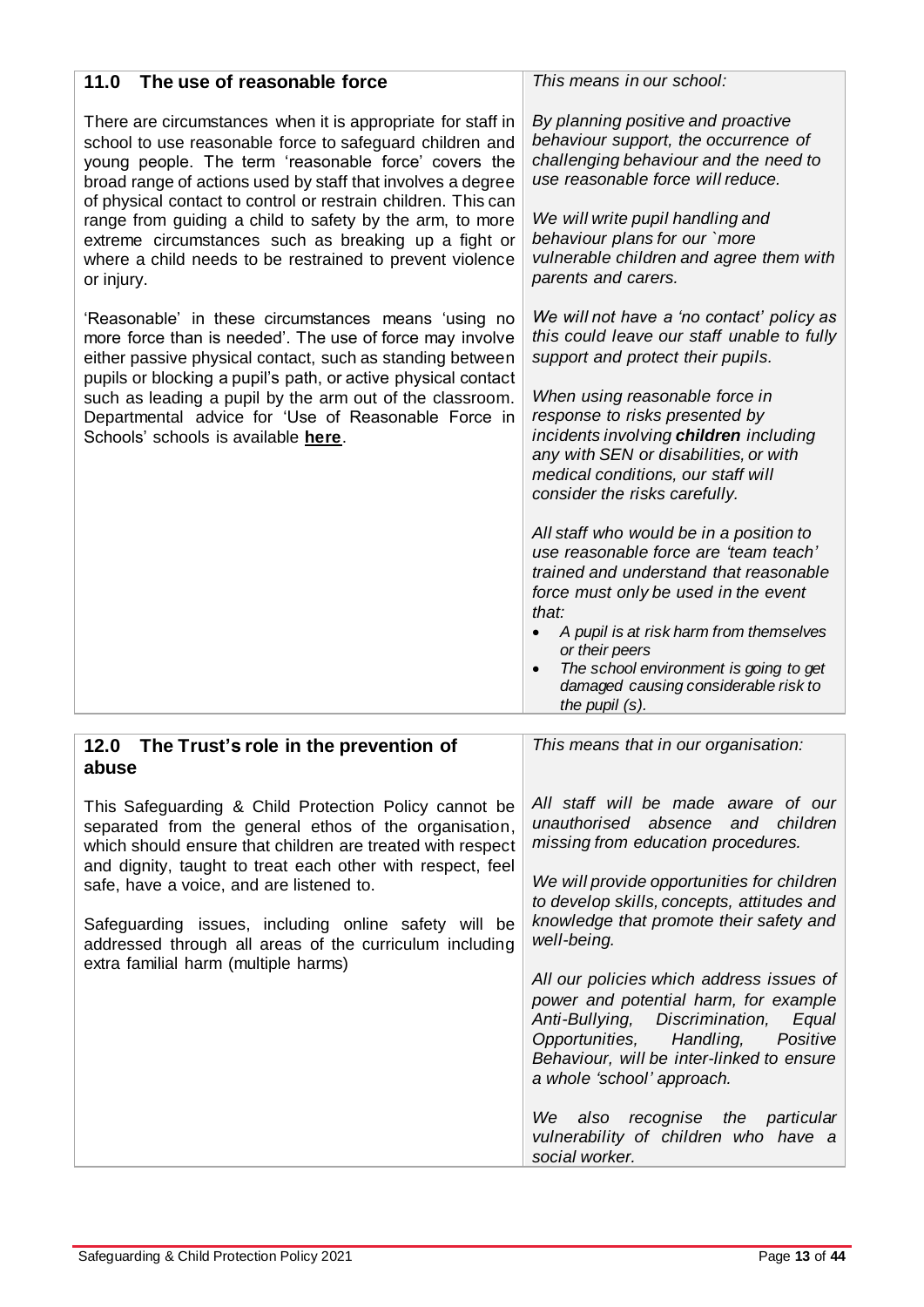| 13.0 What we will do when we are concerned -<br><b>Early Help response</b>                                                                                                                                                                                                                                       | This means that in our organisation we<br>will: implement Right Help Right Time                                                                                                                                                                                          |
|------------------------------------------------------------------------------------------------------------------------------------------------------------------------------------------------------------------------------------------------------------------------------------------------------------------|--------------------------------------------------------------------------------------------------------------------------------------------------------------------------------------------------------------------------------------------------------------------------|
| Where unmet needs have been identified for a child<br>utilising the Right Help Right Time (RHRT) model but<br>there is no evidence of a significant risk, the DSL will                                                                                                                                           | All Staff will notice and listen to children<br>and young people, sharing<br>their<br>concerns with the DSL in writing.                                                                                                                                                  |
| oversee the delivery of an appropriate Early Help<br>response.<br>The child/young person's voice must remain paramount<br>within a solution focused practice framework.                                                                                                                                          | Safeguarding leads will assess, plan, do<br>and review plans.                                                                                                                                                                                                            |
| The primary assessment document is the 2019 Early Help<br>Assessment (EHA).                                                                                                                                                                                                                                      | Senior leaders will analyse safeguarding<br>data and practice to inform strategic<br>planning and staff CDP.                                                                                                                                                             |
| Should it be felt that a Think Family or social care<br>response is needed to meet the unmet safeguarding<br>need, the DSL will initiate a Request for Support, seeking<br>advice from Children's Advice and Support Service<br>(CASS) as required.<br>The DSL will then oversee the agreed intervention as part | The DSL will generally lead on liaising<br>with other agencies and setting up the<br>Our Family Plan. This multi-agency plan<br>will then be reviewed regularly, and<br>progress updated towards the goals until<br>the unmet safeguarding needs have<br>been addressed. |
| of the multiagency safeguarding response and ongoing<br>support.                                                                                                                                                                                                                                                 | organisation although any<br>In<br>our<br>member of staff can refer a situation to<br>CASS, it is expected that the majority are<br>passed through the DSL team.                                                                                                         |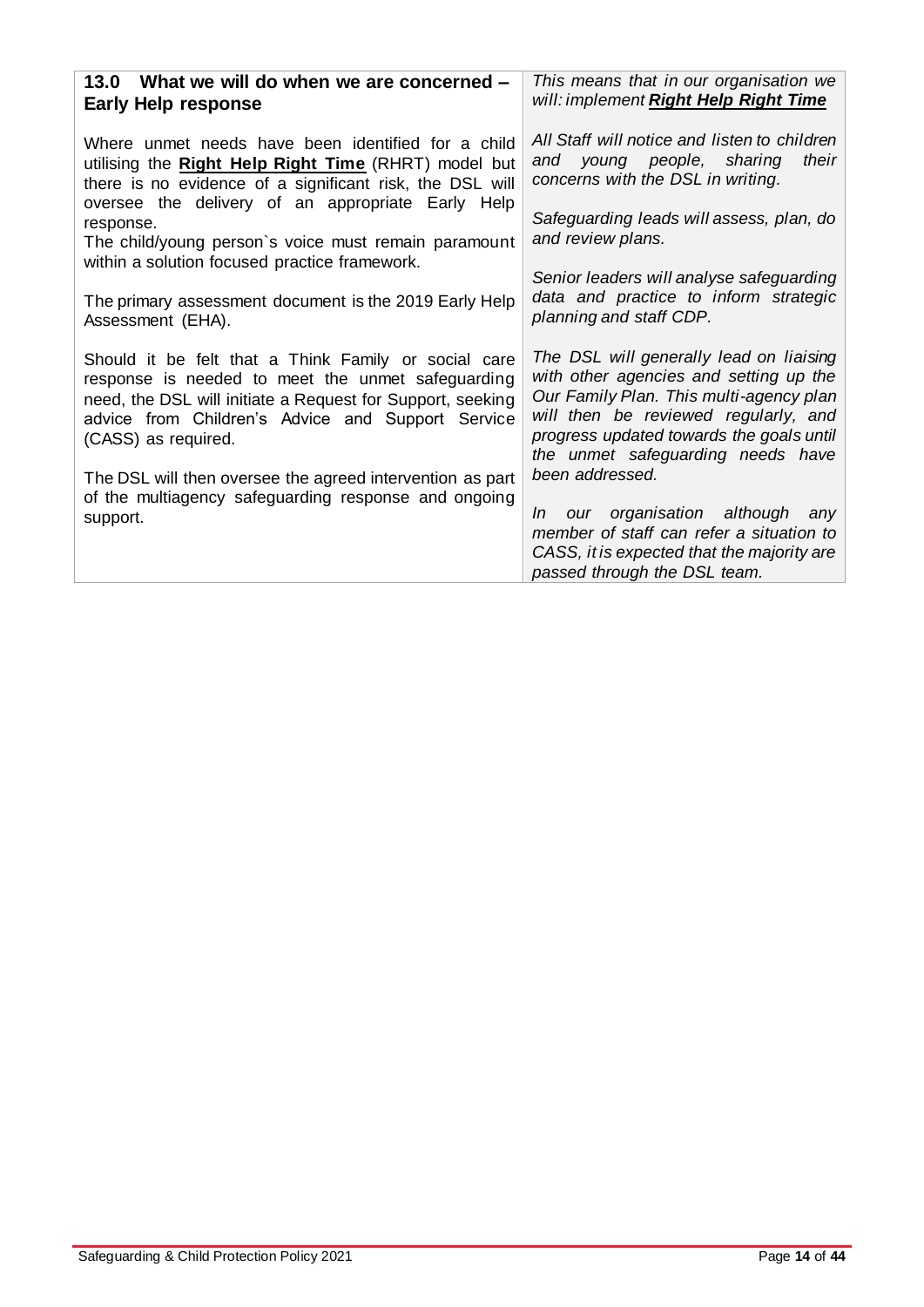| 14.0 Safeguarding students who are vulnerable<br>to radicalisation                                                                                                                                                                                                                                                                                                                           | This means that our organisation:                                                                                                                                                                                                                                                                                                                                                                                                                                                                                                                                                                         |  |
|----------------------------------------------------------------------------------------------------------------------------------------------------------------------------------------------------------------------------------------------------------------------------------------------------------------------------------------------------------------------------------------------|-----------------------------------------------------------------------------------------------------------------------------------------------------------------------------------------------------------------------------------------------------------------------------------------------------------------------------------------------------------------------------------------------------------------------------------------------------------------------------------------------------------------------------------------------------------------------------------------------------------|--|
| With effect from 1 <sup>st</sup> July 2015, all schools are subject to a<br>duty to have "due regard to the need to prevent people<br>being drawn into terrorism" (section 26, Counter Terrorism<br>and Security Act 2015). This is known as The Prevent<br>Duty.                                                                                                                            | Values freedom of speech and the<br>expression of beliefs and ideology as<br>fundamental rights underpinning our<br>society's values. children and staff have<br>the right to speak freely and voice their<br>opinions. However, freedom comes with<br>responsibility and free speech that is<br>designed to manipulate the vulnerable or<br>that leads to violence and harm of others<br>goes against the moral principles in<br>which freedom of speech is valued. Free<br>speech is not an unqualified privilege; it<br>is subject to laws and policies governing<br>equality, human rights, community |  |
| The current threat from terrorism in the United Kingdom<br>may include the exploitation of vulnerable people, to<br>involve them in terrorism or in activity in support of<br>terrorism. The normalisation of extreme views may also<br>make children and young people vulnerable to future<br>manipulation and exploitation.<br>Definitions of radicalisation, terrorism and extremism, and |                                                                                                                                                                                                                                                                                                                                                                                                                                                                                                                                                                                                           |  |
| indicators of vulnerability to radicalisation are in Appendix<br>4.                                                                                                                                                                                                                                                                                                                          | safety and community cohesion.                                                                                                                                                                                                                                                                                                                                                                                                                                                                                                                                                                            |  |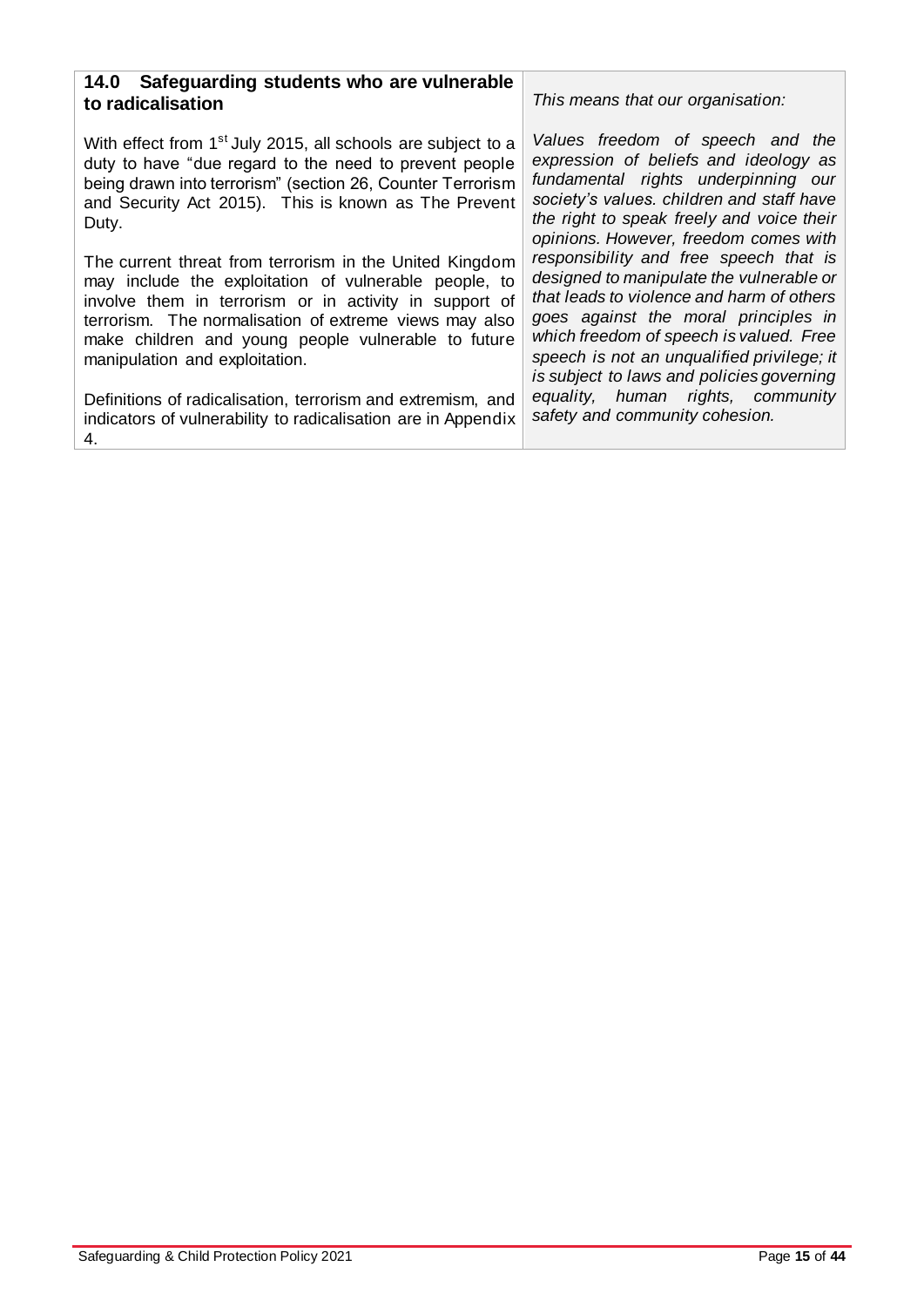#### **14.1 Risk reduction**

The Trust's leadership team, school governors and the Senior DSLs will assess the level of risk within the Trust and put actions in place to reduce that risk. Risk assessment may include consideration of the school's RE curriculum, the Trust's SEND policies, assembly policy, the use of Trust's premises by external agencies, integration of children by gender and SEN, anti-bullying policy and other issues specific to the Trust's values, community and philosophy. To this end, open source due diligence checks will be undertaken on all external speakers invited to our organisation and childcare settings.

The setting is required to identify a Prevent Single Point of Contact (SPOC) who will be the lead within the organisation for safeguarding in relation to protecting individuals from radicalisation and involvement in terrorism: this will normally be the DSL. The responsibilities of the SPOC are described in Appendix 5

The Trust will monitor online activity within the school to ensure that inappropriate sites are not accessed by children or staff.

The Trust has a duty to cooperate with the Channel programme in the carrying out of its functions, and with the Police in providing information about an individual who is referred to Channel (Section 38, Counter Terrorism and Security Act 2015).

Within other settings across the Trust staff will have the same awareness training about Prevent and follow the same procedures as the school. We are aware that younger children and vulnerable adults can also be drawn into radicalisation.

#### **14.2 Channel**

Channel is a multi-agency approach to provide support to individuals who are at risk of being drawn into terrorist related activity. It is led by the West Midlands Police Counter-Terrorism Unit, and it aims to:

- Establish an effective multi-agency referral and intervention process to identify vulnerable individuals;
- Safeguard individuals who might be vulnerable to being radicalised, so that they are not at risk of being drawn into terrorist-related activity; and

• Provide early intervention to protect and divert people away from the risks they face and reduce vulnerability. Further guidance about duties relating to the risk of radicalisation is available in the Advice for Schools on **[The](https://www.gov.uk/government/publications/protecting-children-from-radicalisation-the-prevent-duty)  [Prevent Duty](https://www.gov.uk/government/publications/protecting-children-from-radicalisation-the-prevent-duty)**.

*We are clear that this exploitation and radicalisation must be viewed as a safeguarding concern and that protecting children from the risk of radicalisation from any group (including, but not restricted to, those linked to Islamist ideology, or to Far Right/Neo-Nazi/White Supremacist, Domestic Terrorism, Irish Nationalist and Loyalist paramilitary groups, and extremist Animal Rights movements) is part of our organisations' safeguarding duty.*

#### *The SPOC for our school is: Name: Chevourne Whittaker*

*All staff within our organisation will be alert to changes in a child's behaviour or attitude which could indicate that they are in need of help or protection.*

*We will use specialist online monitoring software, which in this school is called 'Smoothwall Web Filter and Self Service Monitor'*

*Our organisation will make referrals to Channel if we are concerned that an individual might be vulnerable to radicalisation.*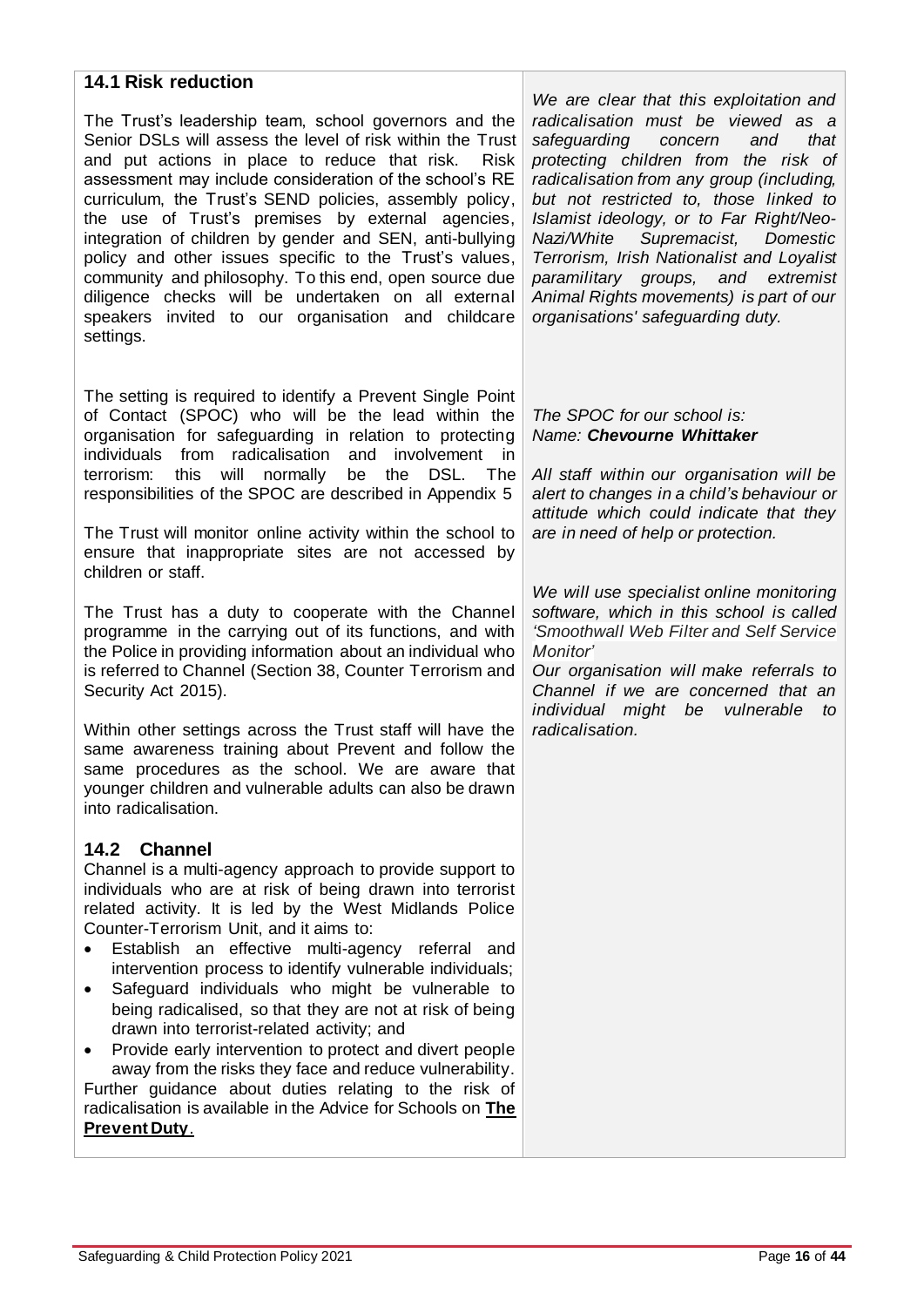#### **15.0 Pupils/students who are vulnerable to exploitation, trafficking, or so-called 'honourbased' abuse (including female genital mutilation and forced marriage)**

So-called 'honour-based' abuse (including Female Genital Mutilation and Forced Marriage) So-called 'honour-based' abuse (HBA) encompasses incidents or crimes which have been committed to protect or defend the honour of the family and/or the community, including female genital mutilation (FGM), forced marriage, and practices such as breast ironing. Abuse committed in the context of preserving "honour" often involves a wider network of family or community pressure and can include multiple perpetrators. It is important to be aware of this dynamic and additional risk factors when deciding what form of safeguarding action to take. All forms of HBA are abuse (regardless of the motivation) and should be handled and escalated as such. Professionals in all agencies, and individuals and groups in relevant communities, need to be alert to the possibility of a child being at risk of HBA, or already having suffered HBA.

With effect from October 2015, all schools are subject to a mandatory reporting requirement in respect of female genital mutilation (FGM). When a teacher suspects or discovers that an act of FGM is going to be or has been carried out on a girl aged under 18, that teacher has a statutory duty to report it to the Police.

Failure to report such cases will result in disciplinary sanctions.

The teacher will also discuss the situation with the DSL who will consult Birmingham Children's Trust before a decision is made as to whether the mandatory reporting duty applies.

This will also apply to all other staff working within the Children's Centre and Childcare settings.

*This means that in our organisation we ensure:*

*Our staff are supported to talk to families and local communities about sensitive concerns in relation to their children and to find ways to address them together wherever possible.*

*All staff are up to date on the latest advice and guidance provided to assist in addressing specific vulnerabilities and forms of exploitation around;*

- *Forced marriage*
- *FGM*
- *Honour based abuse*
- *Trafficking*
- *Criminal exploitation and gang affiliation*

*Our staff will be supported to recognise warning signs and symptoms in relation to each specific issue, and include such issues, in an age appropriate way, in their lesson plans.*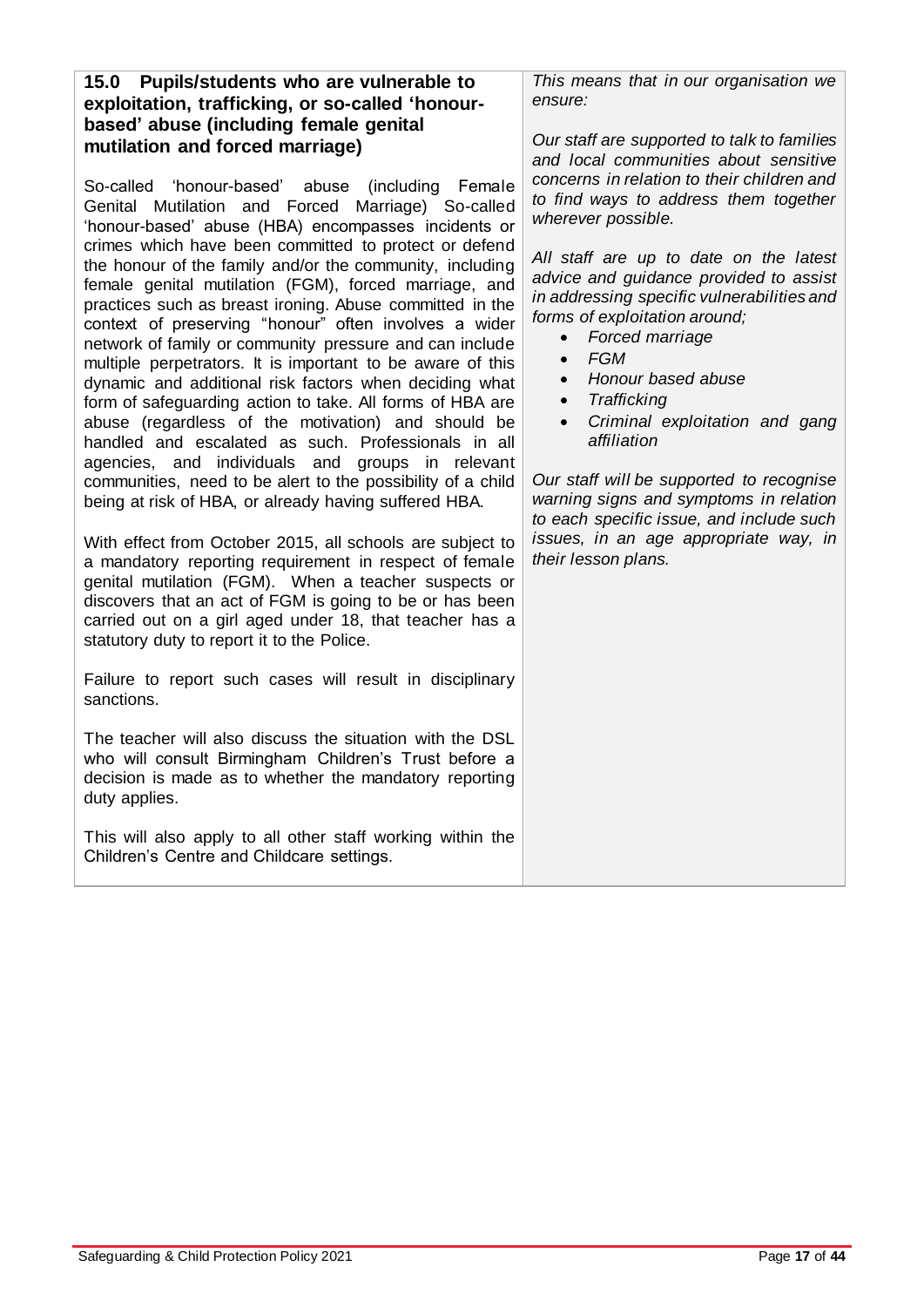| 16.0 Children missing education                                                                                                                                                                                                                                                                                                                                                                                                                                                                                                                                                                                                                                                                                                                                                                                                                                                                                                                                                                                                                                                                                                                                   | This means that in our organisation we<br>will:                                                                                                                                                                                                                                                                                                                                                                                                                                                                                                                                                                   |
|-------------------------------------------------------------------------------------------------------------------------------------------------------------------------------------------------------------------------------------------------------------------------------------------------------------------------------------------------------------------------------------------------------------------------------------------------------------------------------------------------------------------------------------------------------------------------------------------------------------------------------------------------------------------------------------------------------------------------------------------------------------------------------------------------------------------------------------------------------------------------------------------------------------------------------------------------------------------------------------------------------------------------------------------------------------------------------------------------------------------------------------------------------------------|-------------------------------------------------------------------------------------------------------------------------------------------------------------------------------------------------------------------------------------------------------------------------------------------------------------------------------------------------------------------------------------------------------------------------------------------------------------------------------------------------------------------------------------------------------------------------------------------------------------------|
| A child going missing and or patterns of unauthorised<br>absence, particularly repeatedly, can act as a vital<br>warning sign of a range of safeguarding risks, including<br>abuse and neglect, which may include sexual abuse or<br>exploitation; child criminal exploitation; mental health<br>problems; substance abuse and other issues. Early<br>intervention is necessary to identify the existence of any<br>underlying safeguarding risks and to help prevent the risk<br>of them going missing in future.<br>Work around attendance and children missing from<br>will<br>be coordinated<br>with<br>safeguarding<br>education<br>interventions.<br>The school must notify the Local Authority of any<br>pupil/student who has been absent without the school's<br>permission for a continuous period of 5 days or more after<br>making reasonable enquiries<br>The school (regardless of designation) must also notify<br>the Local Authority of any pupil/student who is to be<br>deleted from the admission register under any of the<br>prescribed regulations outlined in the Education (Pupil<br>Registration) (England) Regulations 2016 amendments | Hold two or more emergency contact<br>numbers for each pupil.<br>All our attendance work will liaise closely<br>with the DSL.<br>We will adapt our attendance monitoring<br>on an individual basis to ensure the<br>safety of each child at our school and<br>childcare settings.<br>Our senior staff will demonstrate that we<br>have taken reasonable enquiries to<br>ascertain the whereabouts of children<br>that would be considered 'missing'.<br>We will work closely with the CME Team,<br>School Admissions Service, Education<br>Legal Intervention Team and the Elective<br><b>Home Education Team</b> |
| Within our Early Year's settings staff will follow up any<br>absences within 24 hours. Where a child has been<br>missing for 2 week's we are required to report the absence<br>to the Early Years Duty Team. This is regardless of<br>whether or not we are aware of the reason for their<br>absence.                                                                                                                                                                                                                                                                                                                                                                                                                                                                                                                                                                                                                                                                                                                                                                                                                                                             |                                                                                                                                                                                                                                                                                                                                                                                                                                                                                                                                                                                                                   |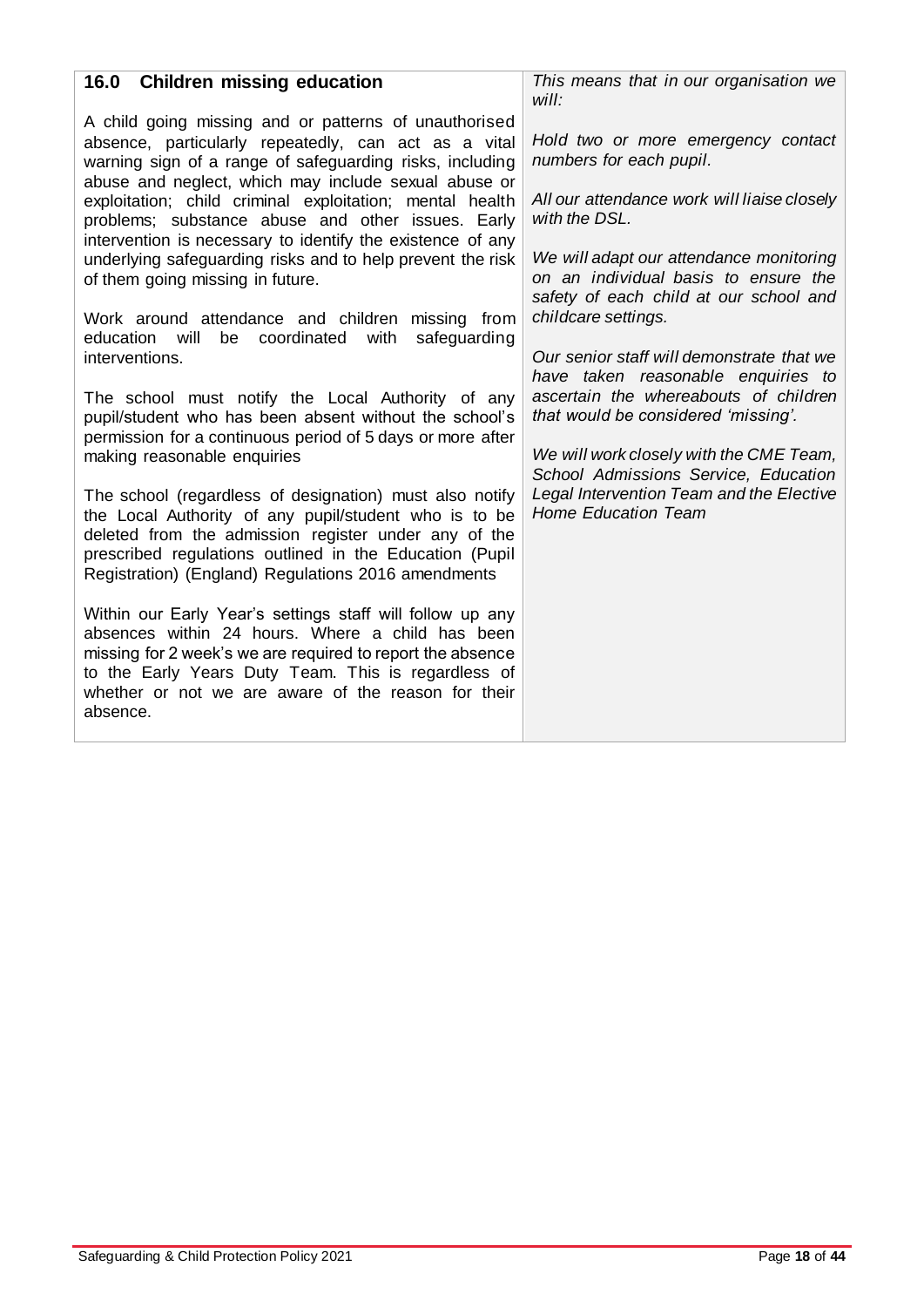#### **17.0 Peer on peer/child on child abuse**

Children can abuse other children (often referred to as peer on peer abuse) and it can take many forms. It can happen both inside and outside of school/college and online. It is important that all staff recognise the indicators and signs of peer on peer abuse and know how to identify it and respond to reports.

This can include (but is not limited to): bullying (including cyberbullying, prejudice-based and discriminatory bullying); abuse within intimate partner relationships; physical abuse such as hitting, kicking, shaking, biting, hair pulling, or otherwise causing physical harm; sexual violence and sexual harassment; consensual and nonconsensual sharing of nudes and semi-nudes images and/or videos; causing someone to engage in sexual activity without consent, such as forcing someone to strip, touch themselves sexually, or to engage in sexual activity with a third party; 'upskirting' and initiation/hazing type violence and rituals. Addressing inappropriate behaviour (even if it appears to be relatively innocuous) can be an important intervention that helps prevent problematic, abusive and/or violent behaviour in the future.

#### **17.1 Sexual violence and sexual harassment between children in schools and colleges**

Sexual violence and sexual harassment can occur between two children of any age and sex from primary to secondary stage and into colleges. It can also occur online. It can also occur through a group of children sexually assaulting or sexually harassing a single child or group of children. Children who are victims of sexual violence and sexual harassment will likely find the experience stressful and distressing. This will, in all likelihood, adversely affect their educational attainment and will be exacerbated if the alleged perpetrator(s) attends the same school or college. Sexual violence and sexual harassment exist on a continuum and may overlap, they can occur online and face to face (both physically and verbally) and are never acceptable.

Staff should recognise the impact of sexual violence and the fact children can, and sometimes do, abuse their peers in this way. When referring to sexual violence this policy is referring to sexual offences under the Sexual Offences Act 2003 as described below:

- **Rape**: A person (A) commits an offence of rape if: there is intentional penetration of the vagina, anus or mouth of another person (B) with his penis, (B) does not consent to the penetration and (A) does not reasonably believe that (B) consents.
- **Assault by penetration:** A person (A) commits an offence if: s/he intentionally penetrates the vagina, anus or mouth of another person (B) with a part of

*This means that in our organisation*:

*All staff will receive training on peer on peer abuse.*

*Staff will be aware that some groups are potentially more at risk: Girls, children with special educational needs and disabilities (SEND) and LGBT children are at greater risk.*

*We will adopt the 'whole school approach' to tackling sexism.*

*We fully understand that even if there are no reports of peer on peer abuse in school it may be happening. As such all our staff and children are supported to:* 

- *be alert to peer on peer abuse (including sexual harassment);*
- *understand how the school views and responds to peer on peer abuse*
- *stay safe and be confident that reports of such abuse will be taken seriously and a victim will not ever be made to feel ashamed for making a report*

*We will not tolerate instances of peer on peer abuse and will not pass it off as "banter", "just having a laugh" or "part of growing up". We will recognise that "child on child abuse" can occur between and across different age ranges.*

*We recognise that sexual harassment can be online and offline and can include sexual comments and remarks, 'jokes', taunting, physical behaviours and consensual and non-consensual sharing of nude & semi-nude images.*

*The school and childcare settings across the Trust, therefore, will have zerotolerance to instances of peer on peer abuse.*

*We will follow the guidance on managing reports of child-on-child sexual violence and sexual harassment in schools.*

*We will utilise the [Children who pose a](https://www.birmingham.gov.uk/downloads/file/9504/children_who_pose_a_risk_to_children)  [Risk to Children School Safety Plan](https://www.birmingham.gov.uk/downloads/file/9504/children_who_pose_a_risk_to_children) produced by the local authority* 

*Our DSL will follow [local guidance](https://www.birmingham.gov.uk/downloads/file/8321/responding_to_hsb_-_school_guidance) to enable provision of effective support to any child affected by this type of abuse*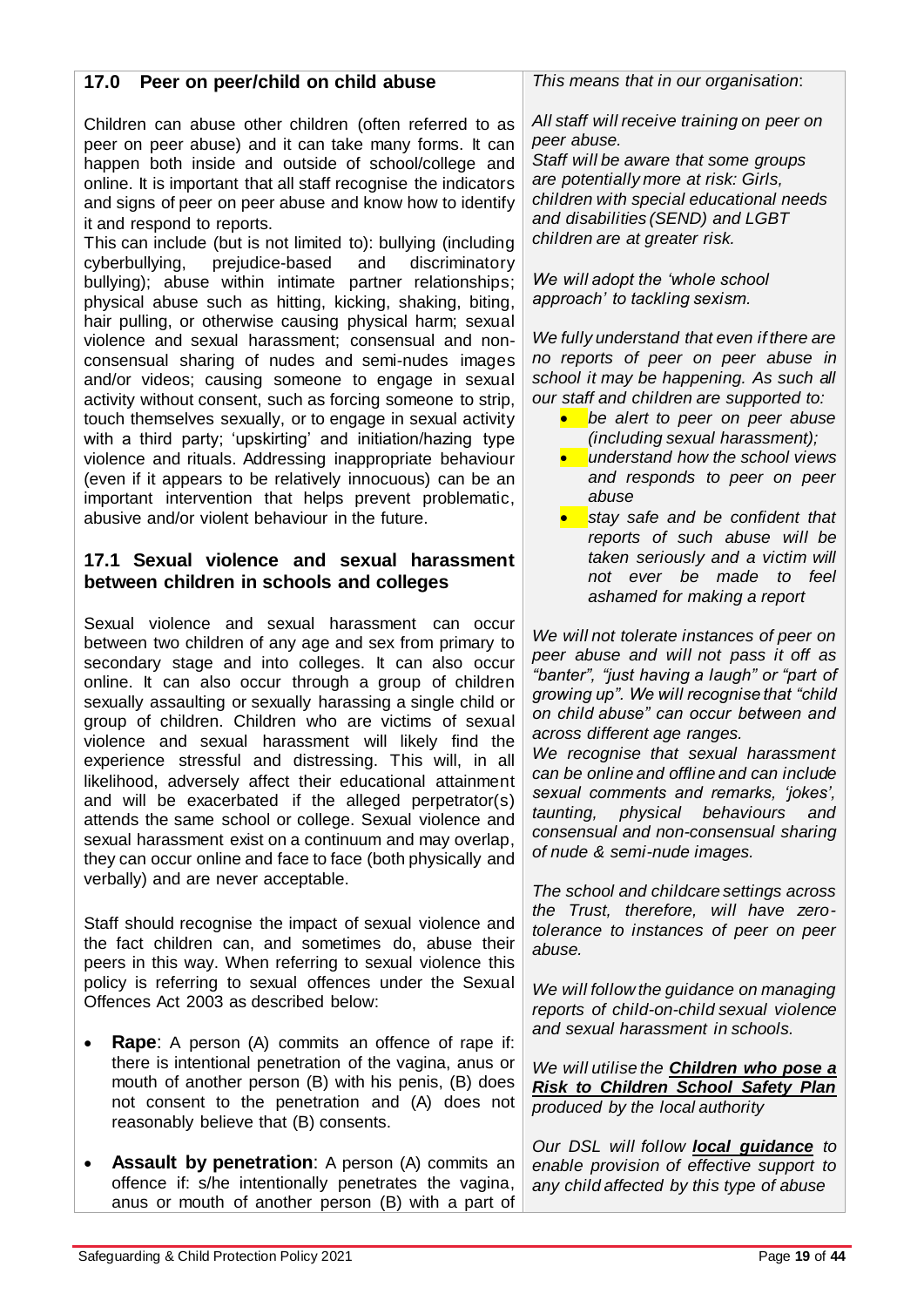her/his body or anything else, the penetration is sexual, (B) does not consent to the penetration and (A) does not reasonably believe that (B) consents.

• **Sexual assault**: A person (A) commits an offence of sexual assault if: s/he intentionally touches another person (B), the touching is sexual, (B) does not consent to the touching and (A) does not reasonably believe that (B) consents.

**Causing someone to engage in sexual activity without consent:** A person (A) commits an offence if: s/he intentionally causes another person (B) to engage in an activity, the activity is sexual, B does not consent to engaging in the activity, and A does not reasonably believe that B consents. (This could include forcing someone to strip, touch themselves sexually, or to engage in sexual activity with a third party.)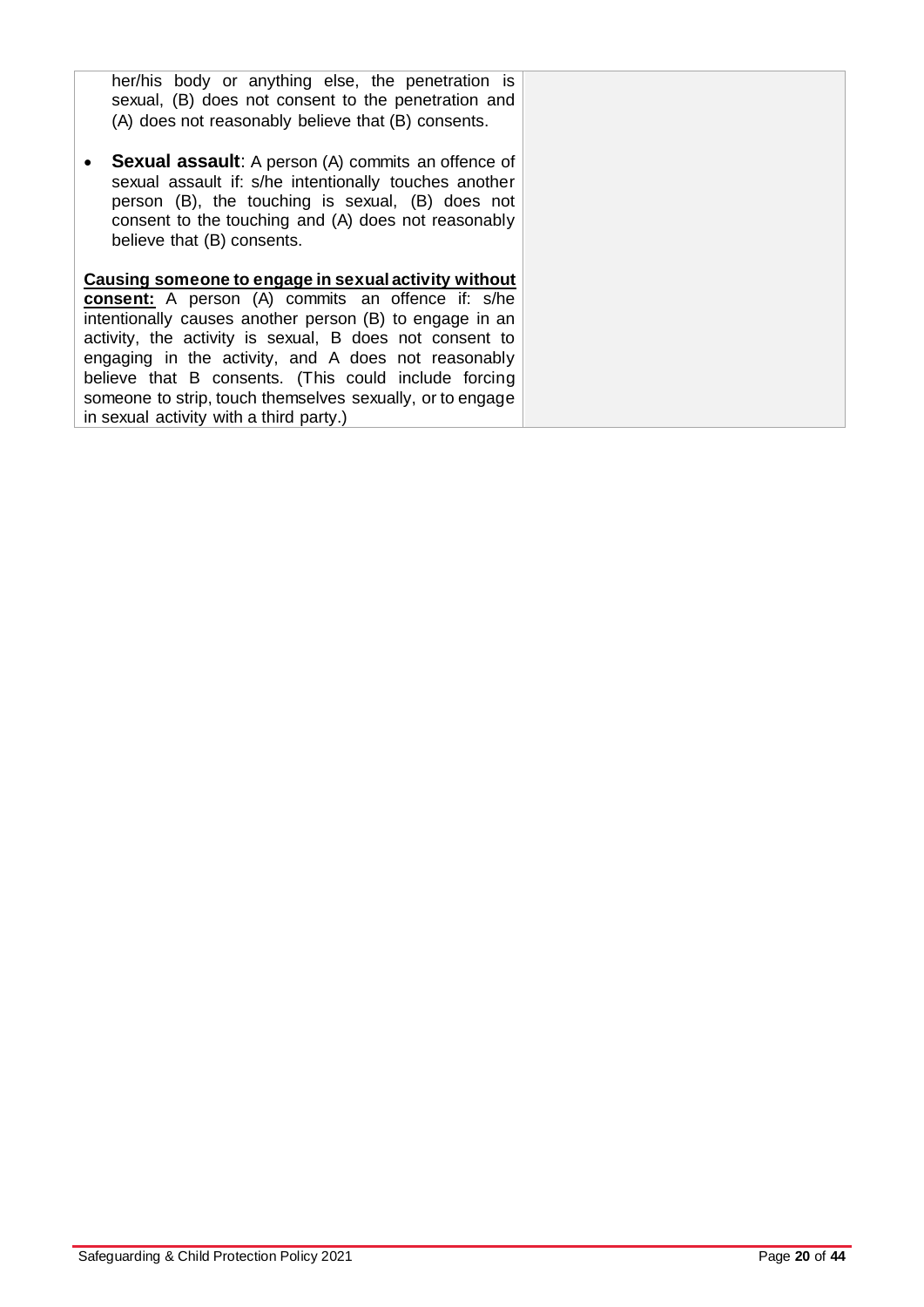# **18.0 Child Criminal Exploitation**

Some specific forms of CCE can include children being forced or manipulated into transporting drugs or money through county lines, working in cannabis factories, shoplifting or pickpocketing. They can also be forced or manipulated into committing vehicle crime or threatening/committing serious violence to others.

Children can become trapped by this type of exploitation as perpetrators can threaten victims (and their families) with violence, or entrap and coerce them into debt. They may be coerced into carrying weapons such as knives or begin to carry a knife for a sense of protection from harm from others. As children involved in criminal exploitation often commit crimes themselves, their vulnerability as victims is not always recognised by adults and professionals, (particularly older children), and they are not treated as victims despite the harm they have experienced. They may still have been criminally exploited even if the activity appears to be something they have agreed or consented to.

It is important to note that the experience of girls who are criminally exploited can be very different to that of boys. The indicators may not be the same, however professionals should be aware that girls are at risk of criminal exploitation too. It is also important to note that both boys and girls being criminally exploited may be at higher risk of sexual exploitation.

#### **18.1 County lines**

County lines is a term used to describe gangs and organised criminal networks involved in exporting illegal drugs (primarily crack cocaine and heroin) into one or more importing areas [within the UK], using dedicated mobile phone lines or other form of "deal line". Exploitation is an integral part of the county lines offending model with children and vulnerable adults exploited to move [and store] drugs and money. Offenders will often use coercion, intimidation, violence (including sexual violence) and weapons to ensure compliance of victims. Children can be targeted and recruited into county lines in a number of locations including schools, further and higher educational institutions, pupil referral units, special educational needs schools, children's homes and care homes. Children are often recruited to move drugs and money between locations and are known to be exposed to techniques such as 'plugging', where drugs are concealed internally to avoid detection. Children can easily become trapped by this type of exploitation as county lines gangs create drug debts and can threaten serious violence and kidnap towards victims (and their families) if they attempt to leave the county lines network.

#### **18.2 Modern Slavery and The National Referral Mechanism**

*This means that in our organisation we will:* 

*Notice and listen to children/ young people showing signs of being drawn in to anti-social or criminal behaviour, use the risk assessment screening tool* 

*to support our referrals to CASS for any children in our settings that we are concerned about.*

*Ensure staff are aware of the indicators that signal a child is at risk of serious violence, absence from school, changes in relationships, a decline in performance, signs of self-harm & change of wellbeing, signs of assault & unexplained gifts or new possessions. That males are more at risk.*

*Be aware of and work with the Police and local organisations to disrupt as much as possible criminal exploitation activity within our settings.*

*We will act when children are missing from education and contact families to ascertain why.* 

*'One of the ways of identifying potential involvement in county lines are missing episodes (both from home and school), when the victim may have been trafficked for the purpose of transporting drugs and a referral to the National Referral Mechanism should be considered. If a child is suspected to be at risk of or involved in county lines, a safeguarding referral should be considered alongside consideration of availability of local services/third sector providers who offer support to victims of county lines exploitation.'*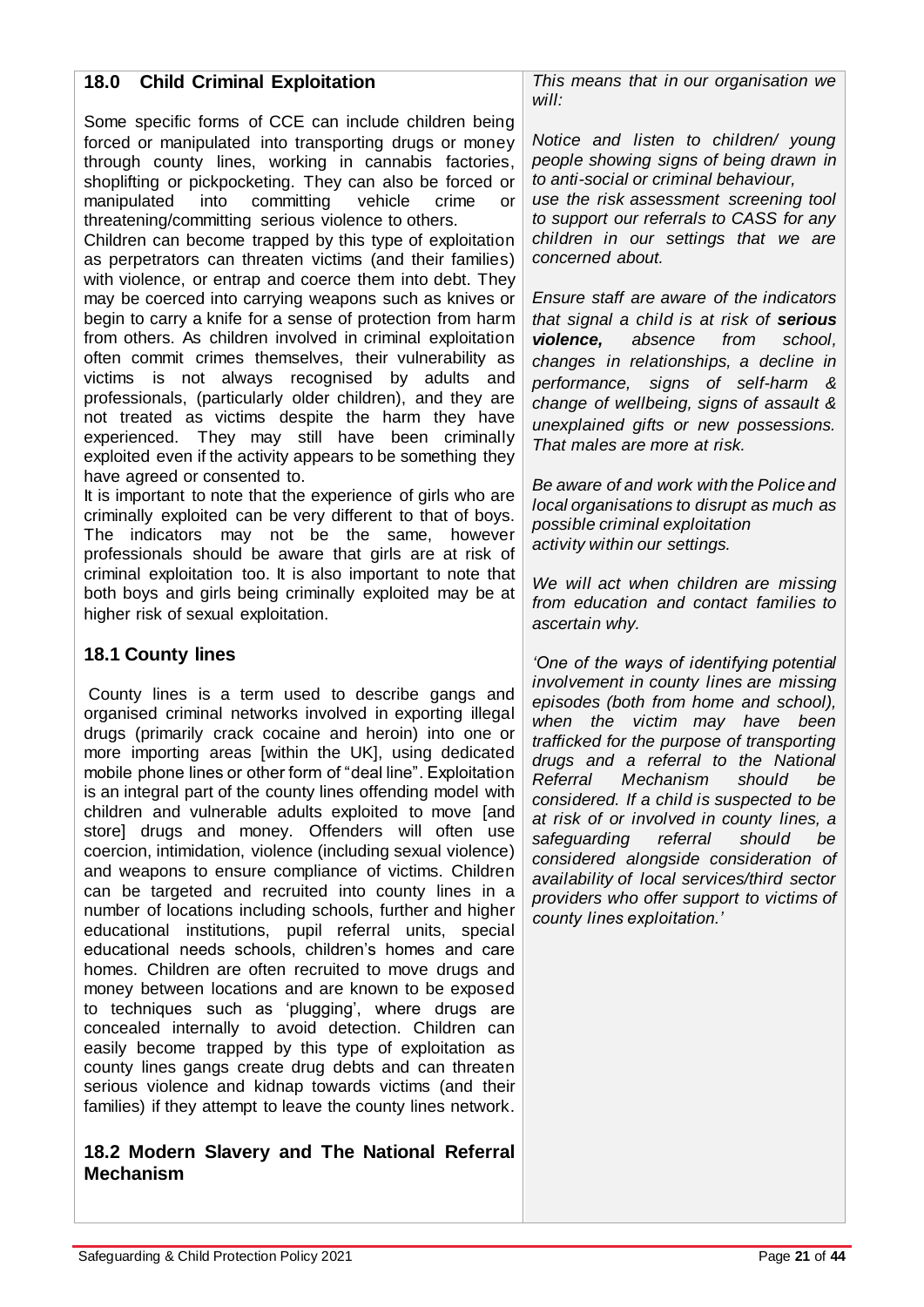Modern slavery encompasses human trafficking and slavery, servitude and forced or compulsory labour. Exploitation can take many forms, including: sexual exploitation, forced labour, slavery, servitude, forced criminality and the removal of organs. Further information on the signs that someone may be a victim of modern slavery, the support available to victims and how to refer them to the NRM is available in the Modern Slavery Statutory Guidance. Modern slavery: how to identify and support victims - GOV.UK ([www.gov.uk](http://www.gov.uk/))

# **18.3 Cybercrime**

Cybercrime is criminal activity committed using computers and/or the internet. It is broadly categorised as either 'cyber-enabled' (crimes that can happen off-line but are enabled at scale and at speed on-line) or 'cyber dependent' (crimes that can be committed only by using a computer). Cyber-dependent crimes include;

• unauthorised access to computers (illegal 'hacking'), for example accessing a school's computer network to look for test paper answers or change grades awarded;

• denial of Service (Dos or DDoS) attacks or 'booting'. These are attempts to make a computer, network or website unavailable by overwhelming it with internet traffic from multiple sources; and,

• making, supplying or obtaining malware (malicious software) such as viruses, spyware, ransomware, botnets and Remote Access Trojans with the intent to commit further offence, including those above.

Children with particular skill and interest in computing and technology may inadvertently or deliberately stray into cyber-dependent crime

# **19.0 Domestic Abuse**

The cross-government definition of domestic violence and abuse is: any incident or pattern of incidents of controlling, coercive, threatening behaviour, violence or abuse between those aged 16 or over who are, or have been, intimate partners or family members regardless of gender or sexuality. The abuse can encompass, but is not limited to: psychological; physical; sexual; financial; and emotional. All children can witness and be adversely affected by domestic abuse in the context of their home life where domestic abuse occurs between family members. Exposure to domestic abuse and/or violence can have a serious, long lasting emotional and psychological impact on children. In some cases, a child may blame themselves for the abuse or may have had to leave the family home as a result.

Types of domestic abuse include intimate partner violence, abuse by family members, teenage relationship abuse and child/adolescent to parent violence and abuse.

*If there are concerns about a child in this area, the designated safeguarding lead (or a deputy), should consider referring into the Cyber Choices programme. This is a nationwide police programme supported by the Home Office and led by the National Crime Agency, working with regional and local policing. It aims to intervene where young people are at risk of committing, or being drawn into, low level cyber-dependent offences and divert them to a more positive use of their skills and interests*

*This means that in our organisation*: *We will listen to children and parents and notice when we see or hear signs of domestic abuse. We will refer to CASS and or work together with partner agencies who can support victims of domestic abuse.*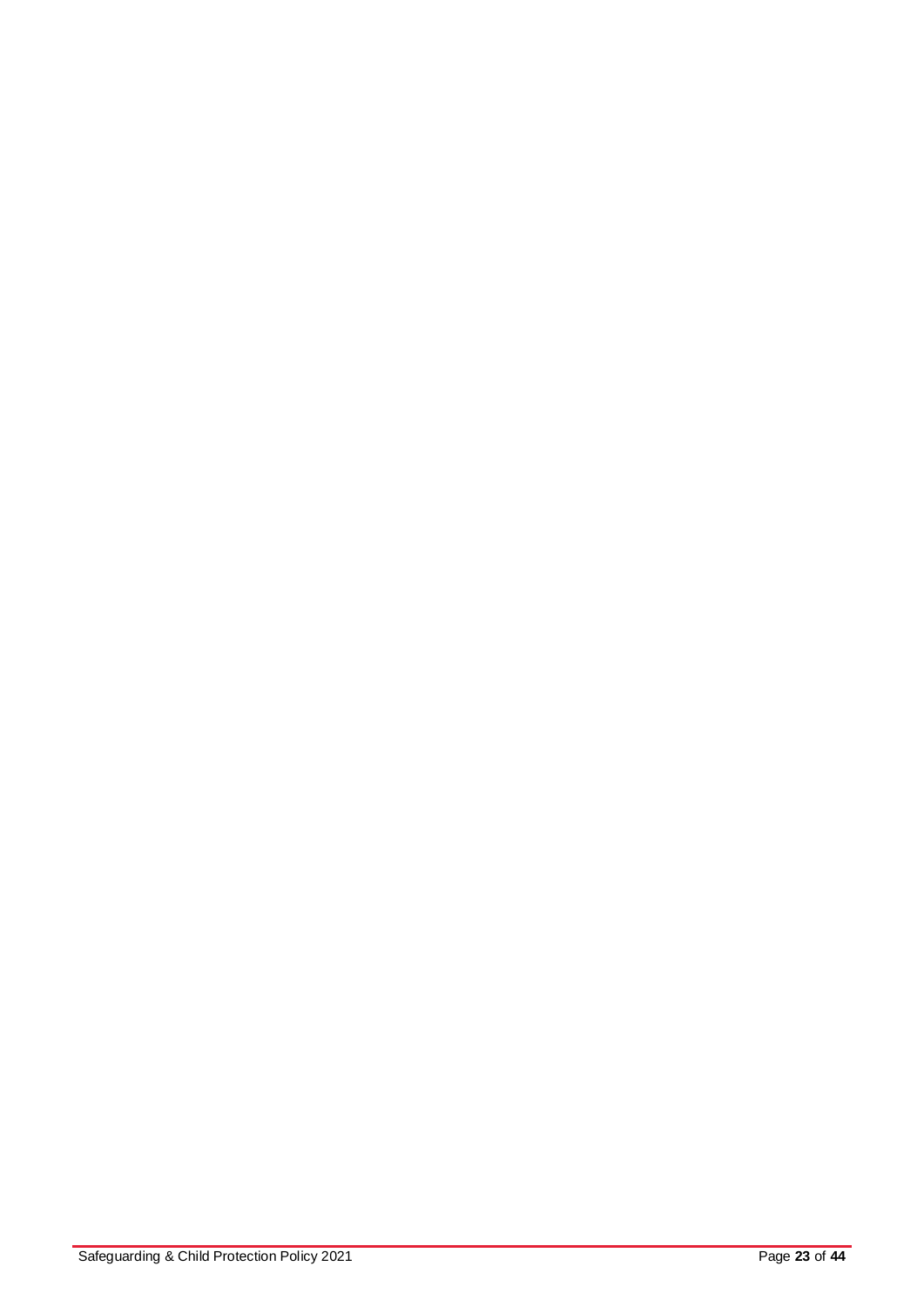# **Responding to concerns about a child**

# In our **organisation**

Our Senior DSL(s) are **Kerenza Palmer, Anita Moore, Tracey Newton, Carol Ferron-Smith, Sayma Bibi & Fuazia Azad**

Our safeguarding Trustee is Miles Parker

Our safeguarding School Governor Patrick Wing

# **CONCERN ABOUT A CHILD:**

Speak to Designated Safeguarding Lead (DSL) if urgent. The school staff are to Record on School Pod Other staff can Record in writing on Safeguarding Concerns Form and hand to a DSL

# **DSL(s) review concerns and decide next steps**

# **referring to Right Help Right Time (RHRT)**

- Consider discussing concerns with parent / carers and seek consent where appropriate.
- Consider completing Early Help Assessment (EHA).

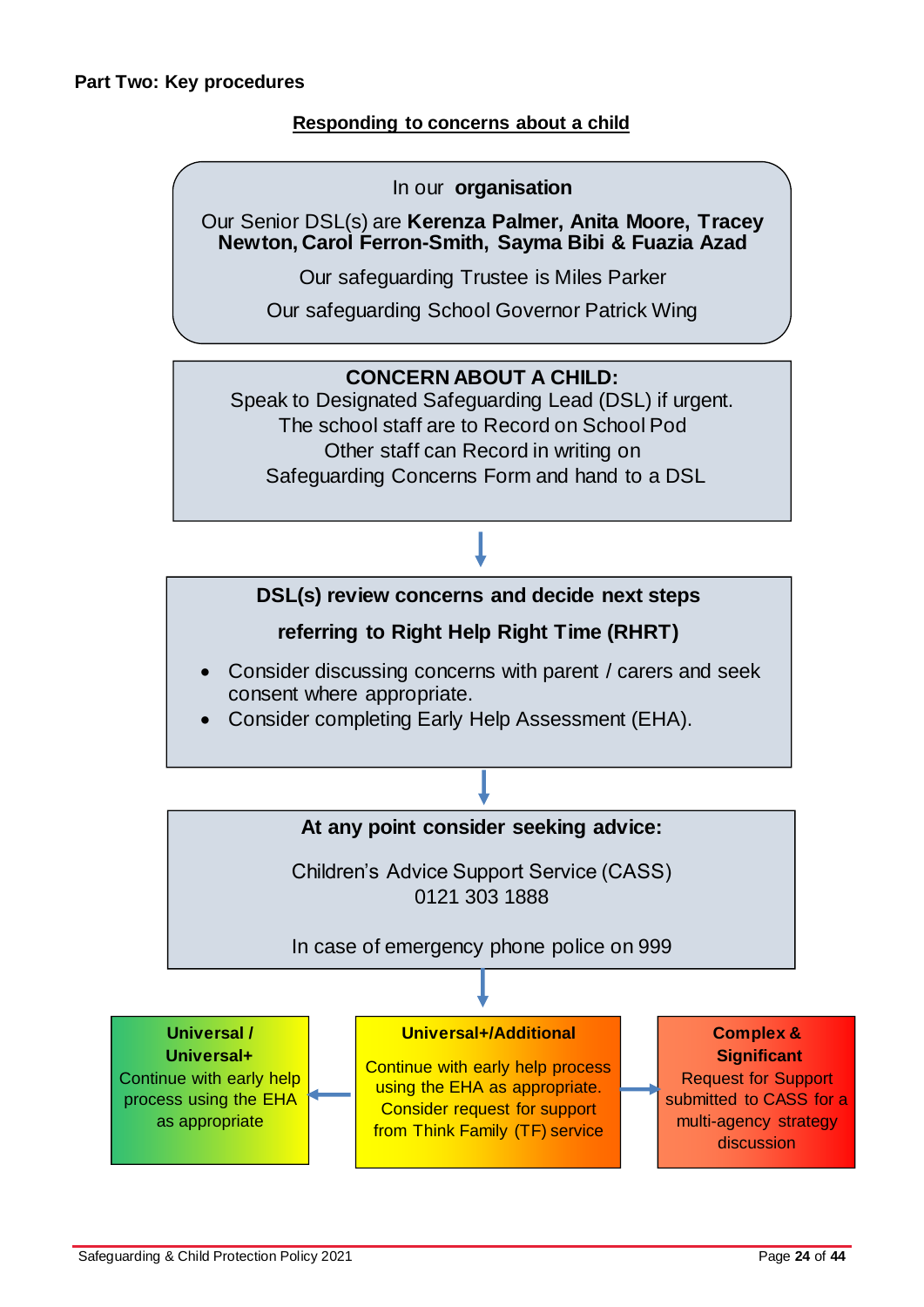#### **20.0 Involving parents/carers**

20.1 In general, we will discuss any safeguarding or child protection concerns with parents/carers before approaching other schools or agencies and will seek their consent to making a referral to another agency. Appropriate staff will approach parents/carers after consultation with the DSL.

However, there may be occasions when the DSL will contact another school or agency before informing parents/carers because it considers that contacting them may increase the risk of significant harm to the child.

20.2 Parents/carers will be informed about our Safeguarding & Child Protection Policy through **the school prospectus, nursery & out of school handbooks and the Trust's website**.

#### **21.0 Multi-agency work**

- 21.1 We work in partnership with other agencies in line with **[Right Help Right Time](http://www.lscbbirmingham.org.uk/index.php/delivering-effective-support)** to promote the best interests of our children and keep them as a top priority in all decisions and actions that affect them. Our organisation will, where necessary, liaise with these agencies to implement or contribute to an Early Help Assessment and Our Family Plan and make requests for support from Birmingham Children's Trust. These requests will be made by the DSL to the Children's Advice and Support Service (CASS) - 0121 303 1888. Where the child already has a safeguarding social worker or family support worker, concerns around escalation of risks must be reported immediately to the social/ family support worker, or in their absence, to their team manager.
- 21.2 When invited the DSL will participate in a MASH strategy meeting, usually by conference phone, adding school/nursery/family-held data and intelligence to the discussion so that the best interests of the child are met.
- 21.3 We will co-operate with any child protection enquiries conducted by Birmingham Children's Trust: the Trust will ensure representation at appropriate inter-agency meetings such as Our Family Plan, Children in Need, Initial and Review Child Protection Conferences, and Core Group meetings.
- 21.4 We will provide reports as required for these meetings. If the Trust is unable to attend, a written report will be sent and shared with Birmingham Children's Trust at least 24 hours prior to the meeting.
- 21.5 Where a child is subject to an inter-agency Child Protection Plan or a multi-agency risk assessment conference (MARAC) meeting, the Trust will contribute to the preparation, implementation and review of the plan as appropriate.

#### **22.0 Our role in supporting children**

- 22.1 Our staff will offer appropriate support to individual children or young people who have experienced abuse, who have abused others (peer on peer abuse) or who act as Young Carers in their home situation.
- 22.2 An Our Family Plan will be devised, implemented and reviewed regularly for these children. This Plan will detail areas of support, who will be involved, and the child's wishes and feelings. A copy of the Plan will be kept in the child's safeguarding record.
- 22.3 Children and young people who abuse others will be responded to in a way that meets their needs as well as protecting others within the Trust community through a multi-agency risk assessment. Within our organisation we will ensure that the needs of children and young people who abuse others will be considered separately from the needs of their victims.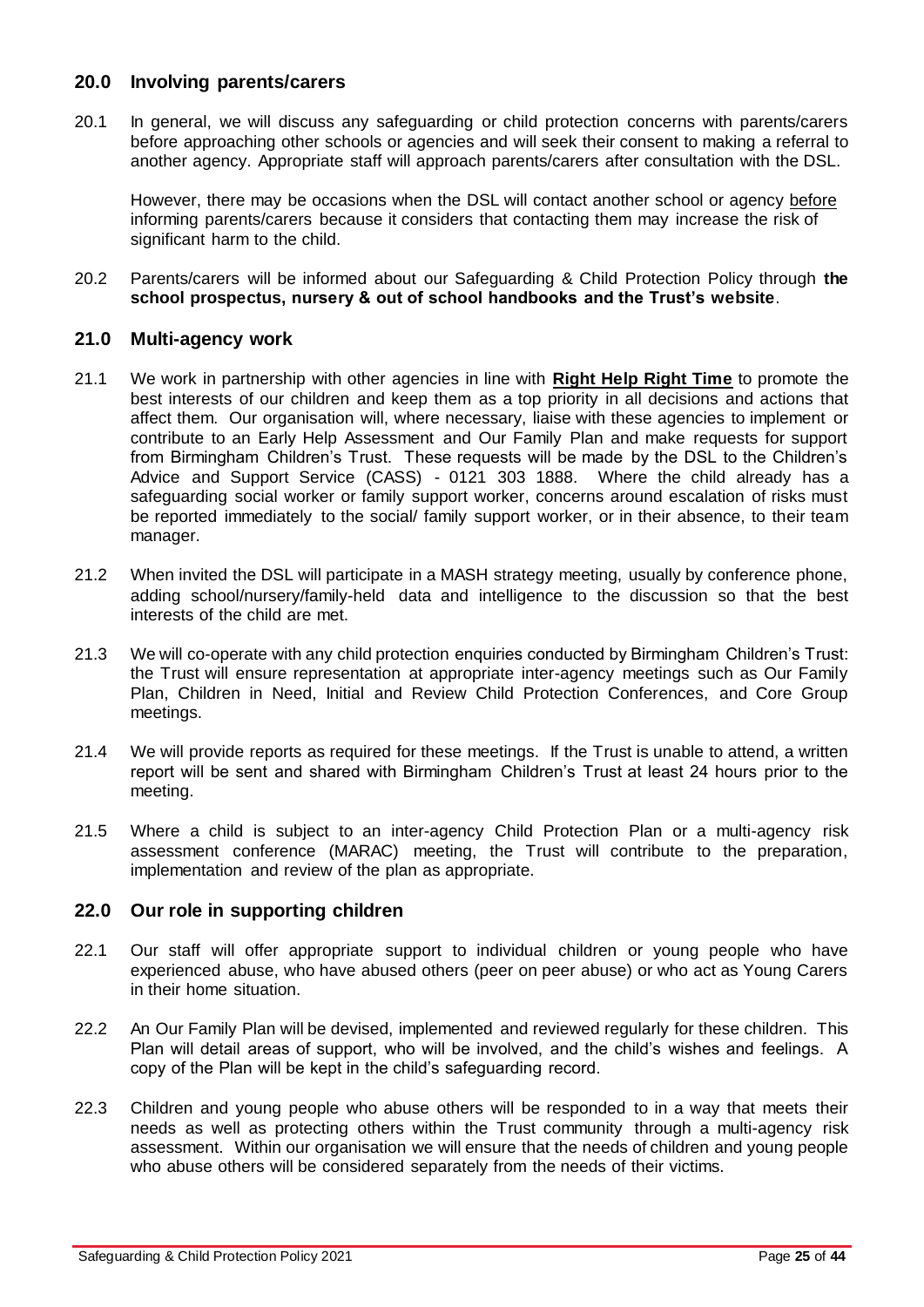22.4 We will ensure the Trust works in partnership with parents/ carers and other agencies as appropriate.

#### **23.0 Responding to an allegation about a member of staff**

See also Birmingham Safeguarding Children Partnership procedures on **[allegations against](http://westmidlands.procedures.org.uk/ykpzy/statutory-child-protection-procedures/allegations-against-staff-or-volunteers)  [staff and volunteers](http://westmidlands.procedures.org.uk/ykpzy/statutory-child-protection-procedures/allegations-against-staff-or-volunteers)**.

- 23.1 This procedure must be used in any case in which it is alleged that a member of staff, **Governor,Trustee,** visiting professional or volunteer has:
	- Behaved in a way that has harmed a child or may have harmed a child;
	- Possibly committed a criminal offence against or related to a child; or
	- Behaved in a way that indicates s/he may not be suitable to work with children.
	- Behaved towards a child or children in a way that indicated s/he may pose a risk of harm to children.
	- $\bullet$  The new provision as set out in part 4 of KCSIE should apply to anyone working in the school who has behaved, or may have behaved, **in a way that indicates they may not be suitable to work with children**.
- 23.2 Although it is an uncomfortable thought, it needs to be acknowledged that there is the potential for staff in our organisation to abuse children. In our organisation we also recognise that concerns may be apparent before an allegation is made.
- 23.3 All staff working within our organisation must report any potential safeguarding concerns about an individual's behaviour towards children and young people immediately.
	- 23.3.1 Allegations or concerns about staff, colleagues and visitors (recognising that schools hold the responsibility to fully explore concerns about supply staff) must be reported directly to the **CEO** who will liaise with the Birmingham Children's Trust Designated Officer (LADO) Team who will decide on any action required.(Where a Head Teacher is also the sole Proprietor of an Independent school it is mandatory to report to the LADO).
	- 23.3.2 If the concern relates to the **CEO or Head Teacher in the school**, it must be reported immediately to the Chair of the Governing Body, who will liaise with the Designated Officer in Birmingham Children's Trust (LADO) and they will decide on any action required.
	- 23.3.3 If the safeguarding concern relates to the proprietor of the setting then the concern must be made directly to the Birmingham Children's Trust Designated Officer (LADO) Team who will decide on any action required.

#### **24.0 Children with additional needs**

- 24.1 Our Organisation recognises that all children have a right to be safe. Some children may be more vulnerable to abuse, for example those with a disability or special educational need, those living with domestic violence or drug/alcohol abusing parents, etc.
- 24.2 When our school is considering excluding, either for a fixed term or permanently, a vulnerable pupil or one who is the subject of a Child Protection Plan, or where there is an existing child protection file, we will conduct an holistic multi-agency risk-assessment prior to making the decision to exclude. In the event of a one-off serious incident resulting in an immediate decision to exclude, the risk assessment should be completed prior to convening a meeting of the governing body.

#### **25.0 Children in specific circumstances**

25.1 Private Fostering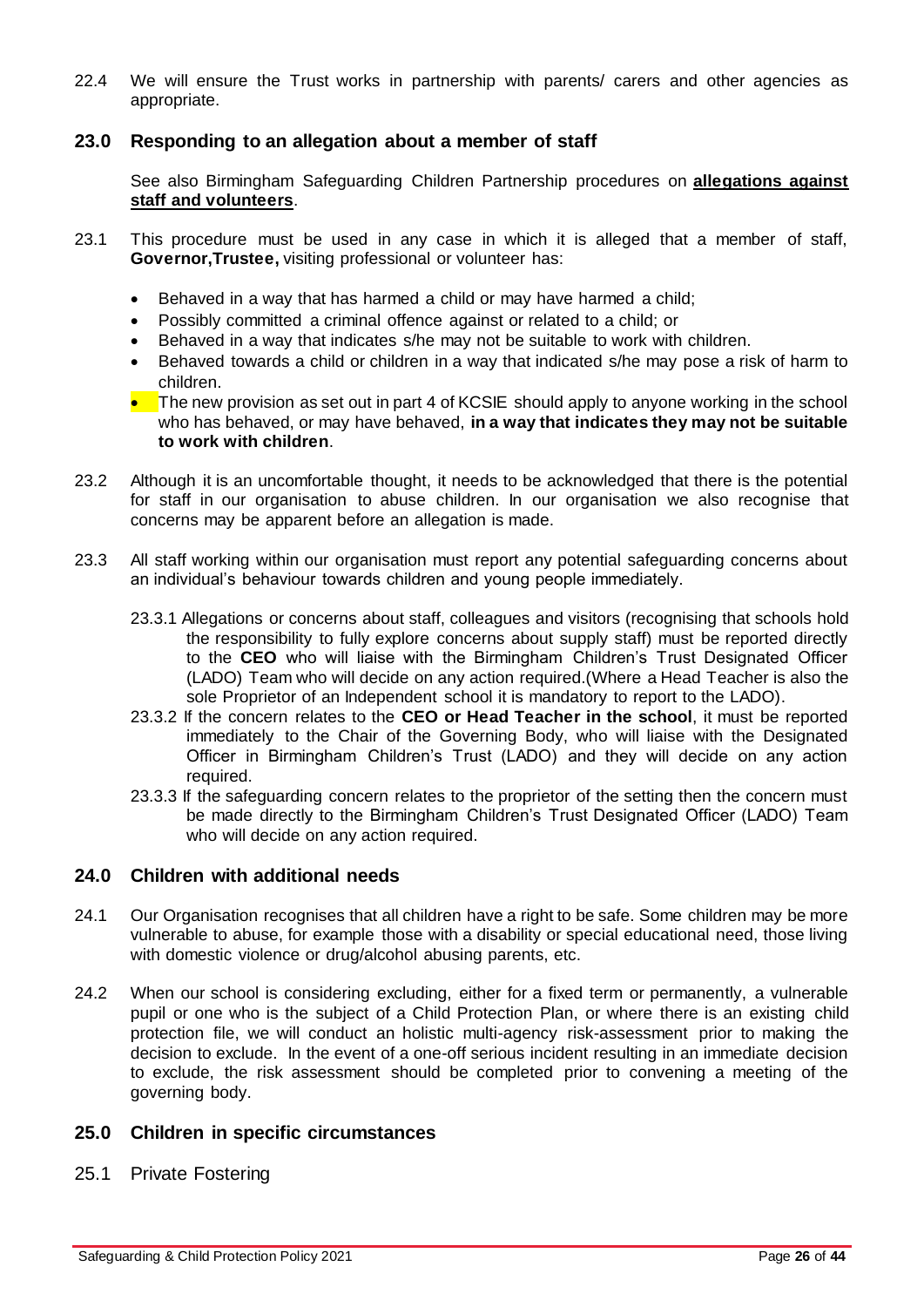- 25.1.1 Many adults find themselves looking after someone else's child without realising that they may be involved in private fostering. A private fostering arrangement is one that is made privately (that is to say without the involvement of Birmingham Children's Trust) for the care of a child under the age of 16 (under 18, if disabled) by someone other than a parent or immediate relative. If the arrangement is to last, or has lasted, for 28 days or more, it is categorised as private fostering.
- 25.1.2 The Children Act 1989 defines an immediate relative as a grandparent, brother, sister, uncle or aunt (whether of full blood or half blood or by marriage or civil partnership), or a step parent.
- 25.1.3 People become involved in private fostering for all kinds of reasons. Examples of private fostering include:
	- Children who need alternative care because of parental illness;
	- Children whose parents cannot care for them because their work or study involves long or antisocial hours;
	- Children sent from abroad to stay with another family, usually to improve their educational opportunities;
	- Unaccompanied asylum seeking and refugee children;
	- Teenagers who stay with friends (or other non-relatives) because they have fallen out with their parents;
	- Children staying with families while attending a school away from their home area.
- 25.1.4 There is a mandatory duty on the Trust to inform Birmingham Children's Trust of a private fostering arrangement - this is done by contacting CASS (0121 303 1888). The Trust then has a duty to check that the child/young person is being properly cared for and that the arrangement is satisfactory.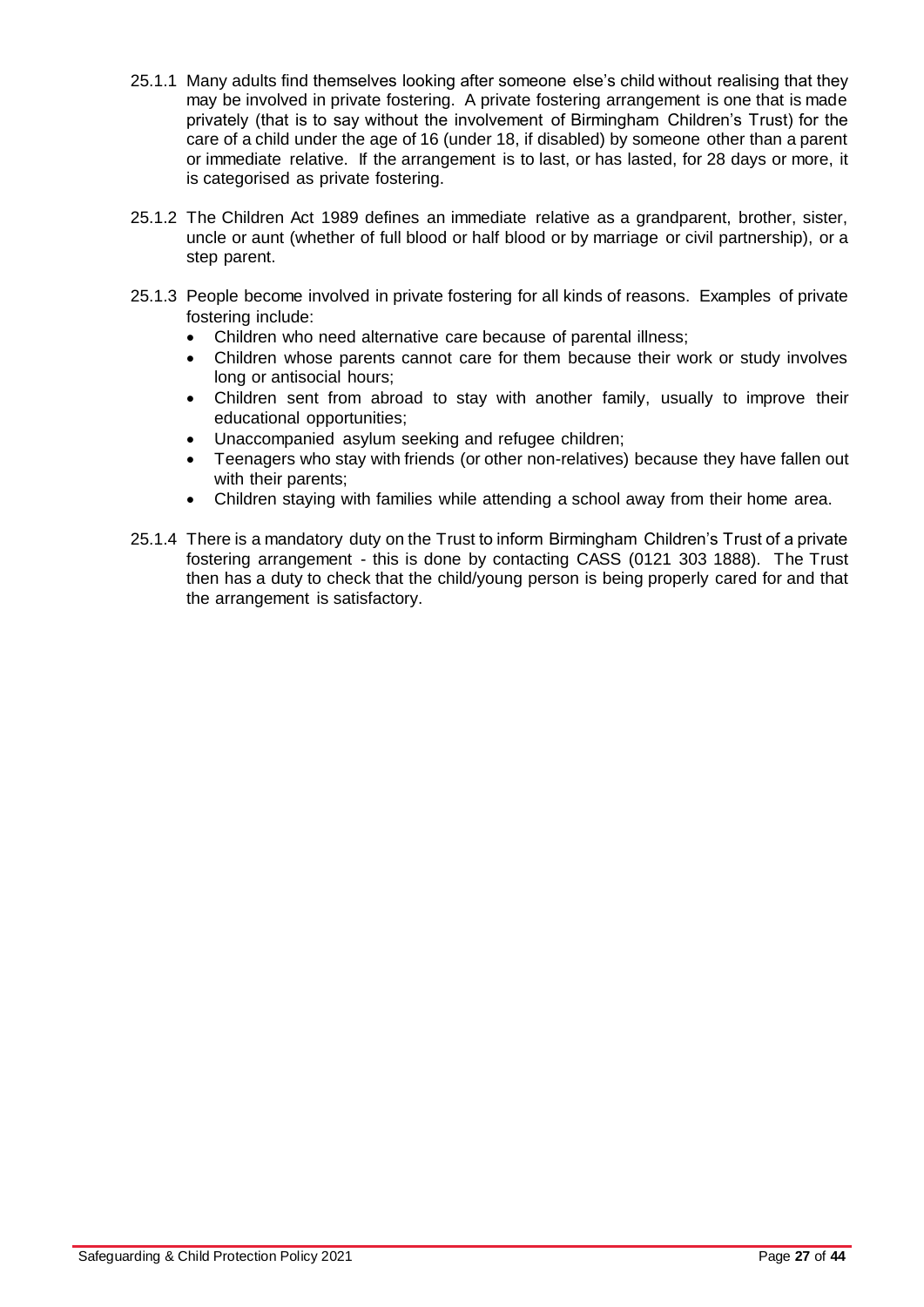| 26. Quality assurance                                                                                                                                                                                                                                                                                                                                                                                                                                                                                                                                                                                                                                                                                                                                                                                                                          | This means that in our organisation:                                                                                                                                                                                                                                                                                                                                                                                                                                                                                                                                                                                                                                                                                                                                                                                                                      |  |  |
|------------------------------------------------------------------------------------------------------------------------------------------------------------------------------------------------------------------------------------------------------------------------------------------------------------------------------------------------------------------------------------------------------------------------------------------------------------------------------------------------------------------------------------------------------------------------------------------------------------------------------------------------------------------------------------------------------------------------------------------------------------------------------------------------------------------------------------------------|-----------------------------------------------------------------------------------------------------------------------------------------------------------------------------------------------------------------------------------------------------------------------------------------------------------------------------------------------------------------------------------------------------------------------------------------------------------------------------------------------------------------------------------------------------------------------------------------------------------------------------------------------------------------------------------------------------------------------------------------------------------------------------------------------------------------------------------------------------------|--|--|
| Quality assurance is about assessing the quality of<br>the work we undertake in safeguarding<br>children and understanding the impact of this work<br>in terms of its effectiveness in helping children and<br>young people feel safe.                                                                                                                                                                                                                                                                                                                                                                                                                                                                                                                                                                                                         | We will complete the s175/157 and S.11<br>audits on time, implement and review the<br>resulting Action Plan with a view to<br>reporting to relevant governance and<br>challenge arrangements.                                                                                                                                                                                                                                                                                                                                                                                                                                                                                                                                                                                                                                                             |  |  |
| This Quality Assurance Framework is aimed<br>$\bullet$<br>at: Ensuring that data and quality assurance<br>outputs are regularly reviewed through<br>s.175/157 and s.11 audits across the Trust<br>and related governance and challenge<br>arrangements.<br>Ensuring that the safeguarding data Trust<br>$\bullet$<br>generate is of good quality and contributes to<br>a culture of continuous learning and<br>improvement whereby key learning is<br>embedded into practice, policies and<br>guidance.<br>The BSCP has recommended that "in reviewing the<br>safeguarding data safeguarding governors and<br>governors should be given reports detailing the<br>number of early help interventions in school and<br>multi-agency early help interventions, the number of<br>requests for support being made and the number<br>being accepted. | We will contribute quality data to inform<br>multi-agency<br>audits<br>and<br>practice<br>reviews.<br>We will participate in activities that<br>demonstrate the strength of<br>partnership working and contribute our<br>data to identify aspects that could have<br>been better.<br>Safeguarding leads will not only assess,<br>plan, do and review plans but also<br>regularly audit the quality of these<br>against the agreed quality assurance<br>framework:<br>1. How much did we do? (Numbers)<br>2. How well did we do it? (Whole school;<br>File and themed audits, partner agency,<br>pupil/parent feedback)<br>3. Are there opportunities to learn and<br>improve? (Could Do Better<br>Still)<br>reflective-learning case studies;<br>local<br>Safeguarding-Practice-Reviews,<br>complaints; inspections)<br>4. Is anyone better off? (Impact) |  |  |
|                                                                                                                                                                                                                                                                                                                                                                                                                                                                                                                                                                                                                                                                                                                                                                                                                                                |                                                                                                                                                                                                                                                                                                                                                                                                                                                                                                                                                                                                                                                                                                                                                                                                                                                           |  |  |
| Safeguarding<br><b>Child</b><br><b>Practice</b><br>27.<br>Reviews,<br><b>Domestic Homicide Reviews and Lessons Learnt</b><br><b>Reviews</b><br>We will ensure that the DSL updates all staff at least<br>annually about the relevant outcomes and findings of<br>local and national Child Safeguarding Practice Reviews,<br>Domestic Homicide Reviews and Lessons Learnt<br>Reviews.<br>We will collaborate with Birmingham Safeguarding<br>Children Partnership to share information.                                                                                                                                                                                                                                                                                                                                                         | This means that in our organisation:<br>Senior leaders will analyse<br>safeguarding data and practice to<br>ensure that all staff receive updates<br>about the relevant outcomes and<br>findings of local and national Child<br>Safeguarding Practice Reviews,<br><b>Domestic Homicide Reviews and</b><br>Lessons Learnt Reviews at least once<br>per year.<br>Where a case is relevant to our school,<br>we will ensure that we fully support<br>Child Safeguarding Practice Reviews,<br>Domestic Homicide Reviews and<br>Lessons Learnt Reviews with all<br>necessary information and implement<br>the resulting actions and learning.                                                                                                                                                                                                                  |  |  |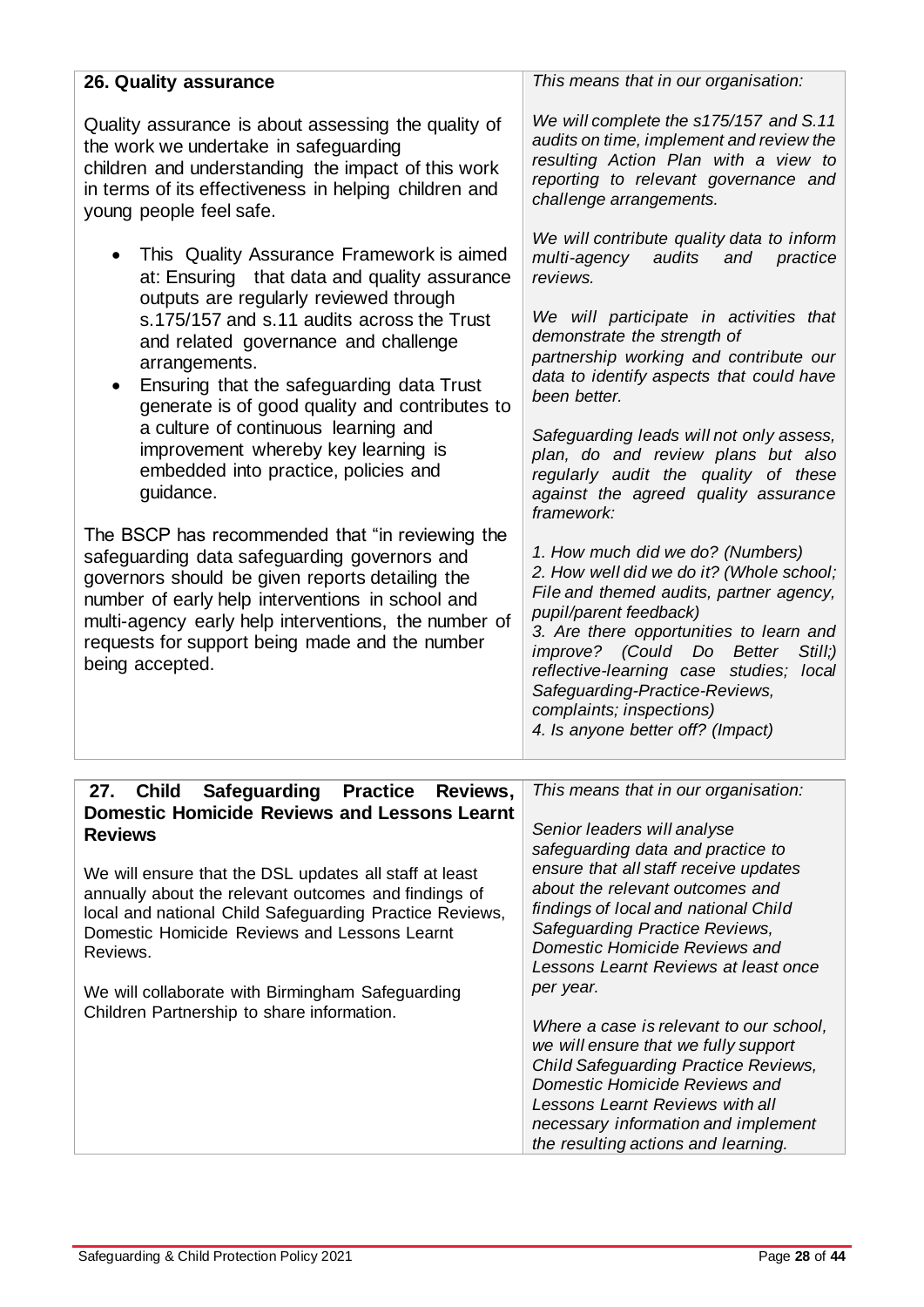# **28.0 Links to additional information about safeguarding issues and forms of abuse**

- 26.1 Staff who work directly with children, and their leadership team should refer to this information
- 26.2 Guidance on children in specific circumstances found in Annex A of KCSIE 20, and additional resources as listed below:

| <b>Issue</b>                               | <b>Guidance</b>                                                                                                                                                                                                                                                                                                        | <b>Source</b>                                                                                          |
|--------------------------------------------|------------------------------------------------------------------------------------------------------------------------------------------------------------------------------------------------------------------------------------------------------------------------------------------------------------------------|--------------------------------------------------------------------------------------------------------|
| Abuse                                      | http://westmidlands.procedures.org.uk/pkphz/regional-<br>safeguarding-guidance/abuse-linked-to-faith-or-belief<br>http://westmidlands.procedures.org.uk/pkost/regional-<br>safeguarding-guidance/domestic-violence-and-abuse<br>http://westmidlands.procedures.org.uk/pkphl/regional-<br>safeguarding-guidance/neglect | <b>West Midlands</b><br>Safeguarding<br>Children<br>Procedures                                         |
|                                            | Children who abuse others   West Midlands Safeguarding<br><b>Children Group</b>                                                                                                                                                                                                                                        |                                                                                                        |
| <b>Bullying</b>                            | http://westmidlands.procedures.org.uk/pkphh/regional-<br>safeguarding-guidance/bullying#                                                                                                                                                                                                                               | <b>West Midlands</b><br>Safeguarding<br>Children<br>Procedures                                         |
| Children and<br>the Courts                 | https://www.gov.uk/government/publications/young-<br>witness-booklet-for-5-to-11-year-olds<br>https://www.gov.uk/government/publications/young-<br>witness-booklet-for-12-to-17-year-olds                                                                                                                              | MoJ advice                                                                                             |
| Missing from<br>Education,<br>Home or Care | http://westmidlands.procedures.org.uk/pkpls/regional-<br>safeguarding-guidance/children-missing-from-care-home-<br>and-education<br>http://westmidlands.procedures.org.uk/pkotx/regional-<br>safeguarding-guidance/children-missing-education-cme                                                                      | <b>West Midlands</b><br>Safeguarding<br>Children<br>Procedures                                         |
| Family<br>Members in<br>Prison             | https://www.nicco.org.uk/                                                                                                                                                                                                                                                                                              | Barnardo's in<br>partnership<br>with Her<br>Majesty's<br>Prison and<br>Probation<br>Service<br>(HMPPS) |
| <b>Drugs</b>                               | http://policeandschools.org.uk/KNOWLEDGE%20BASE/Psy<br>choactive%20Substances.html<br>http://policeandschools.org.uk/KNOWLEDGE%20BASE/alco<br>hol.html<br>http://westmidlands.procedures.org.uk/pkpzo/regional-<br>safeguarding-guidance/children-of-parents-who-misuse-<br>substances                                 | Birmingham<br>Police and<br><b>Schools</b><br>Panels                                                   |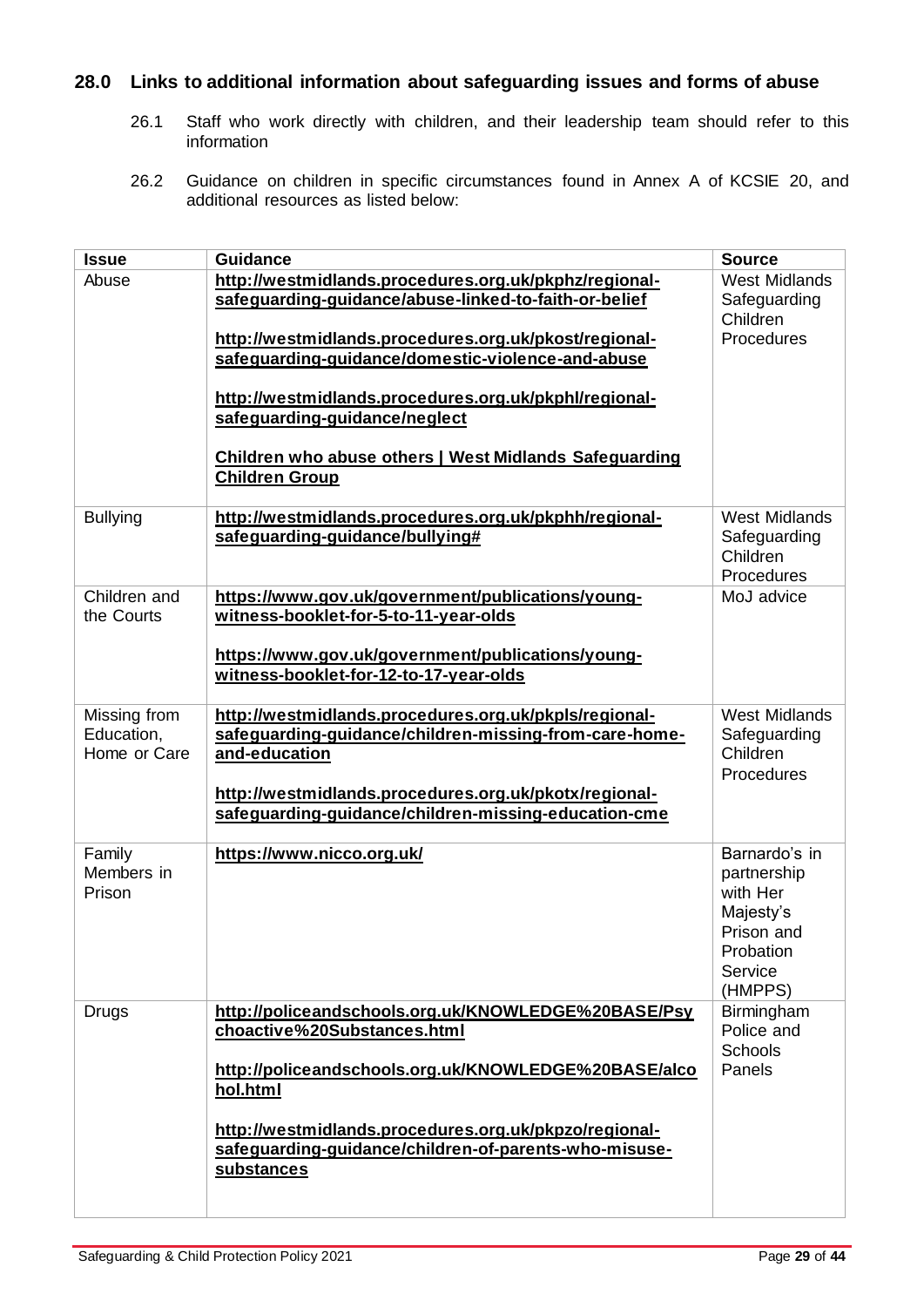| <b>Issue</b>   | <b>Guidance</b>                                                | <b>Source</b>        |
|----------------|----------------------------------------------------------------|----------------------|
| Domestic       | http://westmidlands.procedures.org.uk/pkost/regional-          | <b>West Midlands</b> |
| Abuse          | safeguarding-guidance/domestic-violence-and-abuse              | Safeguarding         |
|                |                                                                | Children             |
|                |                                                                | Procedures           |
| Child          | http://westmidlands.procedures.org.uk/pkpll/regional-          | <b>West Midlands</b> |
| Exploitation   | safeguarding-guidance/child-sexual-exploitation                | Safeguarding         |
|                |                                                                | Children             |
|                | http://westmidlands.procedures.org.uk/pkpsx/regional-          | Procedures           |
|                | safeguarding-guidance/trafficked-children                      |                      |
|                |                                                                |                      |
|                | <b>Birmingham Criminal Exploitation &amp; Gang Affiliation</b> | WMP, BCSP,           |
|                | <b>Practice Guidance (2018)</b>                                | <b>BCT</b>           |
|                | https://www.birmingham.gov.uk/downloads/file/11545/birmi       |                      |
|                | ngham criminal exploitation and gang affiliation practice      |                      |
|                | guidance 2018                                                  |                      |
| Homelessness   | https://www.gov.uk/government/publications/homelessness        | <b>HCLG</b>          |
|                | -reduction-bill-policy-factsheets                              |                      |
|                |                                                                |                      |
| <b>Health</b>  | http://westmidlands.procedures.org.uk/pkpht/regional-          | <b>West Midlands</b> |
| & Wellbeing    | safeguarding-guidance/self-harm-and-suicidal-behaviour         | Safeguarding         |
|                |                                                                | Children             |
|                |                                                                | Procedures           |
|                |                                                                |                      |
|                | https://www.birmingham.gov.uk/downloads/file/9462/medici       | <b>BCC</b>           |
|                | ne_in_schools_feb_2018                                         | Education            |
|                |                                                                | Safeguarding         |
| Online         | https://www.birmingham.gov.uk/downloads/file/8446/sextin       | <b>BCC</b>           |
|                | g_flow_chart_feb_2017                                          | Education            |
|                |                                                                | Safeguarding         |
|                |                                                                |                      |
|                | http://policeandschools.org.uk/onewebmedia/Searching%20        | Birmingham           |
|                | Screening%20&%20Confiscation%20Jan%202018.pdf                  | Police and           |
|                |                                                                | <b>Schools</b>       |
|                | Online safety: Children exposed to abuse through digital       | Panels               |
|                | media   West Midlands Safeguarding Children Group              | <b>DfE</b>           |
|                | <b>Teaching online safety in school</b>                        |                      |
|                |                                                                |                      |
| Private        | https://www.birmingham.gov.uk/downloads/file/2792/private      | <b>BCC</b>           |
| Fostering      | fostering in birmingham information for professionals          |                      |
|                |                                                                |                      |
| Radicalisation | http://westmidlands.procedures.org.uk/pkpzt/regional-          | <b>West Midlands</b> |
|                | safeguarding-guidance/safeguarding-children-and-young-         | Safeguarding         |
|                | people-against-radicalisation-and-violent-extremism            | Children             |
|                |                                                                | Procedures           |
| Violence       | http://westmidlands.procedures.org.uk/pkplh/regional-          | <b>West Midlands</b> |
|                | safeguarding-guidance/sexually-active-children-and-young-      | Safeguarding         |
|                | people-including-under-age-sexual-activity                     | Children             |
|                |                                                                | Procedures           |
|                |                                                                |                      |
|                | https://www.birmingham.gov.uk/downloads/file/8321/respon       | <b>BCC</b>           |
|                | ding to hsb - school guidance                                  | Education            |
|                |                                                                | Safeguarding         |
|                | https://www.birmingham.gov.uk/downloads/file/9504/childre      |                      |
|                | n who pose a risk to children                                  |                      |
|                |                                                                |                      |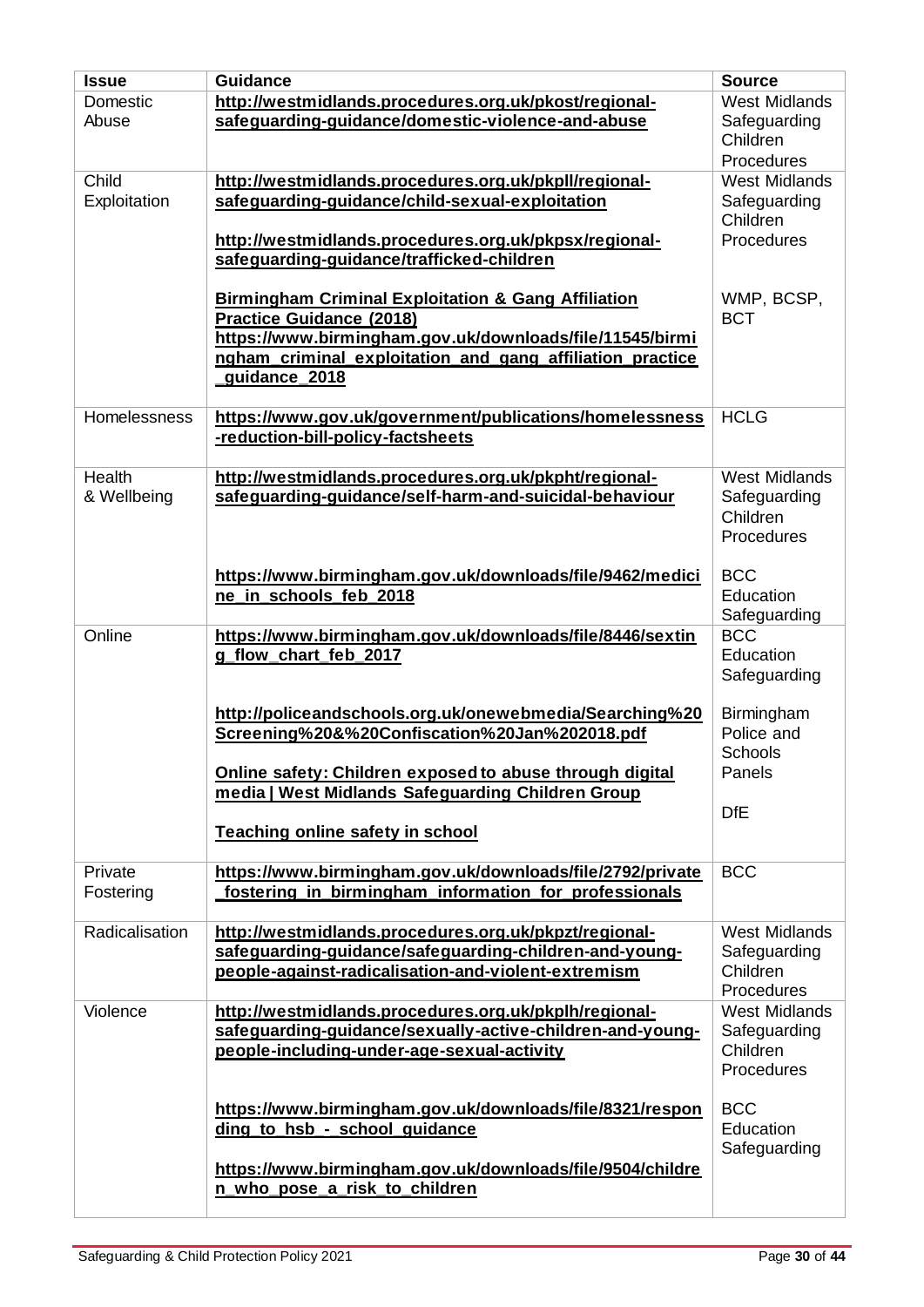| <b>Issue</b> | Guidance                                                                    | <b>Source</b>         |
|--------------|-----------------------------------------------------------------------------|-----------------------|
|              | http://policeandschools.org.uk/KNOWLEDGE%20BASE/sec                         | Birmingham            |
|              | ondary menu.html                                                            | Police and<br>Schools |
|              | http://westmidlands.procedures.org.uk/pkpzs/regional-                       | <b>Panels</b>         |
|              | safeguarding-guidance/children-affected-by-gang-activity-                   |                       |
|              | and-youth-violence                                                          |                       |
|              | https://www.gov.uk/government/policies/violence-against-<br>women-and-girls |                       |
|              | Honour-based violence   West Midlands Safeguarding<br><b>Children Group</b> |                       |

# **Appendices**

# **Appendix 1**

#### **Definitions and indicators of abuse**

#### **1. Neglect**

Neglect is the persistent failure to meet a child's basic physical and/or psychological needs, likely to result in the serious impairment of the child's health or development. Neglect may occur during pregnancy as a result maternal substance abuse. Once a child is born, neglect may involve a parent or carer failing to:

- Provide adequate food, clothing and shelter (including exclusion from home or abandonment);
- Protect a child from physical and emotional harm or danger;
- Ensure adequate supervision (including the use of inadequate care-givers); or
- Ensure access to appropriate medical care or treatment.

It may also include neglect of, or unresponsiveness to, a child's basic emotional needs.

The following may be indicators of neglect (this is not designed to be used as a checklist):

- Constant hunger
- Stealing, scavenging and/or hoarding food
- Frequent tiredness or listlessness
- Frequently dirty or unkempt
- Often poorly or inappropriately clad for the weather
- Poor school attendance or often late for school
- Poor concentration
- Affection or attention seeking behaviour
- Illnesses or injuries that are left untreated
- Failure to achieve developmental milestones, for example growth, weight
- Failure to develop intellectually or socially
- Responsibility for activity that is not age appropriate such as cooking, ironing, caring for siblings
- The child is regularly not collected or received from school
- The child is left at home alone or with inappropriate carers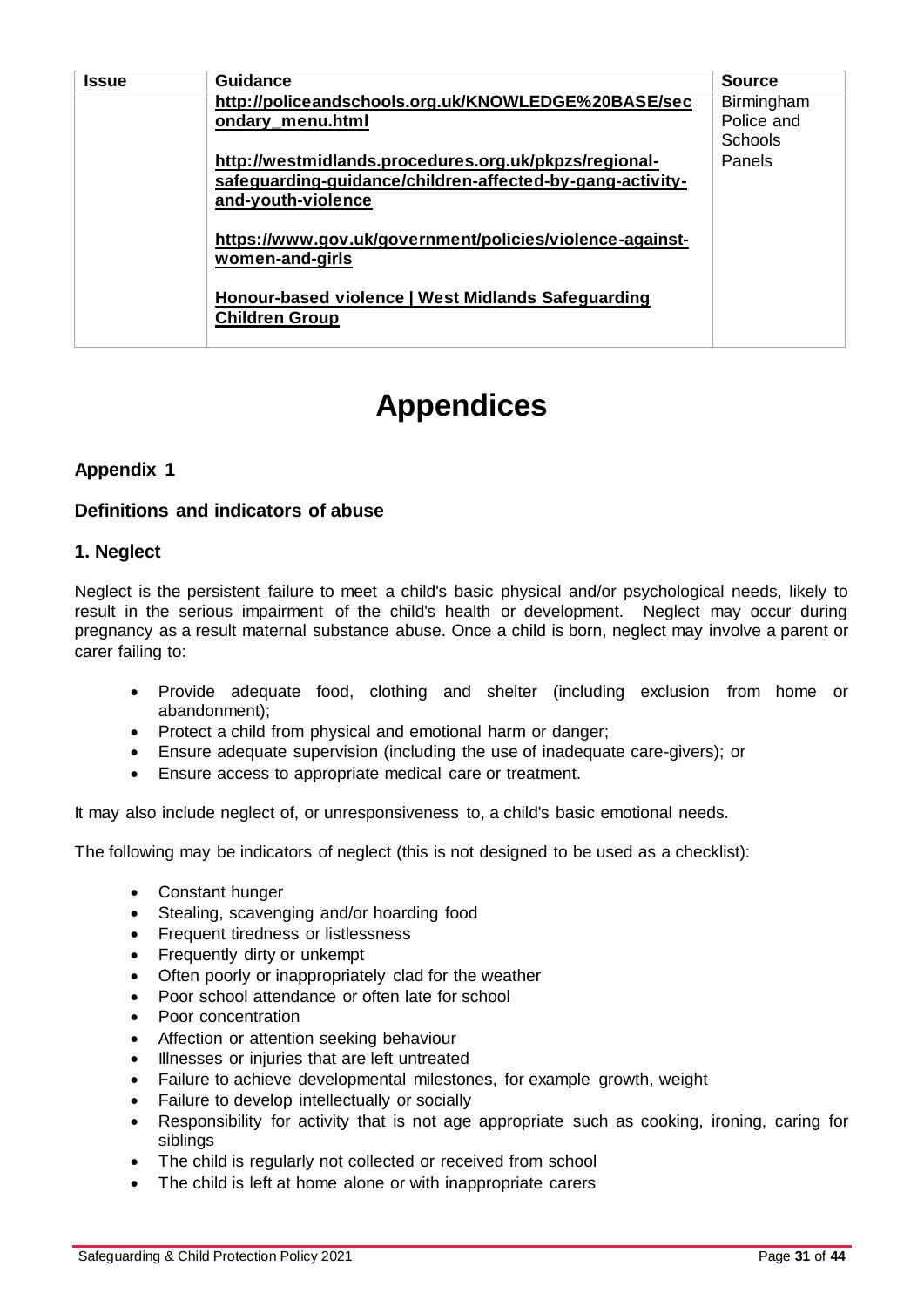# **2. Physical abuse**

Physical abuse may involve hitting, shaking, throwing, poisoning, burning or scalding, drowning, suffocating or otherwise causing physical harm to a child. Physical harm may also be caused when a parent or carer fabricates the symptoms of, or deliberately induces, illness in a child.

The following may be indicators of physical abuse (this is not designed to be used as a checklist):

- Multiple bruises in clusters, or of uniform shape
- Bruises that carry an imprint, such as a hand or a belt
- **Bite marks**
- Round burn marks
- Multiple burn marks and burns on unusual areas of the body such as the back, shoulders or buttocks;
- An injury that is not consistent with the account given
- Changing or different accounts of how an injury occurred
- Bald patches
- Symptoms of drug or alcohol intoxication or poisoning
- Unaccountable covering of limbs, even in hot weather
- Fear of going home or parents being contacted
- Fear of medical help
- Fear of changing for PE
- Inexplicable fear of adults or over-compliance
- Violence or aggression towards others including bullying
- Isolation from peers

#### **3. Sexual abuse**

Sexual abuse involves forcing or enticing a child or young person to take part in sexual activities, not necessarily involving a high level of violence, whether or not the child is aware of what is happening. The activities may involve physical contact, including assault by rape and/or penetration or nonpenetrative acts such as masturbation, kissing, rubbing and touching outside of clothing*.* They may also include non-contact activities, such as involving children in looking at, or in the production of, sexual images, watching sexual activities, encouraging children to behave in sexually inappropriate ways, or grooming a child in preparation for abuse (including via the internet). Sexual abuse is not solely perpetrated by adult males. Women can also commit acts of sexual abuse, as can other children.

The following may be indicators of sexual abuse (this is not designed to be used as a checklist):

- Sexually explicit play or behaviour or age-inappropriate knowledge
- Anal or vaginal discharge, soreness or scratching
- Reluctance to go home
- Inability to concentrate, tiredness
- Refusal to communicate
- Thrush, persistent complaints of stomach disorders or pains
- Eating disorders, for example anorexia nervosa and bulimia
- Attention seeking behaviour, self-mutilation, substance abuse
- Aggressive behaviour including sexual harassment or molestation
- Unusual compliance
- Regressive behaviour, enuresis, soiling
- Frequent or openly masturbating, touching others inappropriately
- Depression, withdrawal, isolation from peer group
- Reluctance to undress for PE or swimming
- Bruises or scratches in the genital area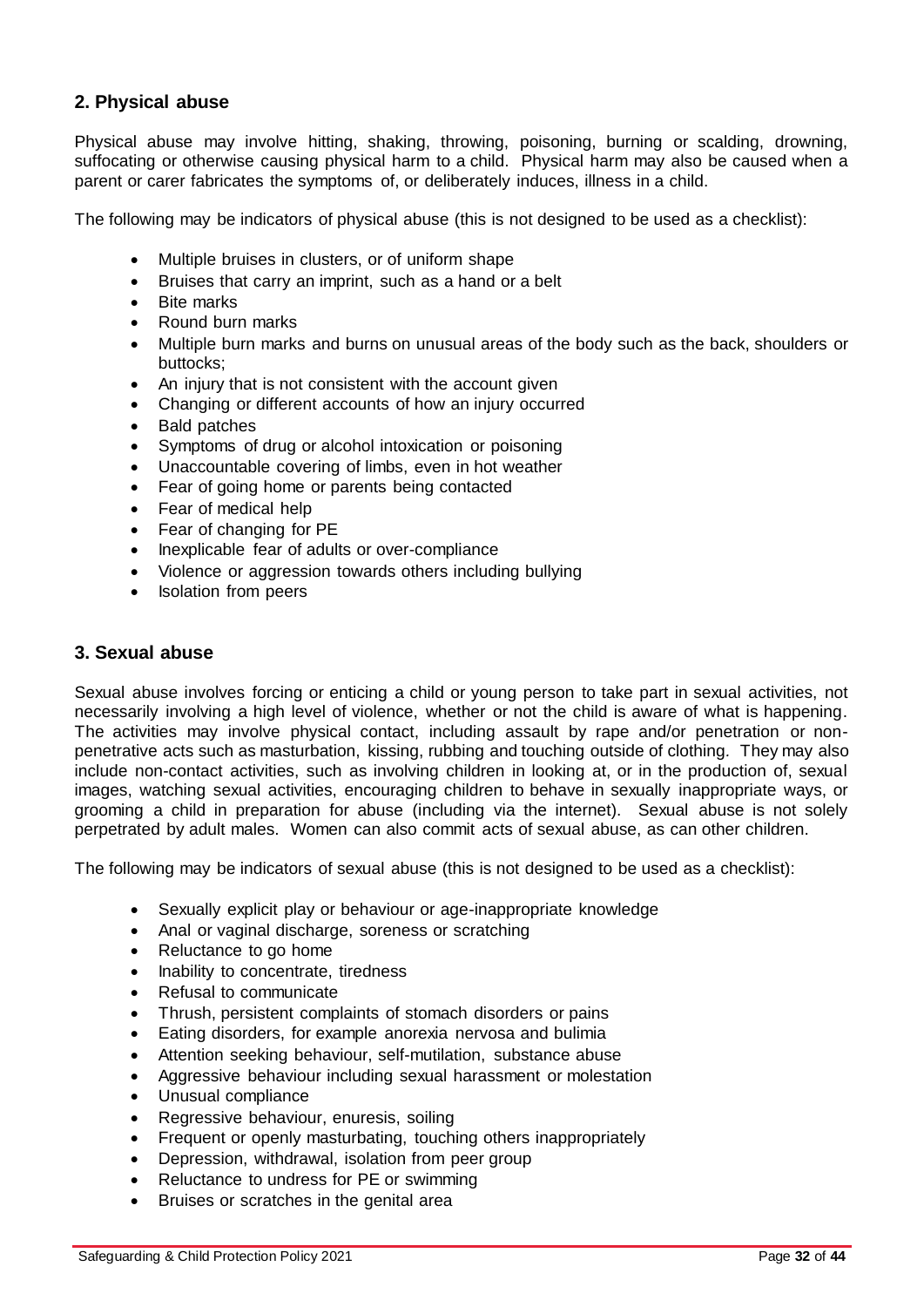# **4. Sexual exploitation**

Child sexual exploitation occurs when a child or young person, or another person, receives "something" (for example food, accommodation, drugs, alcohol, cigarettes, affection, gifts, money) as a result of the child/young person performing sexual activities, or another person performing sexual activities on the child/young person.

The presence of any significant indicator for sexual exploitation should trigger a referral to Birmingham Children's Trust. The significant indicators are:

- Having a relationship of concern with a controlling adult or young person (this may involve physical and/or emotional abuse and/or gang activity)
- Entering and/or leaving vehicles driven by unknown adults
- Possessing unexplained amounts of money, expensive clothes or other items
- Frequenting areas known for risky activities
- Being groomed or abused via the Internet and mobile technology; and
- Having unexplained contact with hotels, taxi companies or fast food outlets.
- Missing for periods of time (CSE and county lines)

#### **5. Emotional abuse**

Emotional abuse is the persistent emotional maltreatment of a child/young person such as to cause severe and persistent adverse effects on the child/young person's emotional development. It may involve conveying to children that they are worthless or unloved, inadequate, or valued only insofar as they meet the needs of another person. It may include not giving the child/young person opportunities to express their views, deliberately silencing them or 'making fun' of what they say or how they communicate. It may feature age or developmentally inappropriate expectations being imposed on children. These may include interactions that are beyond the child/young person's developmental capability, as well as overprotection and limitation of exploration and learning, or preventing the child/young person participating in normal social interaction. It may also involve seeing or hearing the ill-treatment of another person. It may involve serious bullying (including cyber bullying)*,* causing children frequently to feel frightened or in danger, or the exploitation or corruption of children. Some level of emotional abuse is involved in all types of maltreatment.

The following may be indicators of emotional abuse (this is not designed to be used as a checklist):

- The child consistently describes him/herself in very negative ways as stupid, naughty, hopeless, ugly
- Over-reaction to mistakes
- Delayed physical, mental or emotional development
- Sudden speech or sensory disorders
- Inappropriate emotional responses, fantasies
- Neurotic behaviour: rocking, banging head, regression, tics and twitches
- Self-harming, drug or solvent abuse
- Fear of parents being contacted
- Running away
- Compulsive stealing
- Appetite disorders anorexia nervosa, bulimia; or
- Soiling, smearing faeces, enuresis.

N.B: Some situations where children stop communicating suddenly (known as "traumatic mutism") can indicate maltreatment.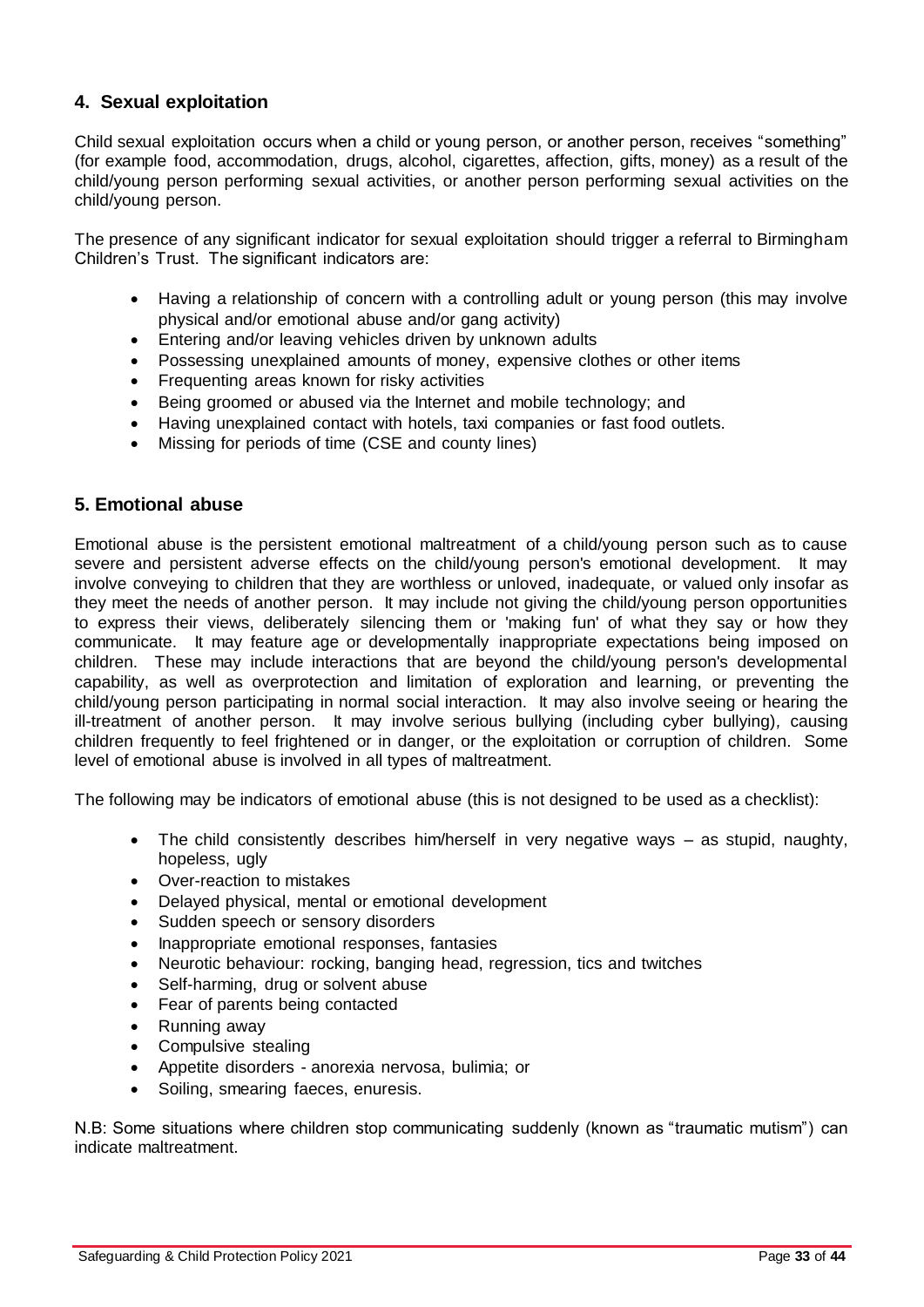# **6. Responses from parents/carers**

Research and experience indicate that the following responses from parents may suggest a cause for concern across all five categories:

- Delay in seeking treatment that is obviously needed
- Unawareness or denial of any injury, pain or loss of function (for example, a fractured limb)
- Incompatible explanations offered, several different explanations or the child is said to have acted in a way that is inappropriate to her/his age and development
- Reluctance to give information or failure to mention other known relevant injuries
- Frequent presentation of minor injuries
- A persistently negative attitude towards the child
- Unrealistic expectations or constant complaints about the child
- Alcohol misuse or other drug/substance misuse
- Parents request removal of the child from home; or
- Violence between adults in the household
- Evidence of coercion and control.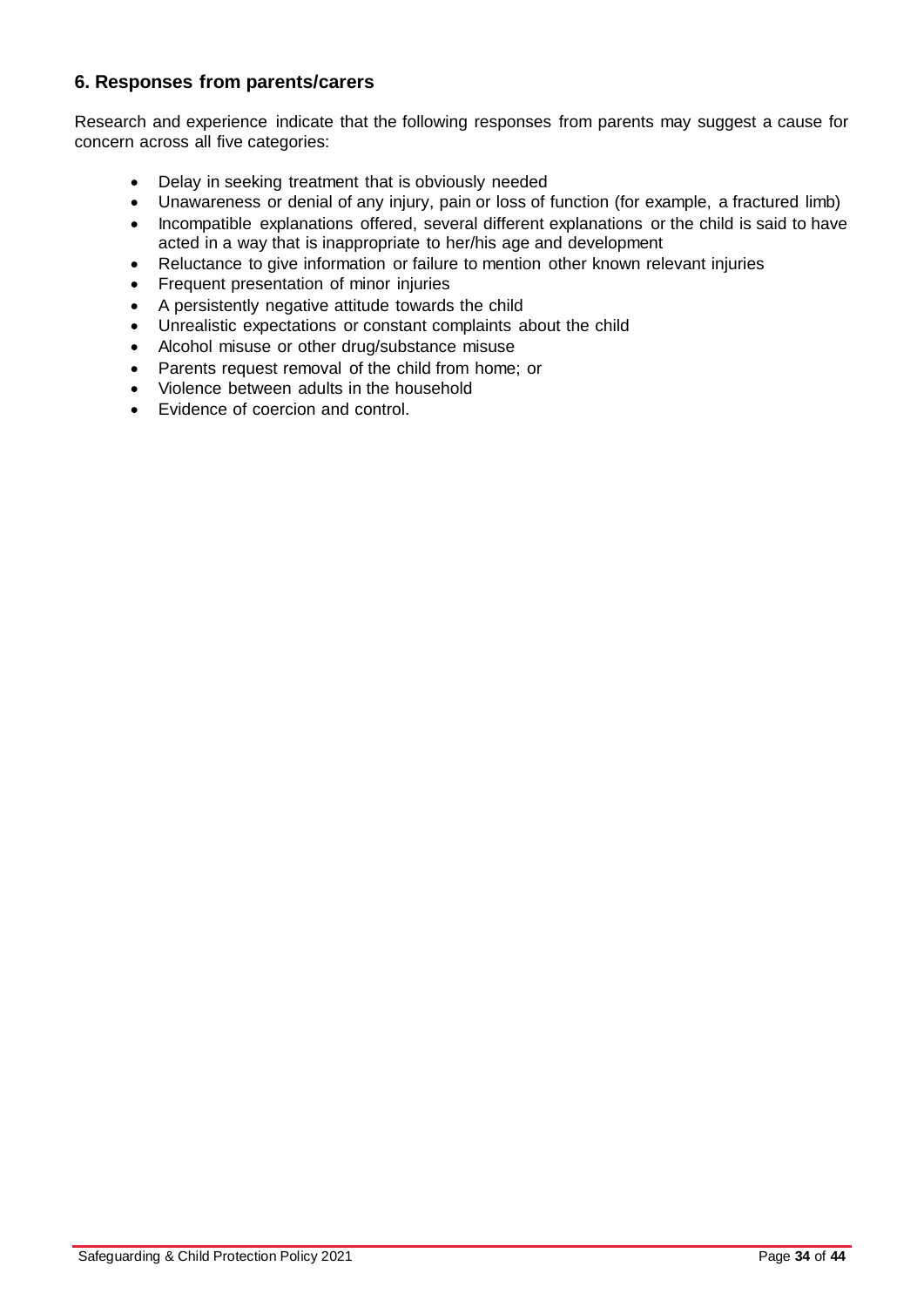# **7. Disabled children**

When working with children with disabilities, practitioners need to be aware that additional possible indicators of abuse and/or neglect may also include:

- A bruise in a site that may not be of concern on an ambulant child such as the shin, maybe of concern on a non-mobile child
- Not getting enough help with feeding leading to malnourishment
- Poor toileting arrangements
- Lack of stimulation
- Unjustified and/or excessive use of restraint
- Rough handling, extreme behaviour modification such as deprivation of medication, food or clothing, disabling wheelchair batteries
- Unwillingness to try to learn a child's means of communication
- Ill-fitting equipment, for example, callipers, sleep boards, inappropriate splinting
- Misappropriation of a child's finances; or
- Inappropriate invasive procedures.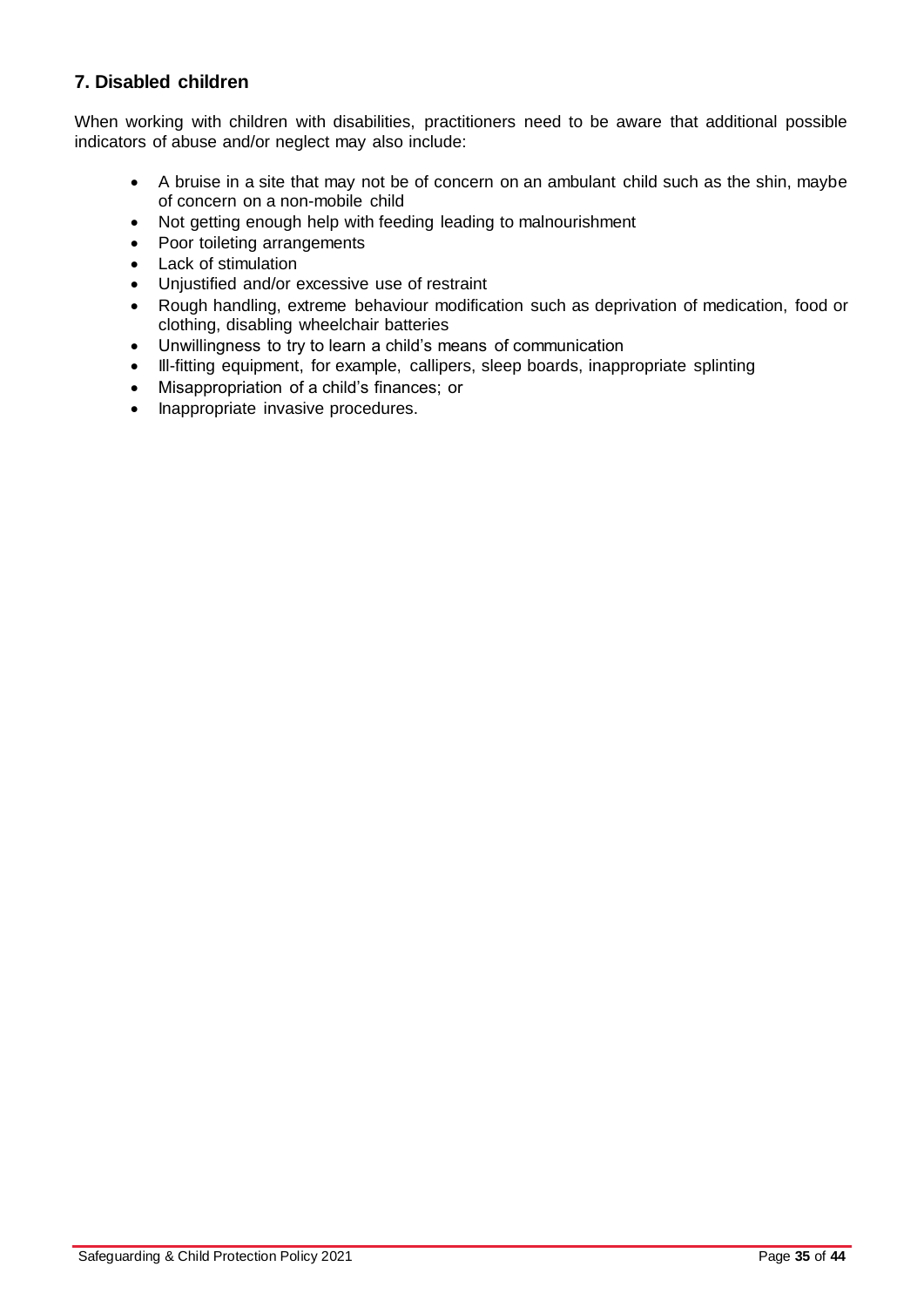# **Appendix 2**

# **Dealing with a disclosure of abuse**

When a pupil tells me about abuse they have suffered, what should I remember?

- Stay calm.
- Do not communicate shock, anger or embarrassment.
- Reassure the child. Tell her/him you are pleased that s/he is speaking to you.
- Never enter into a pact of secrecy with the child. Assure her/him that you will try to help but let the child know that you will have to tell other people in order to do this. State who this will be and why.
- Tell her/him that you believe them. Children very rarely lie about abuse; but s/he may have tried to tell others and not been heard or believed.
- Tell the child that it is not her/his fault.
- Encourage the child to talk but do not ask "leading questions" or press for information.
- Listen and remember.
- Check that you have understood correctly what the child is trying to tell you.
- Praise the child for telling you. Communicate that s/he has a right to be safe and protected.
- Do not tell the child that what s/he experienced is dirty, naughty or bad.
- It is inappropriate to make any comments about the alleged offender.
- Be aware that the child may retract what s/he has told you. It is essential to record in writing, all you have heard, though not necessarily at the time of disclosure.
- At the end of the conversation, tell the child again who you are going to tell and why that person or those people need to know.
- As soon as you can afterwards, make a detailed record of the conversation using the child's own language. Include any questions you may have asked. Do not add any opinions or interpretations.
- If the disclosure relates to a physical injury do not photograph the injury but record in writing as much detail as possible.

NB - it is not staff's role to seek disclosures. Their role is to observe that something may be wrong, ask about it, listen, be available and try to make time to talk.

#### **Immediately after a disclosure**

You should not deal with this yourself. Clear indications or disclosure of abuse must be reported to Birmingham Children's Trust without delay, by the Senior DSL, Head Teacher, or in exceptional circumstances by the staff member who has raised the concern.

Children making a disclosure may do so with difficulty, having chosen carefully to whom they will speak. Listening to and supporting a child who has been abused can be traumatic for the adults involved. Support for you will be available from your DSL or manager.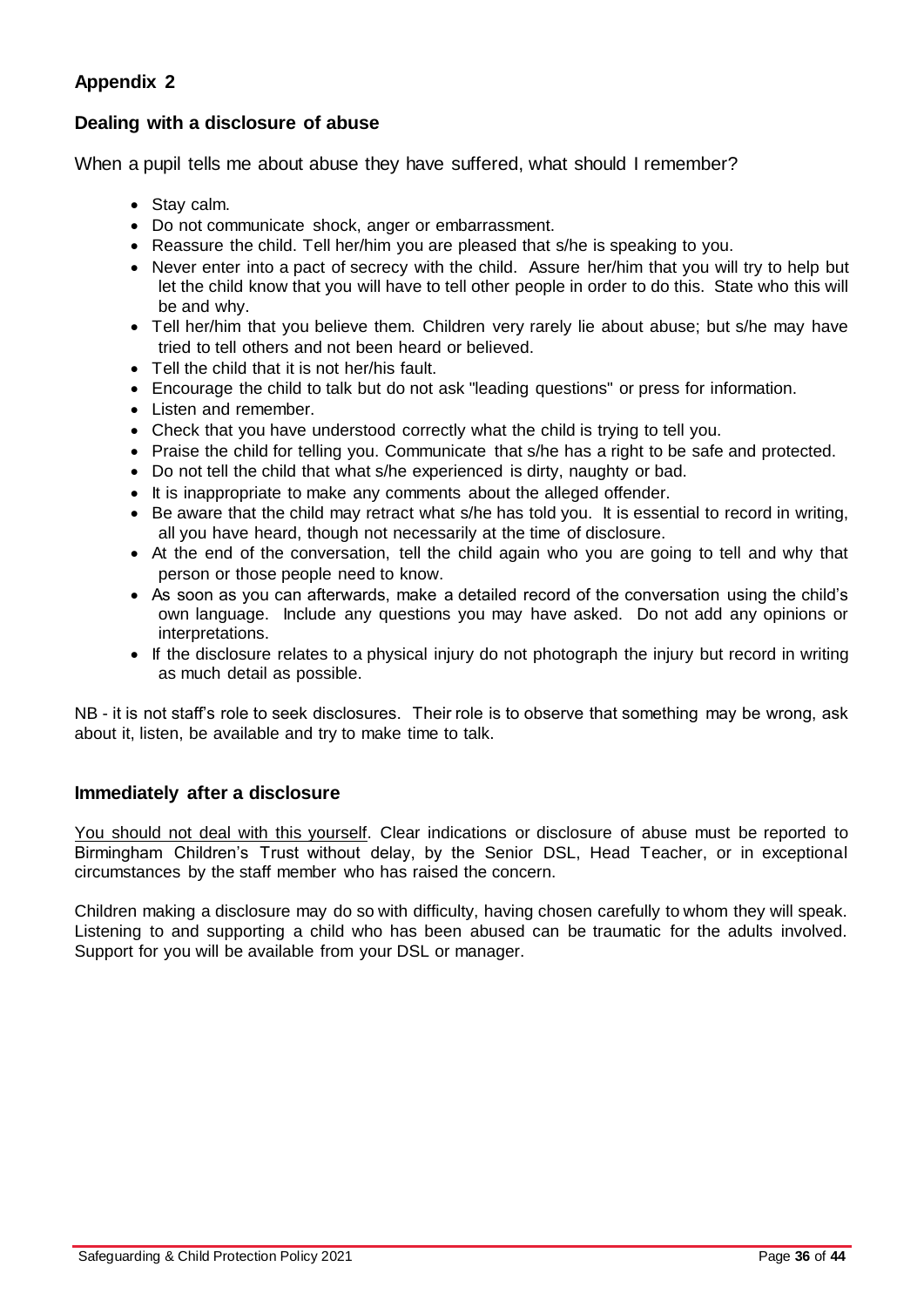# **Appendix 3**

#### **Allegations about a member of staff, governor or volunteer**

- 1. Inappropriate behaviour by staff/volunteers could take the following forms:
	- **Physical**

For example, the intentional use of force as a punishment, slapping, use of objects to hit with, throwing objects, or rough physical handling.

• **Emotional** 

For example, intimidation, belittling, scapegoating, sarcasm, lack of respect for children's rights, and attitudes that discriminate on the grounds of race, gender, disability or sexuality.

• **Sexual** 

For example, sexualised behaviour towards pupils, sexual harassment, inappropriate phone calls and texts, images via social media, sexual assault and rape.

• **Neglect**

For example, failing to act to protect children, failing to seek medical attention or failure to carry out an appropriate risk assessment.

#### • **Spiritual Abuse**

For example, using undue influence or pressure to control individuals or ensure obedience, follow religious practices that are harmful such as beatings or starvation.

- 2. If a child makes an allegation about a member of staff, Governor, Trustee, visitor or volunteer the CEO must be informed immediately. The CEO must carry out an urgent initial consideration in order to establish whether there is substance to the allegation. The CEO should not carry out the investigation him/herself or interview pupils. However, they should ensure that all investigations including for supply staff are completed appropriately.
- 3. The CEO should exercise and be accountable for their professional judgement on the action to be taken as follows:
	- If the actions of the member of staff, and the consequences of the actions, raise credible child protection concerns the CEO will notify Birmingham Children's Trust Designated Officer (LADO) Team<sup>1</sup> (Tel: 0121 675 1669). The LADO Team will liaise with the Chair of Governors and advise about action to be taken and may initiate internal referrals within Birmingham Children's Trust to address the needs of children likely to have been affected.
	- If the actions of the member of staff, and the consequences of the actions, do not raise credible child protection concerns, but do raise other issues in relation to the conduct of the member of staff or the pupil. These should be addressed through the Trust's own internal procedures.
	- If the CEO decides that the allegation is without foundation and no further formal action is necessary, all those involved should be informed of this conclusion, and the reasons for the decision should be recorded on the child's safeguarding file. The allegation should be removed from personnel records.
- 4. Where an allegation has been made against the CEO or Head Teacher then the Chair of the Governing Body & Trustees takes on the role of liaising with the LADO Team in determining the appropriate way forward. For details of this specific procedure see the Section on **[Allegations](http://westmidlands.procedures.org.uk/ykpzy/statutory-child-protection-procedures/allegations-against-staff-or-volunteers)  [against Staff and Volunteers](http://westmidlands.procedures.org.uk/ykpzy/statutory-child-protection-procedures/allegations-against-staff-or-volunteers)** in the West Midlands Child protection procedures.
- 5. Where the allegation is against the sole proprietor, the referral should be made to the LADO Team directly.

#### 6. **Low Level Concerns**

 $\overline{a}$ 

<sup>1</sup> In other authorities the LADO service is referred to as the Position of Trust Team (POT)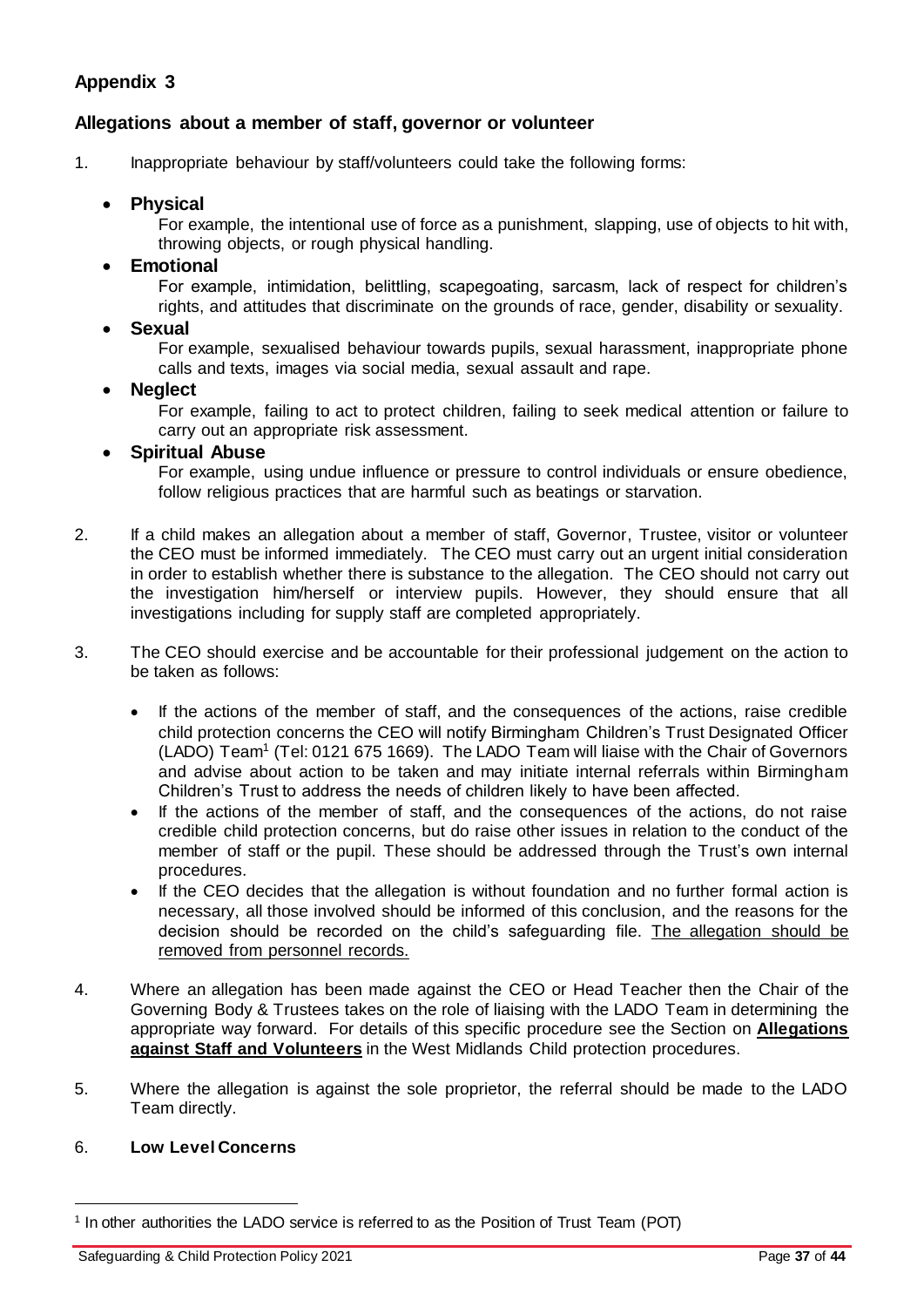- The term 'low-level' concern does not mean that it is insignificant, it means that the behaviour towards a child does not meet the threshold set out at paragraph 338 of KCSIE 2021. A low-level concern is any concern – no matter how small, and even if no more than causing a sense of unease or a 'nagging doubt' - that an adult working in or on behalf of the school or college may have acted in a way that:
	- is inconsistent with the staff code of conduct, including inappropriate conduct outside of work, and
	- does not meet the allegations threshold or is otherwise not considered serious enough to consider a referral to the LADO.

Examples of such behaviour could include, but are not limited to:

- being over friendly with children;
- having favourites;
- **taking photographs of children on their mobile phone;**
- **•** engaging with a child on a one-to-one basis in a secluded area or behind a closed door; or,
- using inappropriate sexualised, intimidating or offensive language.
- Such behaviour can exist on a wide spectrum, from the inadvertent or thoughtless, or behaviour that may look to be inappropriate, but might not be in specific circumstances, through to that which is ultimately intended to enable abuse. It is crucial that any such concerns, including those which do not meet the allegation/harm threshold (see Part Four - Section one of KCSIE), are shared responsibly and with the right person, and recorded and dealt with appropriately. Ensuring they are dealt with effectively should also protect those working in or on behalf of schools and colleges from potential false allegations or misunderstandings.
- Low-level concerns about a member of staff should be reported to the designated safeguarding lead (or deputy). Where a low-level concern is raised about the designated safeguarding lead, it should be shared with the headteacher or principal.
- Schools and colleges should ensure they create an environment where staff are encouraged and feel confident to self-refer, where, for example, they have found themselves in a situation which could be misinterpreted, might appear compromising to others, and/or on reflection they believe they have behaved in such a way that they consider falls below the expected professional standards.
- Where a low-level concern relates to a person employed by a supply agency or a contractor to work in a school or college, that concern should be shared with the designated safeguarding lead (or deputy), and/or headteacher, and recorded in accordance with the school's low-level concern/staff code of conduct policy and their employer notified about the concern, so that any potential patterns of inappropriate behaviour can be identified.

#### **Recording low-level concerns**

- All low-level concerns should be recorded in writing by the designated safeguarding lead (or deputy). The record should include details of the concern, the context in which the concern arose, and action taken. The name of the individual sharing their concerns should also be noted, if the individual wishes to remain anonymous then that should be respected as far as reasonably possible.
- Schools and colleges can decide where these records are kept, but they must be kept confidential, held securely and comply with the Data Protection Act 2018 and the UK General Data Protection Regulation (UK GDPR).
- Records should be reviewed so that potential patterns of concerning, problematic or inappropriate behaviour can be identified. Where a pattern of such behaviour is identified, the school or college should decide on a course of action, either through its disciplinary procedures or where a pattern of behaviour moves from a concern to meeting the harms threshold, in which case it should be referred to the LADO. Consideration should also be given to whether there are wider cultural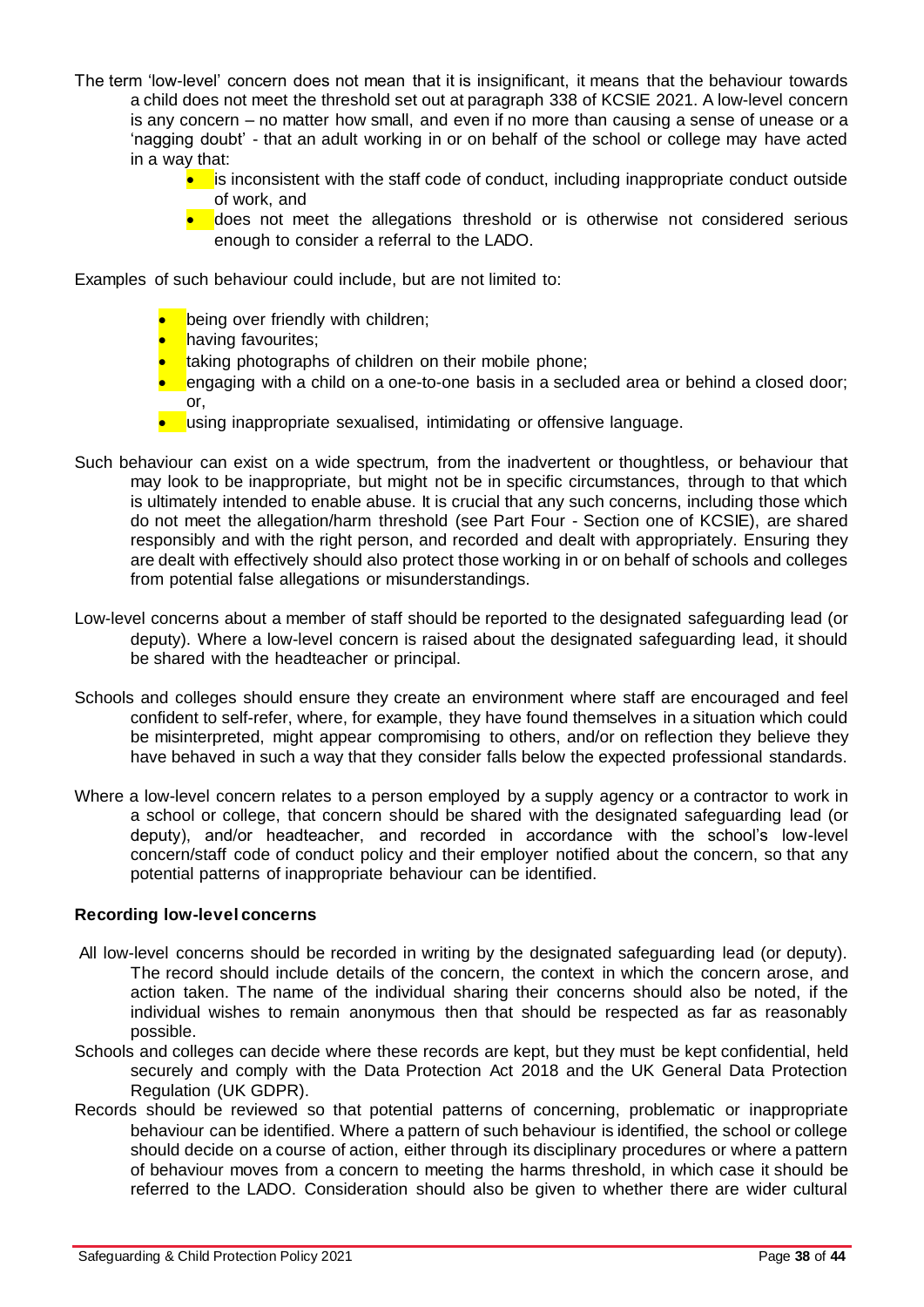issues within the school or college that enabled the behaviour to occur and where appropriate policies could be revised or extra training delivered to minimise the risk of it happening again.

It is for schools and colleges to decide how long they retain such information, but it is recommended that it is retained at least until the individual leaves their employment.

#### **References**

- Part three of this guidance is clear that schools and colleges should only provide substantiated safeguarding allegations in references. Low level concerns should not be included in references unless they relate to issues which would normally be included in a reference, for example, misconduct or poor performance. It follows that a low-level concern which relates exclusively to safeguarding (and not to misconduct or poor performance) should not be referred to in a reference. However, where a low-level concern (or group of concerns) has met the threshold for referral to the LADO and found to be substantiated, it should be referred to in a reference. Responding to low-level concerns.
- Concerns about safeguarding should be reported to the designated safeguarding lead or their deputy. The school or college policy should set out the procedure for responding to reports of low-level concerns. If the concern has been raised via a third party, the designated safeguarding lead should collect as much evidence as possible by speaking:
	- $\circ$  directly to the person who raised the concern, unless it has been raised anonymously;
	- $\circ$  to the individual involved and any witnesses.
- The information collected will help them to categorise the type of behaviour and determine what further action may need to be taken. All of this needs to be recorded along with the rationale for their decisions and action taken.
- A good low level concerns policy will simply be a reflection and extension of the school's or college's wider staff behaviour policy/code of conduct.
- More detailed guidance and case studies on low-level concerns can be found in Developing and implementing a low-level concerns policy (farrer.co.uk)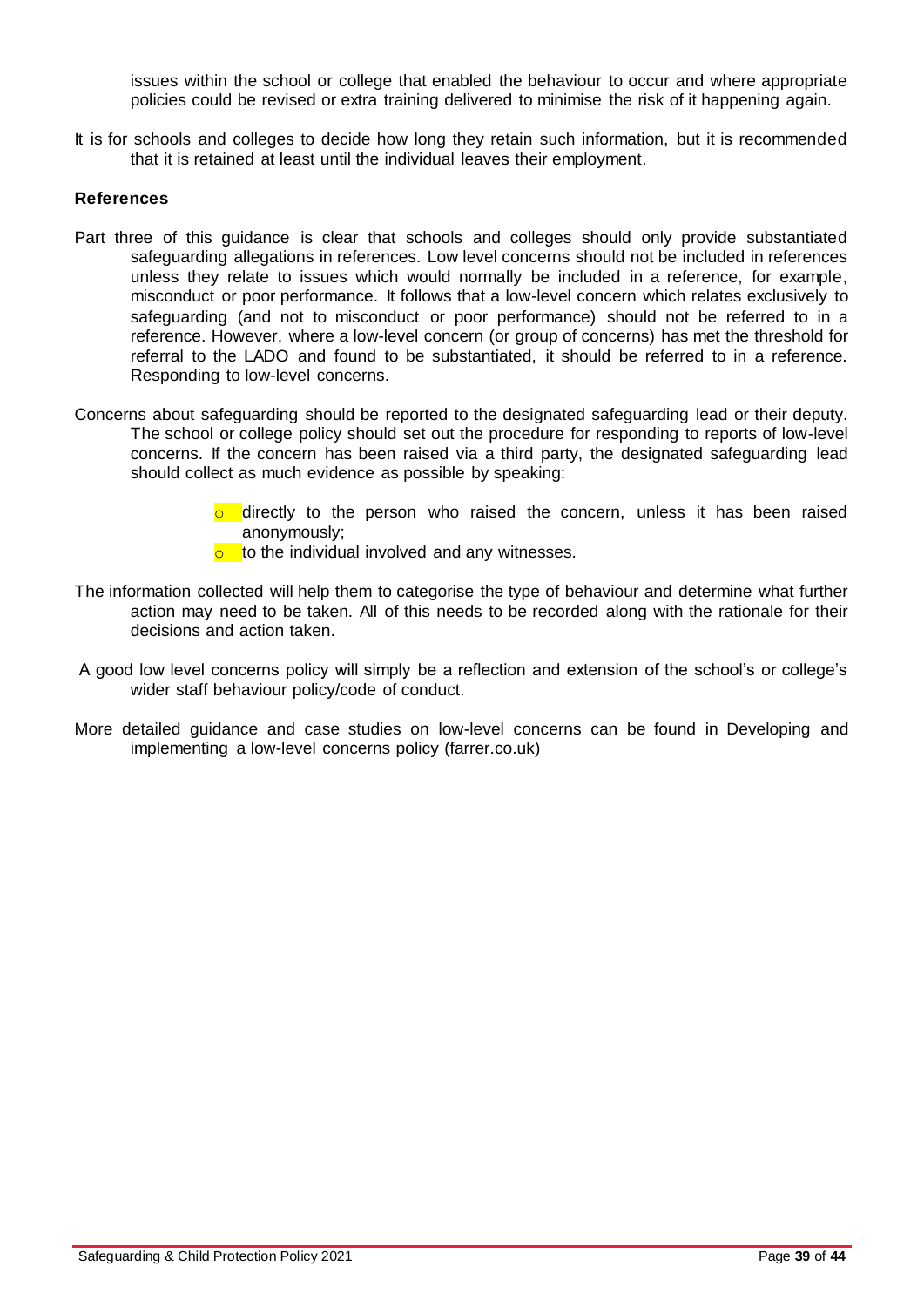# **Appendix 4**

#### **Indicators of vulnerability to radicalisation**

- 1. Radicalisation is defined in KCSiE 2020 as:
	- The process by which a person comes to support terrorism and extremist ideologies associated with terrorist groups.
- 2. Extremism is defined by the government in the Prevent Strategy as:

Vocal or active opposition to fundamental British values, including democracy, the rule of law, individual liberty and mutual respect and tolerance of different faiths and beliefs. We also include in our definition of extremism calls for the death of members of our armed forces, whether in this country or overseas.

- 3. Extremism is defined by the Crown Prosecution Service as: The demonstration of unacceptable behaviour by using any means or medium to express views which:
	- Encourage, justify or glorify terrorist violence in furtherance of particular beliefs;
	- Seek to provoke others to terrorist acts;
	- Encourage other serious criminal activity or seek to provoke others to serious criminal acts; or
	- Foster hatred which might lead to inter-community violence in the UK.
- 4. KCSiE 2020 describes terrorism as an action that endangers or causes serious violence to a person/people; causes serious damage to property; or seriously interferes or disrupts an electronic system. The use or threat must be designed to influence the government or to intimidate the public and is made for the purpose of advancing a political, religious or ideological cause.

There is no such thing as a "typical extremist". Those who become involved in extremist actions come from a range of backgrounds and experiences, and most individuals, even those who hold radical views, do not become involved in violent extremist activity.

- 5. Pupils may become susceptible to radicalisation through a range of social, personal and environmental factors - it is known that violent extremists exploit vulnerabilities in individuals to drive a wedge between them and their families and communities. It is vital that school staff are able to recognise those vulnerabilities.
- 6. Indicators of vulnerability include:
	- **Identity crisis -** the student/pupil is distanced from their cultural/religious heritage and experiences discomfort about their place in society
	- **Personal crisis -** the student/pupil may be experiencing family tensions; a sense of isolation; and low self-esteem; they may have dissociated from their existing friendship group and become involved with a new and different group of friends; they may be searching for answers to questions about identity, faith and belonging
	- **Personal circumstances -** migration; local community tensions; and events affecting the student/pupil's country or region of origin may contribute to a sense of grievance that is triggered by personal experience of racism or discrimination or aspects of Government policy
	- **Unmet aspirations -** the student/pupil may have perceptions of injustice; a feeling of failure; rejection of civic life
	- **Experiences of criminality -** which may include involvement with criminal groups, imprisonment, and poor resettlement/reintegration
	- **Special educational need -** students/pupils may experience difficulties with social interaction, empathy with others, understanding the consequences of their actions and awareness of the motivations of others.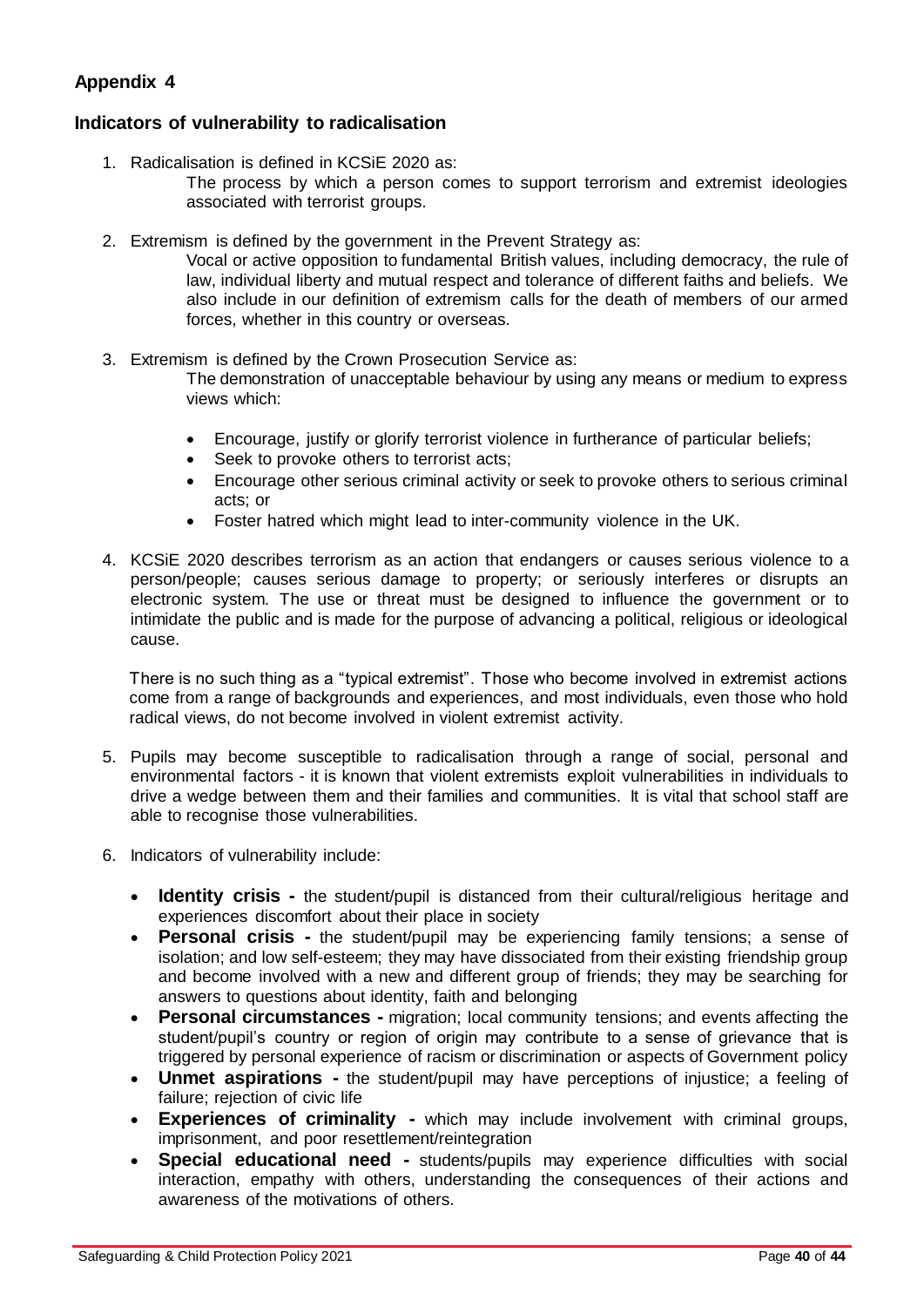- 7. This list is not exhaustive, nor does it mean that all children experiencing the above are at risk of radicalisation for the purposes of violent extremism.
- 8. More critical risk factors could include:
	- Being in contact with extremist recruiters
	- Family members convicted of a terrorism act or subject to a Channel intervention
	- Accessing violent extremist websites, especially those with a social networking element
	- Possessing or accessing violent extremist literature
	- Using extremist narratives and a global ideology to explain personal disadvantage
	- Justifying the use of violence to solve societal issues
	- Joining or seeking to join extremist organisations
	- Significant changes to appearance and/or behaviour; and
	- Experiencing a high level of social isolation resulting in issues of identity crisis and/or personal crisis.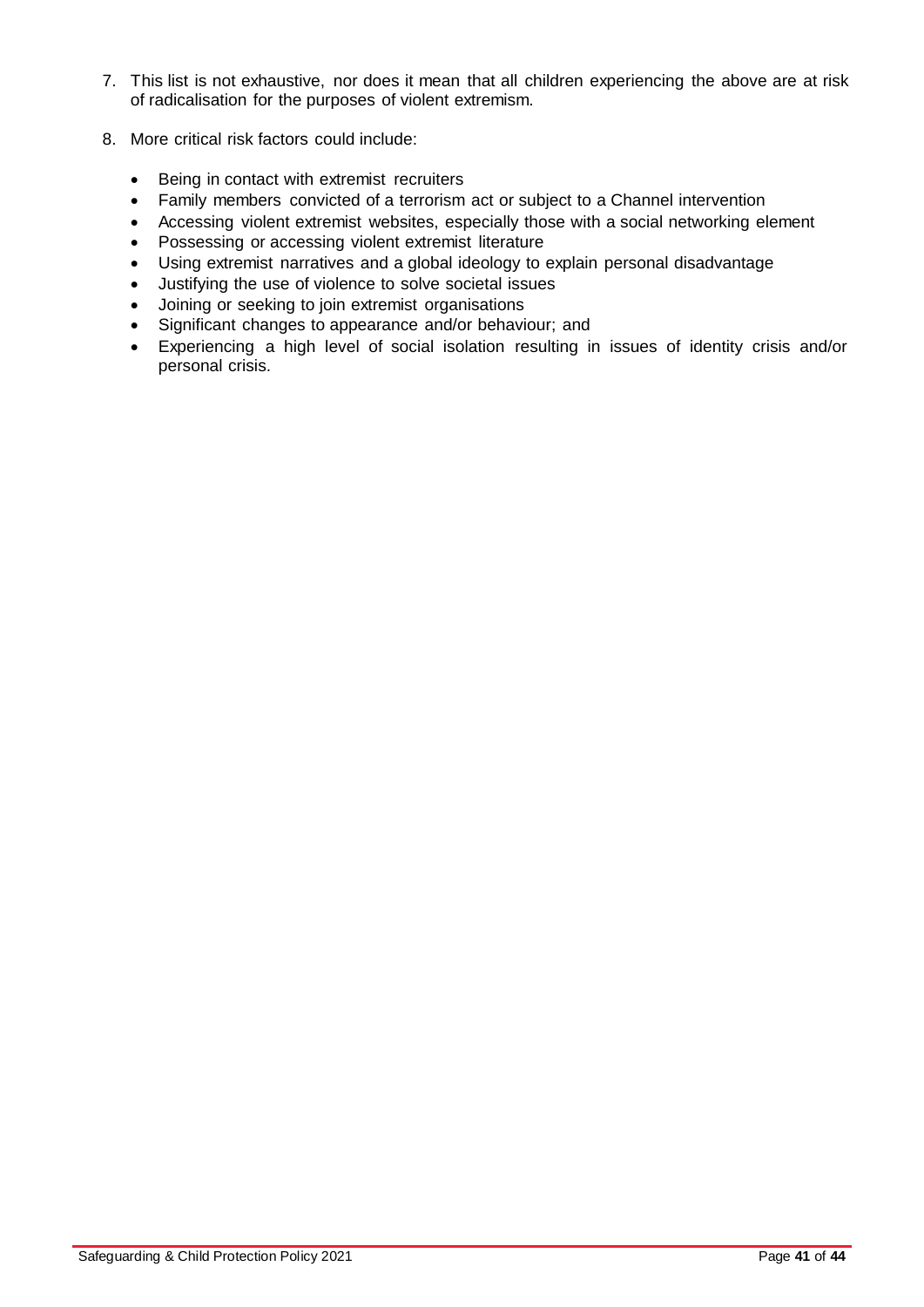# **Appendix 5**

# **Preventing violent extremism - Roles and responsibilities of the Single Point of Contact (SPOC)**

The SPOC for **School** is Kerenza Palmer, who is responsible for:

- Ensuring that staff are aware that you are the SPOC in relation to protecting students/pupils from radicalisation and involvement in terrorism;
- Maintaining and applying a good understanding of the relevant guidance in relation to preventing students/pupils from becoming involved in terrorism, and protecting them from radicalisation by those who support terrorism or forms of extremism which lead to terrorism;
- Raising awareness about the role and responsibilities of School in relation to protecting students/pupils from radicalisation and involvement in terrorism;
- Monitoring the effect in practice of the school's RE curriculum and assembly policy to ensure that they are used to promote community cohesion and tolerance of different faiths and beliefs;
- Raising awareness within the Trust about the safeguarding processes relating to protecting students/pupils from radicalisation and involvement in terrorism;
- Acting as the first point of contact within the school/Trust for case discussions relating to students/pupils who may be at risk of radicalisation or involved in terrorism;
- Collating relevant information in relation to referrals of vulnerable students/pupils into the Channel<sup>2</sup> process;
- Attending Channel meetings as necessary and carrying out any actions as agreed;
- Reporting progress on actions to the Channel co-ordinator; and sharing any relevant additional information in a timely manner.

 $\overline{a}$ 

<sup>&</sup>lt;sup>2</sup> Channel is a multi-agency approach to provide support to individuals who are at risk of being drawn into terrorist related activity. It is led by the West Midlands Police Counter-Terrorism Unit, and it aims to

<sup>•</sup> Establish an effective multi-agency referral and intervention process to identify vulnerable individuals;

<sup>•</sup> Safeguard individuals who might be vulnerable to being radicalised, so that they are not at risk of being drawn into terrorist-related activity; and

<sup>•</sup> Provide early intervention to protect and divert people away from the risks they face and reduce vulnerability.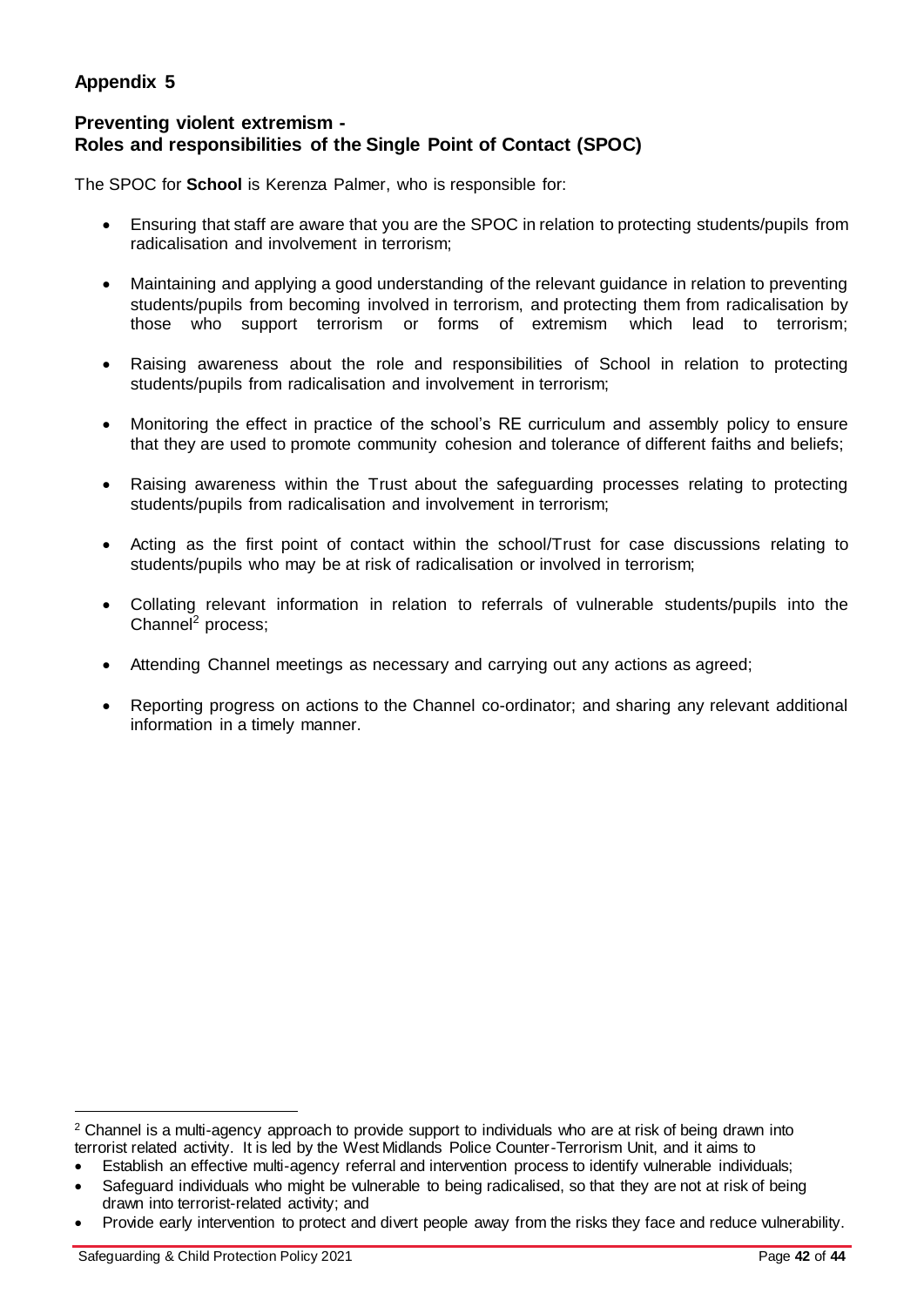# **Appendix 6 – COVID-19 and safeguarding**

Schools must have regard to the statutory safeguarding guidance, **[keeping children safe in](https://www.gov.uk/government/publications/keeping-children-safe-in-education--2)  [education](https://www.gov.uk/government/publications/keeping-children-safe-in-education--2)** and should refer to the now updated and update safeguarding procedures in line with DfE updates.

<https://www.gov.uk/government/publications/actions-for-schools-during-the-coronavirus-outbreak>

#### **Online safety**

**[Coronavirus \(COVID-19\): keeping children safe online](https://www.gov.uk/government/publications/coronavirus-covid-19-keeping-children-safe-online) -** All schools and colleges should continue to consider the safety of their children when they are asked to work online. The starting point for online teaching should be that the same principles as set out in the school's or college's staff behaviour policy (sometimes known as a code of conduct) should be followed. This policy should amongst other things include acceptable use of technologies, staff pupil/student relationships and communication including the use of social media. The policy should apply equally to any existing or new online and distance learning arrangements which are introduced. Schools and colleges should, as much as is reasonably possible, consider if their existing policies adequately reflect that some children (and in some cases staff) continue to work remotely online. As with the child protection policy, in some cases an annex/addendum summarising key coronavirus related changes may be more effective than re-writing/re-issuing the whole policy.

The principles set out in the **[guidance for safer working practice for those working with children](https://www.saferrecruitmentconsortium.org/)  [and young people in education settings](https://www.saferrecruitmentconsortium.org/)** published by the Safer Recruitment Consortium may help schools and colleges satisfy themselves that their staff behaviour policies are robust and effective. In some areas schools and colleges may be able to seek support from their local authority when planning online lessons/activities and considering online safety.

Schools and colleges should continue to ensure any use of online learning tools and systems is in line with privacy and data protection requirements.

An essential part of the online planning process will be ensuring children who are being asked to work online have very clear reporting routes in place so they can raise any concerns whilst online. As well as reporting routes back to the school or college this should also signpost children to age appropriate practical support from the likes of:

- **[Childline](https://www.childline.org.uk/?utm_source=google&utm_medium=cpc&utm_campaign=UK_GO_S_B_BND_Grant_Childline_Information&utm_term=role_of_childline&gclsrc=aw.ds&&gclid=EAIaIQobChMIlfLRh-ez6AIVRrDtCh1N9QR2EAAYASAAEgLc-vD_BwE&gclsrc=aw.ds)** for support
- **[UK Safer Internet Centre](https://reportharmfulcontent.com/)** to report and remove harmful online content
- **[CEOP](https://www.ceop.police.uk/safety-centre/)** for advice on making a report about online abuse

Schools and colleges are likely to be in regular contact with parents and carers. Those communications should continue to be used to reinforce the importance of children being safe online. It will be especially important for parents and carers to be aware of what their children are being asked to do online, including the sites they will asked to access and be clear who from the school or college (if anyone) their child is going to be interacting with online.

Parents and carers may choose to supplement the school or college online offer with support from online companies and in some cases individual tutors. In their communications with parents and carers, schools and colleges should emphasise the importance of securing online support from a reputable organisation/individual who can provide evidence that they are safe and can be trusted to have access to children.

Support for parents and carers to keep their children safe online includes:

- **[Thinkuknow](http://www.thinkuknow.co.uk/)** provides advice from the National Crime Agency (NCA) on staying safe online.
- **[Parent info](https://parentinfo.org/)** is a collaboration between Parentzone and the NCA providing support and